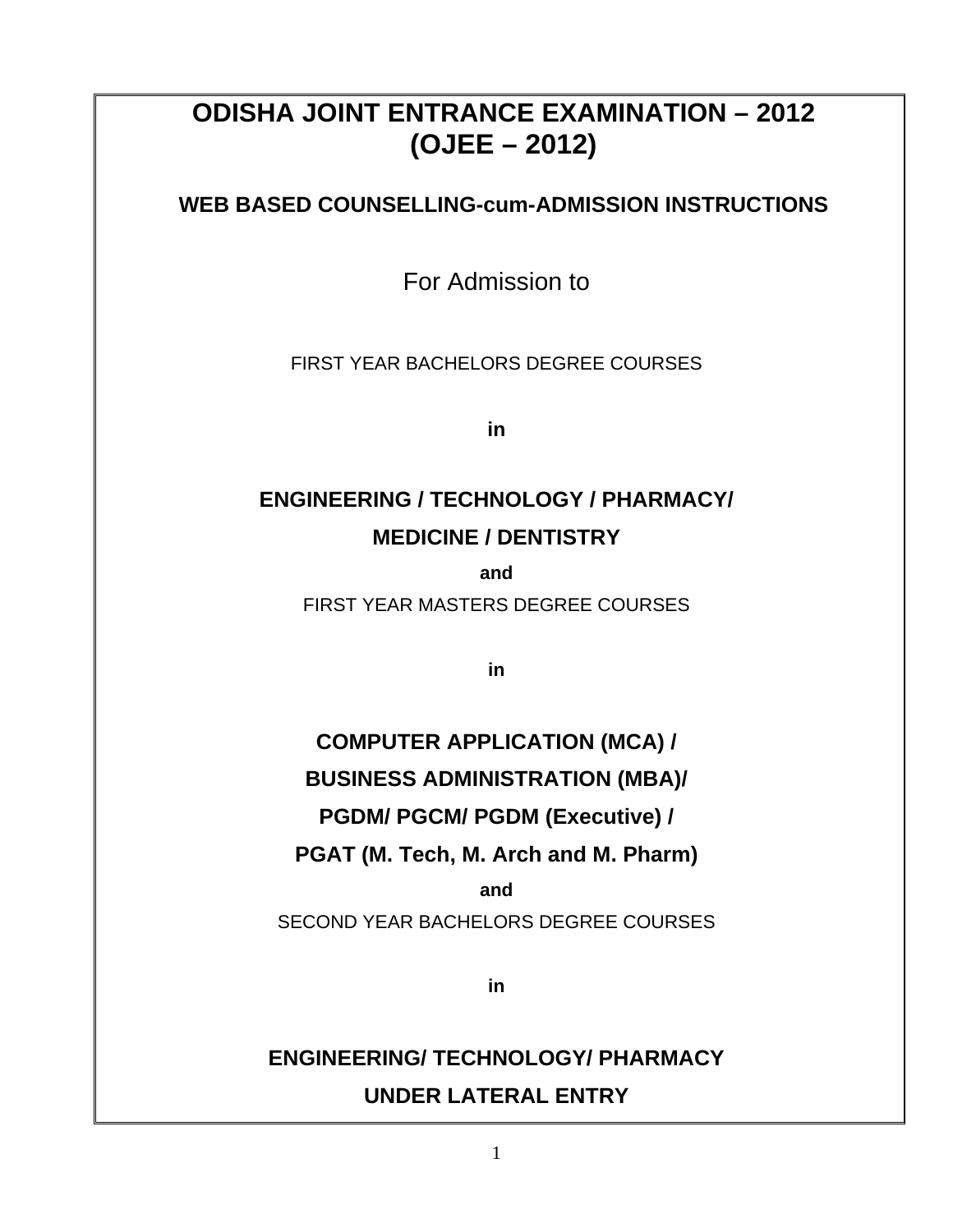### **IMPORTANT INFORMATION**

- A candidate, only with valid **OJEE-2012 rank card**, is eligible for admission through OJEE-2012, Odisha. The counselling schedule will be available on OJEE-2012 website: **www.odishajee.com** around second week of June, 2012. The counselling will be done through the counselling website: **http://ojee.nic.in**.
- It is hereby informed to all rank holders that receiving the rank card does not **GUARANTEE** a seat which is subject to availability on the basis of the candidate's rank.
- **No change** in the category of candidates beyond what has been notified in the results shall be allowed under any circumstances.
- **Please note: S (Odisha State); ZZ (Outside State); OL (Outlying Odia speaking tracts); NRI (Non-Resident Indian); GE (General; Odisha State); SC (Scheduled Caste); ST (Scheduled Tribe); PC (Physically Challenged); ES (Ex-Serviceman); WO (Women); GC (Children of Green Card Holder), TFW (Tuition Fee Waiver).**
- For claiming seats under any reserved category (ST/SC/ES/PC/GC/Women) and for seats under Medical stream the candidate must be a permanent native of Odisha and must produce 'PERMANENT RESIDENT OF ODISHA CERTIFICATE' (Appendix – I only) at the time of document verification during Counselling.
- For OL category, the candidate has to produce Appendix- V and VI at the time of document verification during Counselling.
- For NRI category the candidate has to produce Indian passport and other relevant document(s) at the time of document verification during Counselling.
- For TFW scheme, the candidate must produce 'PERMANENT RESIDENT OF ODISHA CERTIFICATE' (Appendix –I) and Income Certificate of parents from local Tahasildar at the time of document verification during Counselling.
- The FEE structure as approved by Government of Odisha for Individual Institutions in respect of each programme is available in our web site: **http://ojee.nic.in**.
- OJEE qualified candidates seeking admission under Physically Challenged category and Ex-Serviceman category are required to report for the medical test at SCB Medical College, Cuttack and Rajya Sainik Board, Bhubaneswar respectively. The exact schedule will be notified in the website **[http://ojee.nic.in](http://ojee.nic.in/)** and **www.odishajee.com**.

**It has been impressed upon by the Hon'ble Supreme court of India that if any incident of ragging comes to the notice of the concerned authority, the concerned student shall be given liberty to explain and if his explanation is not found satisfactory, the authority would expel him from the Institution.**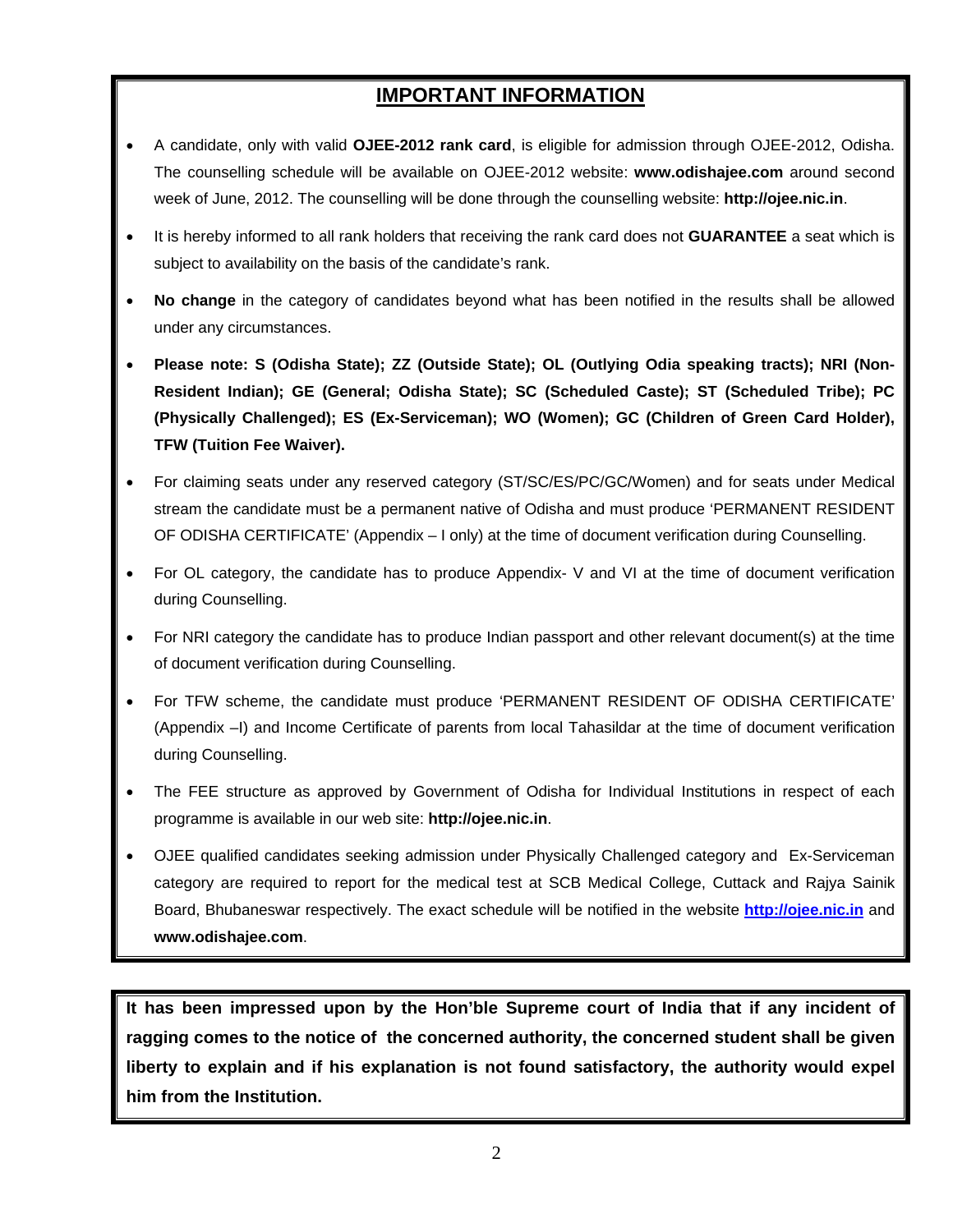# *Preface*

 The contents of this Counselling Brochure will guide the candidates to understand about the Universities/Colleges offering the courses, procedure of the Web Counselling and precautions to be taken at various stages of the Web Counselling. Candidates as well as their parents are advised to go through the procedure of Web Counselling methods and Frequently Asked Questions (FAQs) while exercising the choice filling.

| <b>INDEX</b>                            |          |  |  |
|-----------------------------------------|----------|--|--|
| <b>Particulars</b>                      | Page No. |  |  |
| Admission rules for OJEE 2012           | 4        |  |  |
| <b>Web Counselling Procedure</b>        | 5        |  |  |
| <b>Manual Option Entry Form</b>         | 13       |  |  |
| Frequently Asked Questions (FAQ)        | 14       |  |  |
| Annexure – I (Check List)               | 19       |  |  |
| Appendices                              | 20       |  |  |
| List of Government/Private Institutions | 27       |  |  |

### *Address for Communication:*

**Chairman, Odisha Joint Entrance Examination-2012 JEE Cell, Gandamunda, Khandagiri, DIST- Khurda. Bhubaneswar -751030 Websit : www.odishajee.com E-Mail :contactojee2012@gmail.com Phone:0674-2352456 : Fax :0674-2352457**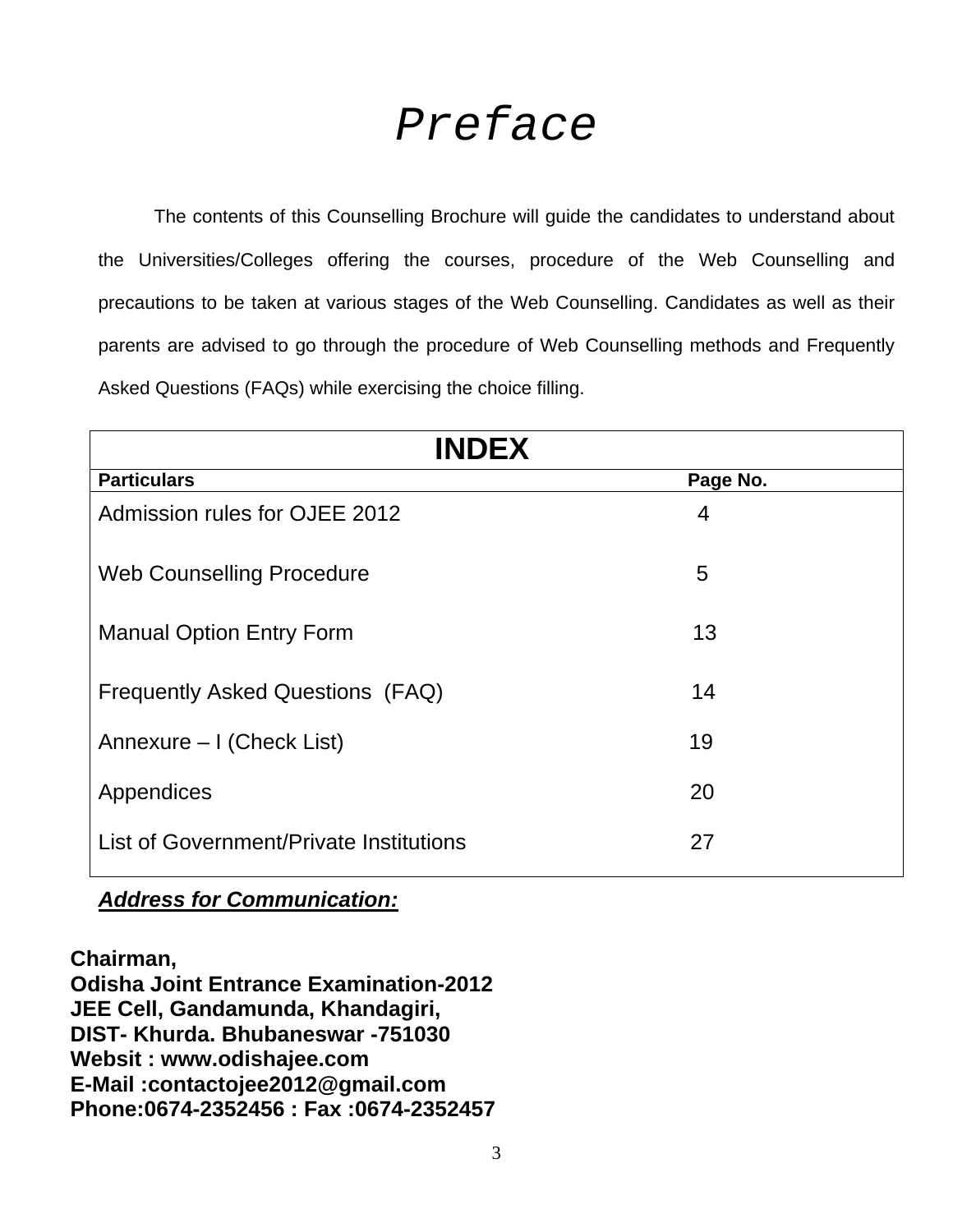### **ADMISSION RULES FOR OJEE - 2012, ODISHA**

- 1. A candidate can seek admission only against a valid OJEE-2012 rank card.
- 2. The original certificates will be verified and one set of photocopies required to be submitted during document verification at the Nodal Centre. The candidates are required to submit the original college/school leaving certificate at the University/College only to which they are finally allotted. The candidates are not required to produce any other original documents at the College level. Only attested copies of original certificates and mark-sheets can be deposited at the College level during reporting to the finally-allotted college.
- 3. Admission through lateral entry shall be done through OJEE 2012 Counselling. As a pre-requisite for admission under lateral entry, the candidates have to secure 45% of marks (40% in case of SC/ST candidates) in Diploma from SCTE&VT, Odisha or equivalent. They have to produce the pass certificate and mark-sheets in original during document verification at nodal centre.
- 4. A candidate allotted through the OJEE 2012 Counselling for a course in a college gets a provisional allotment letter in the first round after paying the part admission fee of Rs. 16,000/- in the form of an Account Payee Bank Draft in favour of **"OJEE-2012"** drawn on any Scheduled Bank payable at Bhubaneswar during document verification cum choice locking at the designated nodal center. **The candidate is advised not to report provisionally-allotted college under any circumstances.** All the candidates (whether allotted a seat or not) who exercise the option of withdrawal after the first round provisional allotment will be out of the counselling/allotment process and will not be considered for further allotment/upgradation under any circumstances. The remaining candidates will be considered for auto upgradation. A final allotment will be available on the website www.ojee.nic.in with SMS alert. Then the candidates can download their respective individual allotment letters from the website after log-in. The candidate is required to report to the finallyallotted college/course for admission. The reported candidate to the finally-allotted college shall receive the registration card either from Biju Patnaik University of Technology (BPUT) or Veer Surendra Sai University of Technology (VSSUT), Burla. For MBBS/BDS and PGDM/PGCM/ PGDM(Executive)/MBA/MCA, the allotted candidate shall receive the registration card from their respective Institution/Universities.
- 5. The candidate has to pay a non-refundable Counselling Fee **of Rs.450/-**. This amount is payable through an Account Payee Bank Draft in favour of, **"OJEE-2012"** drawn on any Scheduled Bank payable at Bhubaneswar.
- 6. A candidate has to pay Rs.16,000/- (for allotment in all the colleges i.e., Government Institutions/Self Sustaining Courses/ Institutions running/Public-Private-Partnership (PPP) mode and Private Institutions) towards a part of admission fees **during document verification** at the nodal center payable through an Account Payee Bank Draft in favour of **"OJEE-2012"** drawn on any Scheduled Bank payable at Bhubaneswar. After deduction of the University fee of Rs. 4500/- (for a 4-year programme; as per clause 1.8.2 of Information Brochure), the balance from this amount shall be paid to the admitting College. It may be noted that this amount may not cover all payables required by the admitting College.
- 7. All the candidates have to pay the part admission fee of Rs.16,000/- at the designated nodal center. All the candidates (whether allotted a seat or not) who exercise the option of withdrawal after the first round provisional allotment will be out of the counselling/allotment process and will not be considered for further allotment/upgradation under any circumstances. The remaining candidates will be considered for auto upgradation.
- 8. A candidate who accepts the admission into the allotted college by paying part admission fee **forfeits the same paid by him/her, if he/she decides not to join the college and courses.**
- 9. The Rank Card of the admitted candidate shall be surrendered at the time of document verification during the Counselling to prevent admission of a candidate to more than one course */* college.
- 10. A candidate who does not receive the OJEE-2012 Rank Card or has lost the Rank Card can obtain a duplicate Rank Card from **JEE Cell, Gandamunda, Bhubaneswar** by paying the prescribed fee of Rs. 200/- (Rupees Two Hundred only) in favour of **"OJEE - 2012"**, drawn on any Scheduled Bank and payable at Bhubaneswar.
- 11. For the non-OJEE 2012 candidates seeking admission under AIEEE / AIPMT / CAT/XAT/CMAT/MAT have to pay an additional non-refundable Fee of Rs.500/-. This amount is payable through an Account Payee Bank Draft in favour of, **"OJEE-2012"** drawn on any Scheduled Bank payable at Bhubaneswar.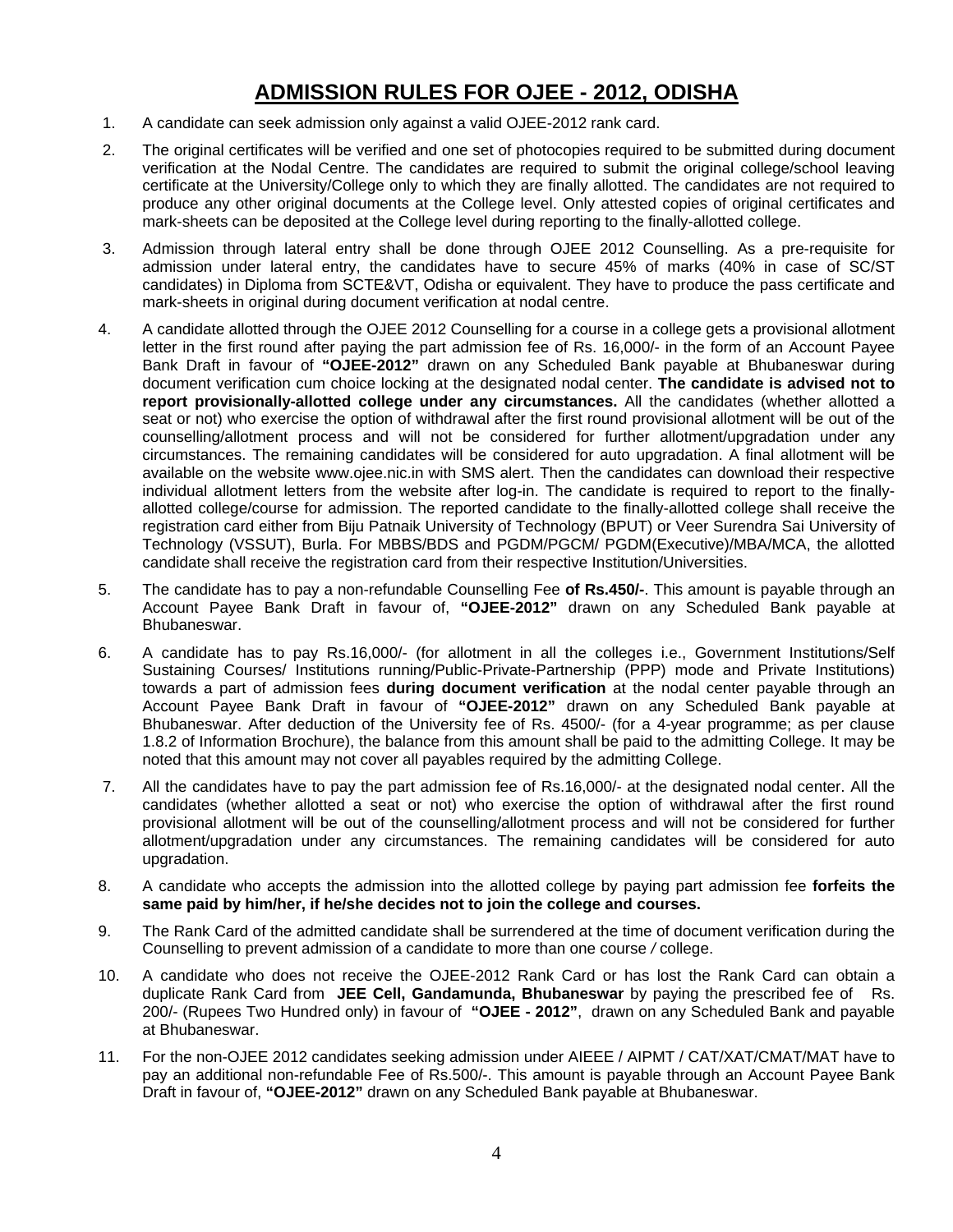### **1.0 WEB COUNSELLING PROCEDURE**

The web counselling and admission process involves the following seven steps:

- I. Online registration.
- II. Online choice filling.
	- III. Reporting at nodal center, payment of Counselling fee and part admission fee, verification of all documents, final choice locking and print out of final seat choice.
	- IV. Provisional Seat Allotment (Provisional round allotment)
	- V. Auto-upgradation and final allotment (Final round allotment)
- VI. Reporting at the allotted Institute.

### **I. ONLINE REGISTRATION**

The qualified candidates of OJEE 2012 are required to register ONLINE through Internet from places of their convenience through the OJEE counselling website **www.ojee.nic.in** to participate in counselling process. Arrangements are made at all the Nodal Centers for guidance. Candidates may seek guidance and do their registration, choice filling and locking at the Nodal Centers during working hours.

The detailed procedure is described below.

- 1. A candidate has to open the website **www.ojee.nic.in** and click on "**New Registration**".
- 2. All the streams (Engineering, Medical, Pharmacy, LE Tech.(For Diploma and BSc), LE. Pharm, MBA, MCA, PGAT etc.) will appear on the computer screen; click on the desired stream.
- 3. The candidate will register online by entering the following as indicated in the Rank Card:
	- (a) Application No
	- (b) Roll number
	- (c) Date of Birth
	- (d) Barcode number (16 digit)

### *(Note: The candidate must not disclose the above information to anyone. The candidate is advised*  to call the OJEE cell call center to clarify his/her doubts, if any. Call Centre number will be given at *OJEE 2012 website* **www.odishajee.com** *and* **www.ojee.nic.in)**

- The above data submitted by the candidate will be validated with the OJEE-2012 database and then only the candidate will be permitted to proceed further to generate his/her own password.
- The length of the password must be of 8-13 characters with at least one special character, one upper case character, one lower case character & one numeric value, e.g., Rs^tik@123. The password will be case sensitive.
- The candidate can login directly with Roll Number as login ID and the generated password as Password & 16 digit barcode number given in the rank card. Candidates are advised to record/remember their password and 16 digit barcode for all future Logins. Whenever the candidate performs LOG-IN operation, he/she has to LOG-OUT at the end the each session.
- **Confidentiality of the password and barcode number is the sole responsibility of the candidate and all care must be taken to protect its security. Candidates are advised not to disclose or share their password and 16 digit barcode number with anyone. OJEE-2012 is not responsible for violation or misuse of the password of the candidate.**
- If a candidate forgets his/her password, he/she needs to approach the OJEE-2012 official at JEE cell, Gandamunda, Bhubaneswar or nodal officer at any of the nodal centres with his/her photo identification proof and original rank card for generation of new password.
- A candidate can change his/her password after login, if desired.
- 4. After login, the personal data of the candidate will automatically appear on the screen as per OJEE-2012 data base. The candidate must verify his/her personal data. In case of discrepancies, the candidates are required to bring the same to the notice of OJEE office at JEE cell, Gandamunda, Bhubaneswar or to the nodal officers at nodal centers during the document verification for the rectification of the same, otherwise such discrepancies may lead to cancellation of the allotted seat. Candidate can take a printout of the registration slip with the above personal data.
	- **It is the sole responsibility of the candidate to verify his/her personal data, including category, subcategory, state of eligibility and gender as per documentary evidence. By**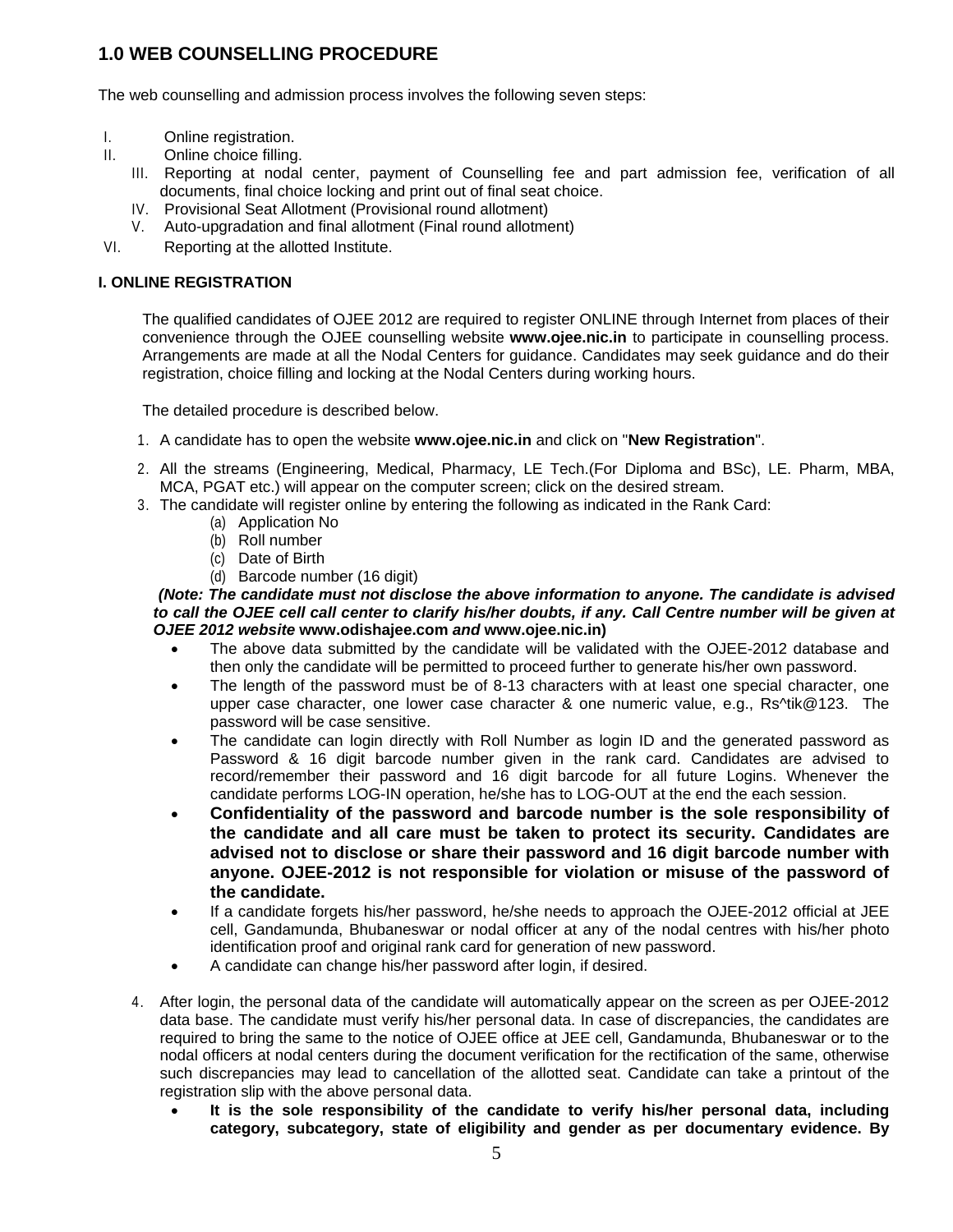**changing the category, sub category, state of eligibility and gender, eligibility of the candidate may change. OJEE is not responsible for any omissions in the details and its consequence thereafter.** 

- *If the personal data verified and submitted by the candidate is found to be wrong at the time of verification of certificates at any stage, the allotment of seat/ admission is liable to be cancelled.*
- Once this personal data is verified and submitted, the candidate will not be allowed to change the personal data under any circumstances.
- 5. The following interface will be available after successfully logging into the system:
	- Registration Details.
	- Edit Registration.
	- Available Choices.
	- **Fill Choices**
	- Display Filled Choices
	- Change Password

### **II. ONLINE CHOICE FILLING**

### **Instructions on Exercising Choice Filling:**

- The candidates have to go through the Counselling Brochure to know about the Colleges, Courses offered and other details. He/she may refer to the OJEE 2012 website [www.ojee.nic.in](http://www.ojee.nic.in/) for previous year's admission data. This helps the candidate to prepare List of Choices in the order of Preference.
- **Exercising choice filling means, the candidate has to select Colleges and courses he/she wishes to join and arrange them in the order of priority.**

### **Preparatory work to be made by the candidate at home for exercising options:**

- The candidate should consult only his/her parents on the selection of courses and Colleges he/she wishes to join.
- The candidate is advised to use the manual choice filling form provided in the Counselling brochure for own reference and fill the choices of College name and course name he/she wishes to join in order of priority. For example, if the candidate wishes to give  $1<sup>st</sup>$  choice as College of Engineering and Technology, Bhubaneswar in Mechanical Engineering the candidate has to write 1 in Sl No, College of Engineering & Technology under College Name, and Mechanical Engineering under Course. If he/she wishes to join in College of Engineering & Technology in Electrical Engineering as his/her second choice, he/she has to write 2 under Sl No, College of Engineering & Technology under college name and Electrical Engineering under the course. In the similar fashion, he/she has to write down any number of choices, as per his/her choice and preference after judging his own rank.

### **Procedure to be followed for exercising options on Internet:**

- 1. The procedure for exercising choices and seeking pertinent information is guided through appropriate messages and tabs on the computer screen.
- 2. As per the eligibility of the candidate, available seat information relating to institutions, disciplines (Engineering/ Technology/ MBA/ MCA/ MBBS/ BDS/ PHARMACY, PGDM, PGCM, PGAT etc.), branches (e.g., Mechanical, Electrical, Civil, Electronics Engineering, Computer Science, etc.) will be displayed.
- 3. The candidate can give his/her choices judiciously in order of preference from the list of available seats as per his/her own wish.
- 4. The candidates are permitted, if they so desire, to change or re-order (through move/swap options) their choices, delete earlier choices and add new choices any number of times until they lock their final choices at the nodal center.

### **III. REPORTING AT NODAL CENTER, PAYMENT OF COUNSELLING FEE AND PART ADMISSION FEE, ALL DOCUMENT VERIFICATION AND FINAL CHOICE LOCKING.**

After Registration and choice filling at his/her convenient place, the candidate has to go to a designated Nodal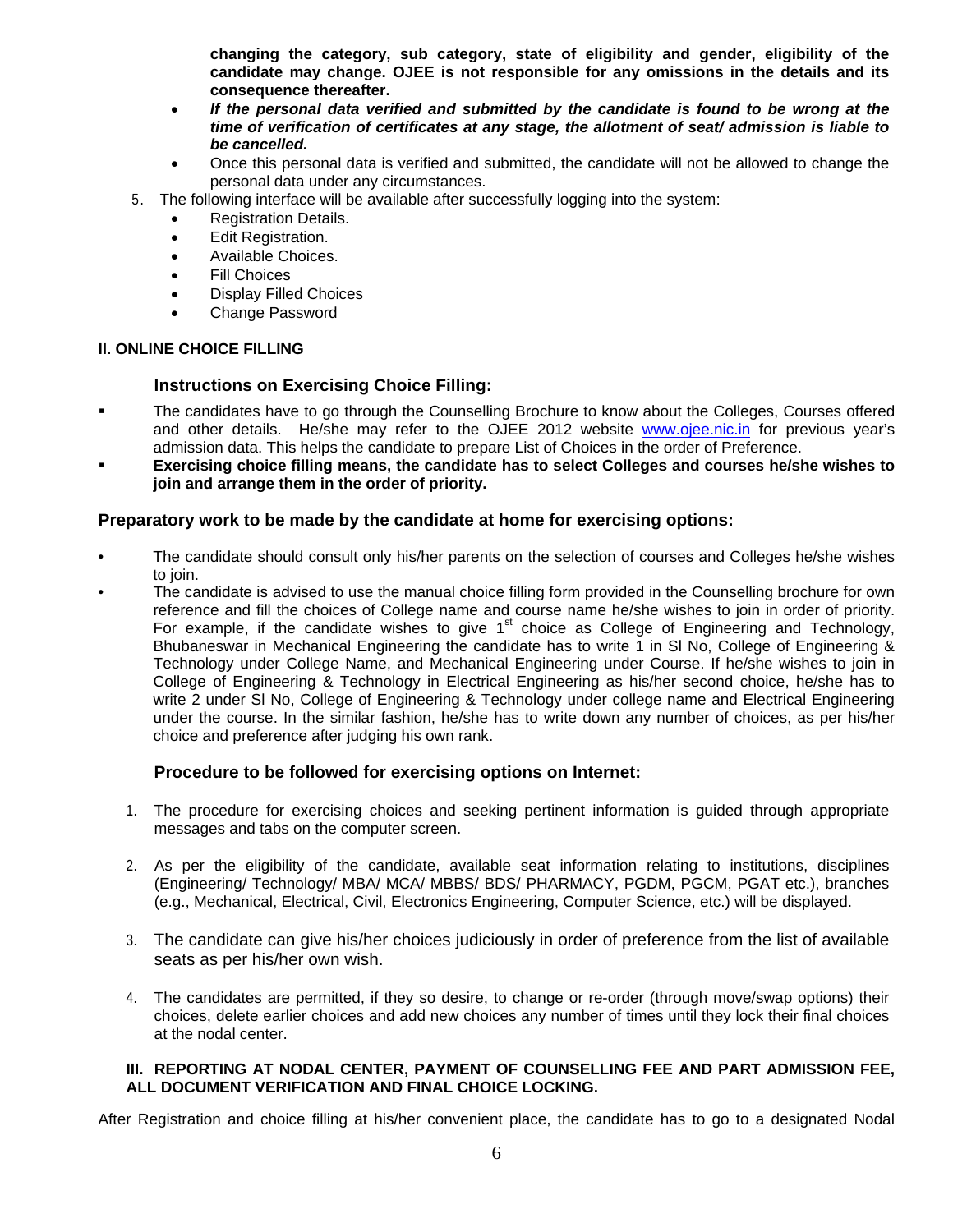Centre for verification of relevant documents.

### **III. A. COUNSELLING FEE**

The candidate has to pay a Non-refundable counselling fee of Rs. 450/- (Rupees Four Hundred Fifty Only). The amount is payable through an Account Payee Bank Draft in favour of "OJEE 2012" drawn on any scheduled bank payable at Bhubaneswar.

For the non-OJEE 2012 candidates seeking admission under AIEEE / AIPMT / CAT/XAT/CMAT/MAT have to pay an additional non-refundable Fee of Rs.500/-. This amount is payable through an Account Payee Bank Draft in favour of, **"OJEE-2012"** drawn on any Scheduled Bank payable at Bhubaneswar.

### **III. B. PART ADMISSION FEE**

- 1. A candidate has to pay Rs.16,000/- for allotment in all the colleges towards a part of admission fees during document verification at the nodal center payable through an Account Payee Bank Draft in favour of **"OJEE-2012"** drawn on any Scheduled Bank payable at Bhubaneswar.
- 2. All the registered candidates (whether allotted a seat or not) will be given an option of withdrawal from OJEE-2012 after first round provisional seat allotment. The candidates who do not exercise this withdrawal option will be eligible for auto up-gradation of his/her locked choices for second round (final) allotment.
- 3. All the candidates (whether allotted a seat or not) who exercise the option of withdrawal after the first round provisional allotment will be out of the counselling/allotment process and **will not be considered for further allotment/upgradation under any circumstances.**

After payment of counselling fee and part admission fee, the candidate will be allowed for document verification at nodal center. In case the candidate fails to clear the document verification, he /she can collect back the draft of Rs 16000 /-.

### **III. C. DOCUMENT VERIFICATION**

The original certificates and mark sheets along with the photocopies as per eligibility of the candidate MUST be produced during document verification in two sets (set 1 and set 2) as detailed below.

### **SET 1 (To be deposited at Nodal Centre)**

- 1. Original Rank Card (OJEE/AIEEE) or Score Card (CAT/XAT/CMAT/MAT).
- 2. On line registration slip.
- 3. Check list signed by the candidate at the bottom (Annexure I) in original.
- 4. Photocopy of H.S.C. or any other relevant certificate showing the date of birth.
- 5. Photocopy of 10+2 Pass certificate (For Engineering, Medical & Pharmacy) or Final Diploma Pass Certificate (for Lateral Entry) or +3 pass certificate (For MCA, MBA, PGDM, PGCM, PGDM [Executive] & B.Sc. Lateral Entry) or B.Tech/B.Arch/B.Pharm pass certificate for PGAT.
- 6. Photocopy copy of the 10+2 Mark Sheet (For Engineering, Medical & Pharmacy) or Diploma Mark Sheet (for Lateral Entry) or +3 Mark sheet and +2 Mark sheet (For MCA, MBA, PGDM, PGCM, PGDM [Executive] & B.Sc. Lateral Entry) or B.Tech/B.Arch/B.Pharm final mark sheet for PGAT.
- 7. Photocopy of School Leaving / College Leaving Certificate.
- 8. Original Certificate from the Head of the Institution last attended (Appendix VIII).
- 9. Original 'Permanent Resident of Odisha' Certificate (Appendix I) / Nativity Certificate from concerned Tahasildar.
- 10. Original Certificate of Employment of Candidate's parent / Spouse (Appendix II) Employer: Govt. of Odisha / Govt. of India / Govt. of India Undertakings and / Govt. of Odisha Undertakings located in Odisha at the time of application.
- 11. Original SC / ST certificate by birth (Appendix III).
- 12. Original Certificate of Ex-serviceman (Appendix IV)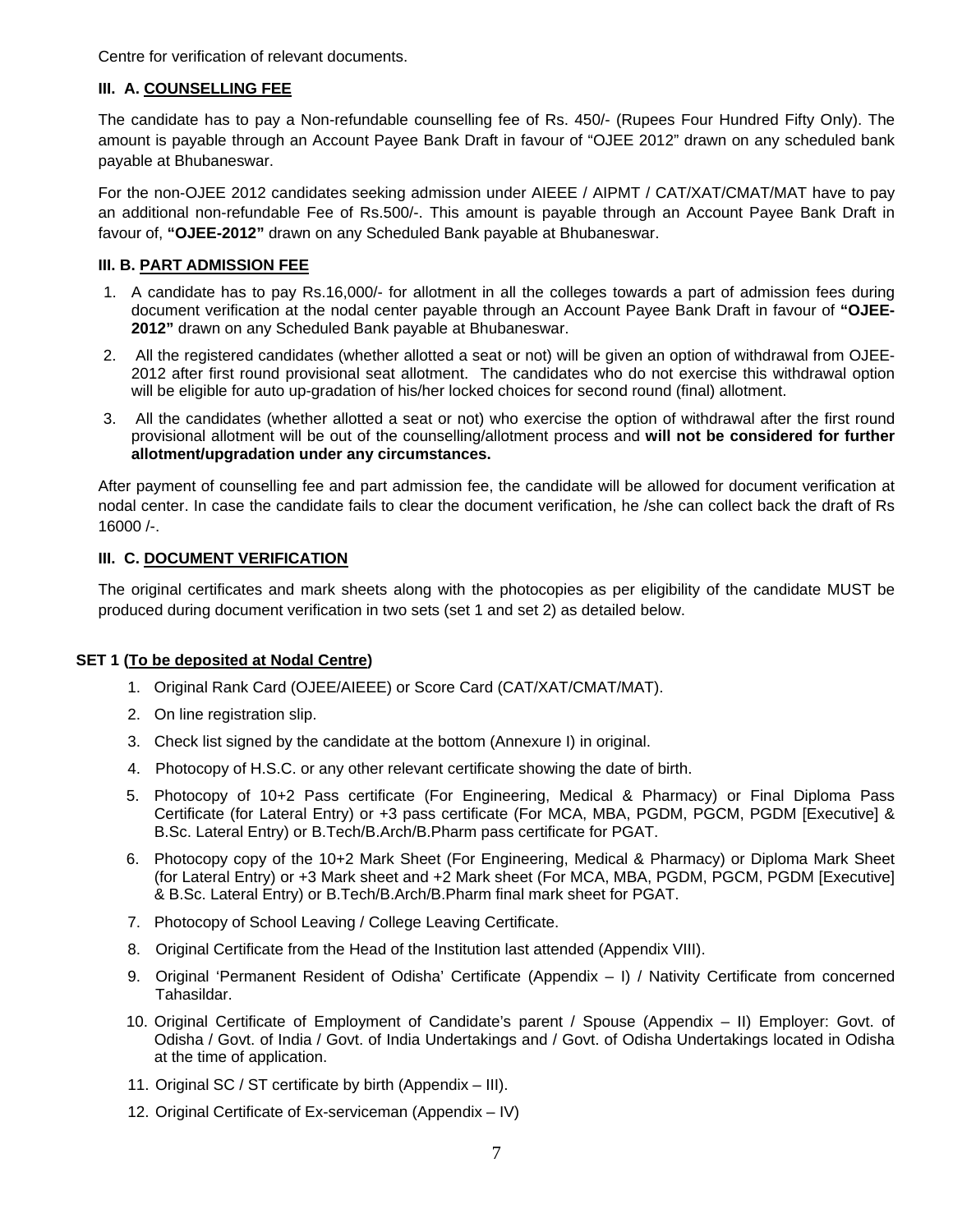- 13. Original Certificate in support of Outlying Odia Speaking Tract (OL) (Appendix V and VI) or certificate issued by OJEE -2012 with respect to Odia test conducted by OJEE -2012.
- 14. Original Certificate in support of Non-Resident Indians (NRI).
- 15. Photocopy of Green Card issued by Family Welfare Department of Govt. of Odisha.
- 16. Original Tuition Fee Waiver Certificate i.e., Income certificate (Appendix -IX)
- 17. Original GATE/GPAT card for MTech/MPharm.
- 18. Original Experience Certificate for candidates seeking admission to PGDM(Executive) programme.
- 19. Other relevant documents, if any

### **SET 2 (To be returned to the candidates after verification at Nodal Centre)**

- 1. Original H.S.C. or any other relevant certificate showing the date of birth
- 2. Original 10+2 Pass certificate (For Engineering, Medical & Pharmacy ) or Final Diploma Pass Certificate (For Lateral Entry) or +3 pass certificate (For MCA, MBA, PGDM, PGCM, PGDM [Executive] & B.Sc. Lateral Entry) or B. Tech/B. Arch/B. Pharm for PGAT.
- 3. Original 10+2 Mark Sheet of the 10+2 Mark Sheet (For Engineering, Medical & Pharmacy) or Diploma Mark Sheet (for Lateral Entry) or +3 Mark sheet and +2 Mark sheet (For MCA, MBA, PGDM, PGCM, PGDM [Executive] & B.Sc. Lateral Entry) or B. Tech/B. Arch/B. Pharm final mark sheet for PGAT.
- 4. Original School Leaving / College Leaving Certificate.(The candidate is required to submit the original college/school leaving certificate at the University/College only to which he/she is finally allotted)
- 5. Original Green Card issued by Family Welfare Department of Odisha (if the candidate is claiming reservation under Green card category and after admission, it will be stamped and returned to the candidate).
- 6. Original Green Card (after admission the card will be stamped and returned)
- 7. Other relevant documents, if any

### *NOTE: The candidate may keep photocopies of all the original documents submitted at the time of document verification.*

### **III.** D. LOCKING OF CHOICES (ONLY AT NODAL CENTER and AFTER VERIFICATION OF ALL THE **REQUIRED DOCUMENTS), PAYMENT OF PART ADMISSION FEES AT DESIGNATED NODAL CENTRE.**

- 1. After filling the choices at home or at any suitable place in the order of the candidate's preference, he/she must lock his/her choices at the designated nodal center on the notified date. **The candidate MUST LOCK his/her choices before leaving the nodal center. The candidate must take the print out of the locked choices with his/her signature along with that of the nodal officer.**
- 2. After locking the choices, if a candidate logs in again, then only the locked choices given by the candidate will be displayed. But **he/she can not change the choices under any circumstances after locking his/her choices**. Therefore it is strongly recommended that the candidates should make practice as many times as he/she can in the manual choice filling form enclosed with this brochure. **It is also strongly advised that the candidate should give judicious number of choices in order of his/her preference before final locking.**

### **IV. PROVISIONAL SEAT ALLOTMENT (FIRST ROUND ALLOTMENT)**

During this step, the choices submitted by the candidates will be processed and seats will be provisionally allotted in the order of rank based on their locked choices. The allotment result will be available on the website www.ojee.nic.in and SMS alert regarding allotment will be sent to candidates. The candidate may get a printout of the allotment letter. **No individual provisional allotment letters** will be sent to the successful candidates. **The candidate should not report to the provisionally allotted first round college for admission until final allotment is done after auto-upgradation.**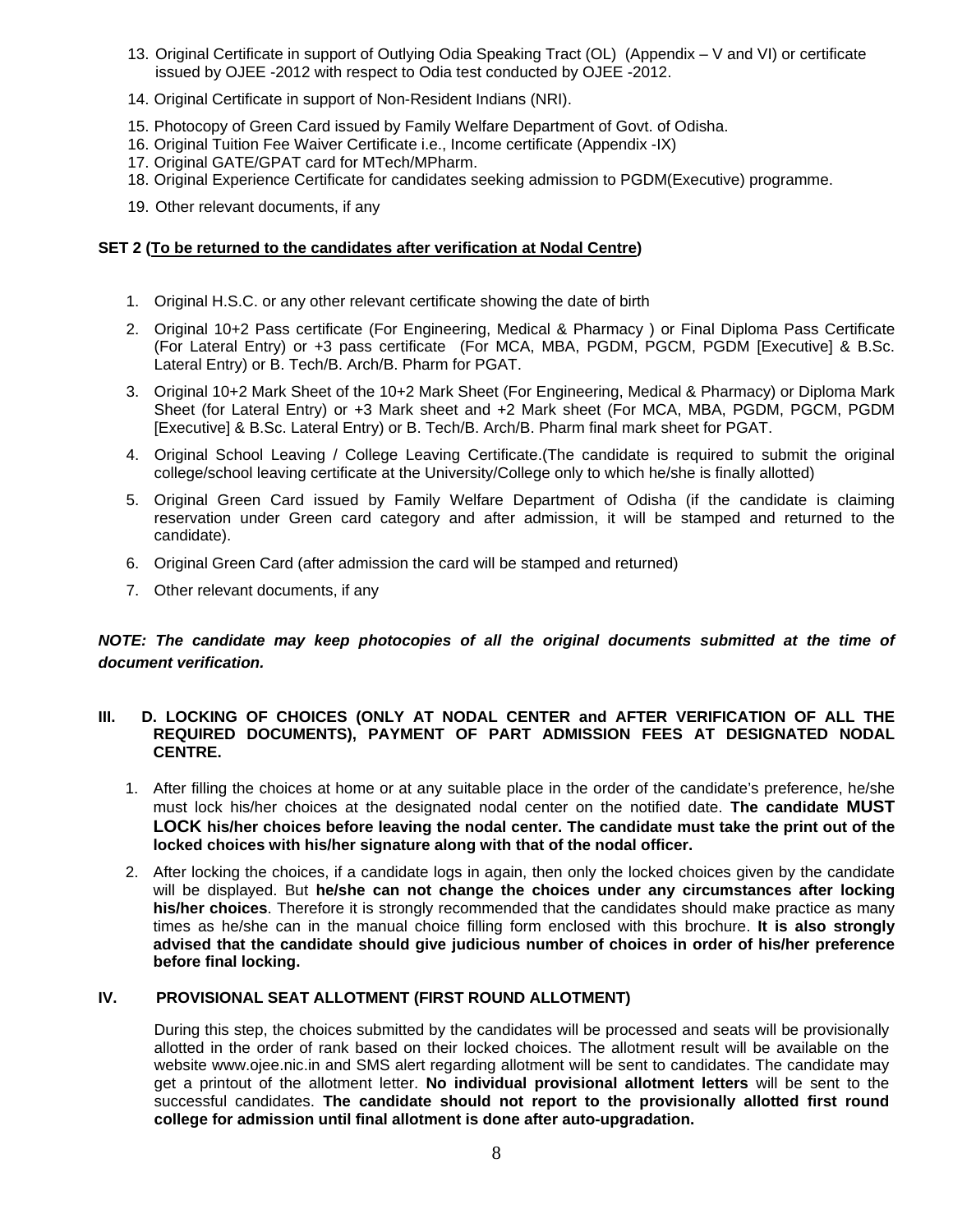### **V. AUTO-UPGRADATION AND FINAL ALLOTMENT.**

After forfeiting the seats allotted to the candidates exercising the option of withdrawal after the first round provisional allotment, the auto-upgradation will be carried out among all the remaining candidates. A final allotment will be available on the website www.ojee.nic.in with SMS alert. Then the candidates can download their respective individual allotment letters from the website after log-in.

### **VI. REPORTING AT THE ALLOTTED INSTITUTE**

 The Candidate after getting final allotment (after Auto-upgradation) has to take a print out of the allotment letter and has to report at the College/University he/she has been allotted within 7 working days from the publication of the result.

### **2.0 SEAT ALLOTMENT PROCEDURE**:

For allotment of a seat, the Rank, the eligibility, the reservation criteria etc. of a candidate will be checked. The admissions shall be subjected to the verification of credential and documents in the nodal center. Based on the options exercised by the candidates [as recorded in the server after locking by the candidates at the nodal center] allotment of seats will be taken up. While allotting the seats the Rank and the Category will be considered. The allotment process reads the options exercised by a candidate in order of preference at each stage. The number of options to be exercised is not limited, but the candidate is advised to give judicious numbers of choices.

For any course, before the allotment starts, the following three steps are required to be completed.

- **Step-1: The candidate registers successfully against the desired stream(s) and fills up the choices before going for document verification.**
- **Step-2: If a candidate has appeared for more than one stream, then he/she has to register separately for all the streams. Counselling fee and part admission fee are to be deposited only once.**
- **Step-3: At the Nodal Centre, the document verification and the choice locking is done. The candidate is advised to give judiciously the choices as desirable. There is no maximum limit for the choice filling.**

*The candidates who have successfully executed all these three steps above are considered for the seat allotment.* 

### **2.1. Reservation of Seats to Various Categories:**

Acronyms of various categories are as follow:

| <b>Acronyms</b> | <b>Descriptions</b>                              |  |  |
|-----------------|--------------------------------------------------|--|--|
| S-Category      | Odisha State Candidates                          |  |  |
| ZZ              | <b>Outside State Categories</b>                  |  |  |
| OL              | Odias belonging to outlying Odia speaking tracts |  |  |
| NRI             | Non-Resident Indians                             |  |  |
|                 |                                                  |  |  |
|                 |                                                  |  |  |
| GЕ              | General                                          |  |  |
| SC              | <b>Scheduled Caste</b>                           |  |  |
| ST              | Scheduled Tribe                                  |  |  |
|                 |                                                  |  |  |
| WO              | Women                                            |  |  |
| РC              | <b>Physically Challenged</b>                     |  |  |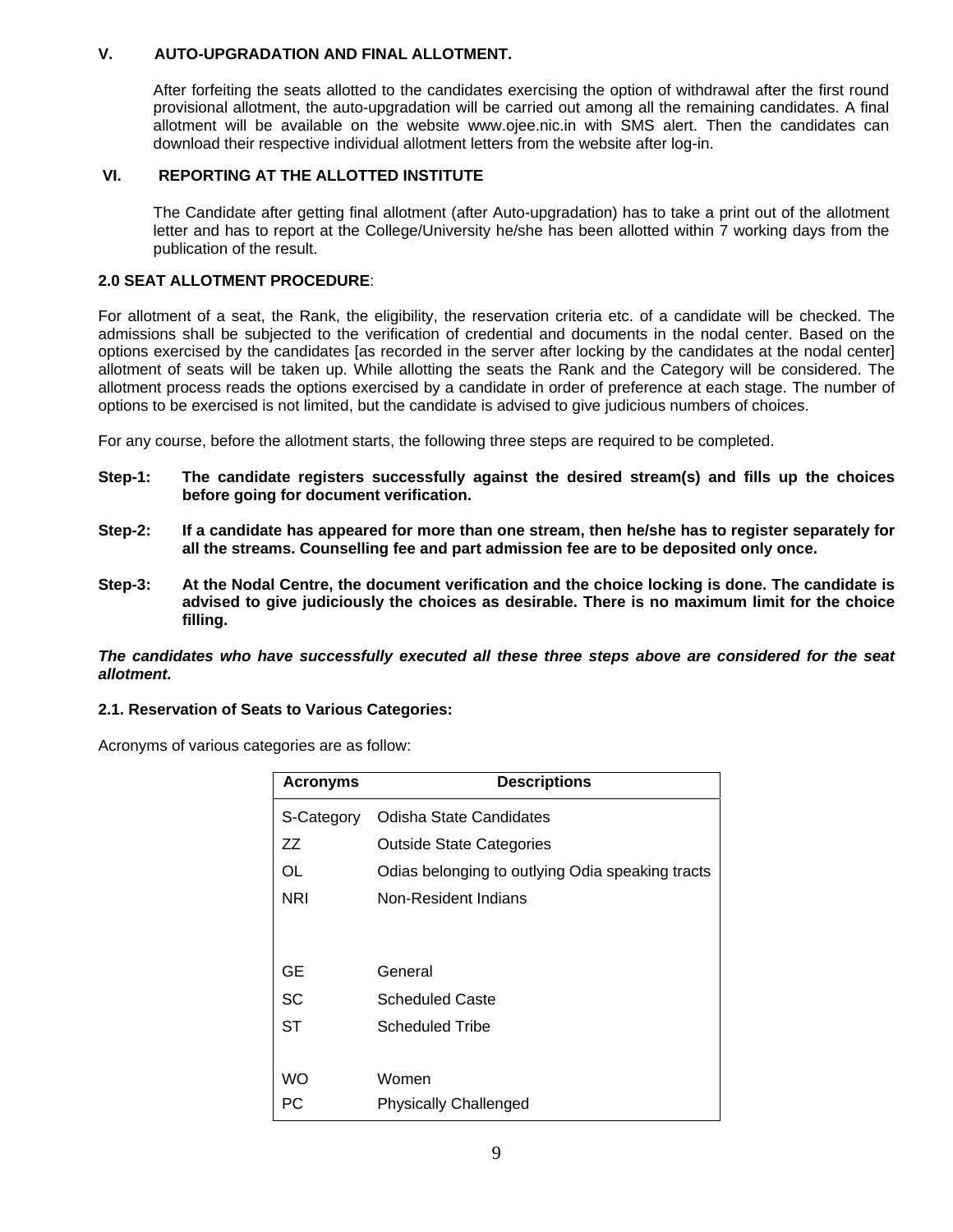| $\overline{\phantom{a}}$ GC | Green Card                       |
|-----------------------------|----------------------------------|
| ∣ ES                        | Children/widows of Ex-Servicemen |
| I TFW                       | <b>Tuition Fee Waiver</b>        |

### **Number of Seats and Reservation**

Exact number of seats and branches will be notified through website before counselling.

i. For the Bachelors Degree Courses in **Engineering** in Govt. Institutions, the reservation is as given below.

| 8%                                |
|-----------------------------------|
| 12%                               |
| 5%                                |
| 3%                                |
| 2%                                |
| 3%                                |
| Upto 5% (Supernumerary)           |
| Not applicable to OL category     |
| 30% in each category (GE, SC, ST, |
| GC, PC, ES) Not applicable to OL  |
| and TFW                           |
|                                   |

- ii. For the Bachelors Degree Courses in Engineering in Private Institutions the reservation is as given below.
- 5% seats are reserved for NRI and another 15% is reserved for AIEEE.
- If candidates are less than 5% in NRI, the balance seat will be transferred to the general seat and allotment will be done as per general merit.
- If candidates are less than 15% in AIEEE, the balance seat will be transferred to the general seat and allotment will be done as per general merit.

Therefore for allotment of the seats to the candidates, the reservations applicable are as given below for the balance seats after deducting AIEEE and NRI seats.

| <b>Scheduled Caste</b>       | 8%                                                |
|------------------------------|---------------------------------------------------|
| <b>Scheduled Tribe</b>       | 12%                                               |
| Green Card                   | 5%                                                |
| <b>Physically Challenged</b> | 3%                                                |
| Ex-Servicemen                | 2%                                                |
| <b>Tuition Fee Waiver</b>    | 5% (Supernumerary) (Not applicable to ZZ and NRI) |
| Women                        | 30% in each category (SC, ST, GC, PC, ES)         |
|                              | Not applicable to ZZ and TFW                      |

*There is no reservation category for Engineering Lateral Entry both for Diploma holders as well as for B.Sc. degree holders.* 

iii. For **MBBS** and **BDS** the reservation is as given below:

| Scheduled Caste (SC)       | 8%                                           |
|----------------------------|----------------------------------------------|
| Scheduled Tribe (ST)       | 12%                                          |
| Green Card (GC)            | 5%                                           |
| Physically Challenged (PC) | 3%                                           |
| Ex-Servicemen (ES)         | 3% (Only applicable for Government colleges) |
| <b>NRI</b>                 | 5% (Applicable only for Private Colleges)    |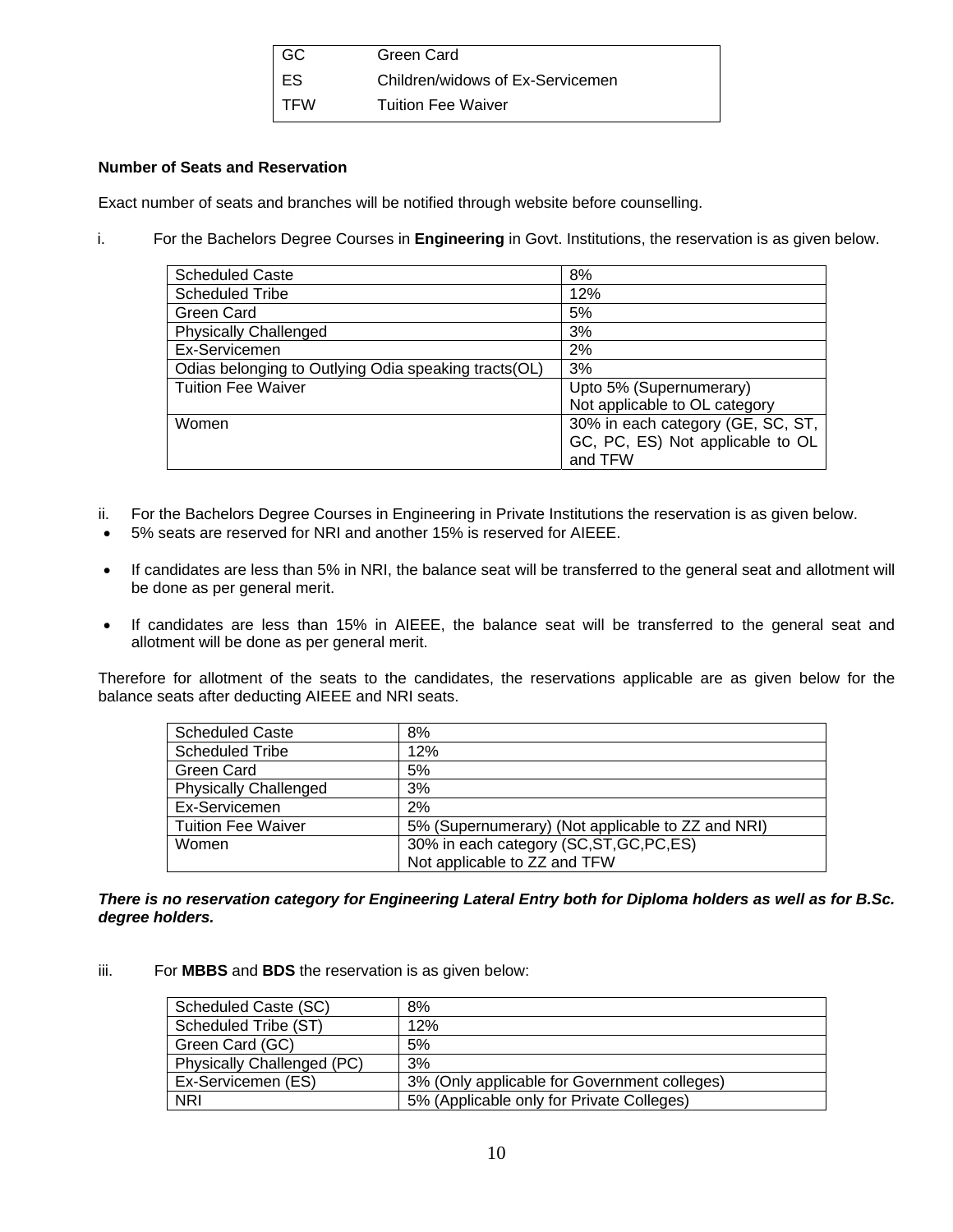Outside state candidates (ZZ Category) are eligible only for private BDS Colleges

iv. For **MBA**, the reservation is as given below:

3.75% CAT, 3.75 % XAT, 3.75% CMAT and 3.75% MAT seats are available for MBA candidates (Applicable only for Private Colleges).

The reservations applicable for MBA programme is as follows.

| <b>Scheduled Caste</b>       | 8%                                        |
|------------------------------|-------------------------------------------|
| <b>Scheduled Tribe</b>       | 12%                                       |
| Green Card                   | 5%                                        |
| <b>Physically Challenged</b> | 3%                                        |
| <b>NRI</b>                   | 5% (Applicable only for Private Colleges) |
| Women                        | 30% in each category (SC, ST, GC, PC)     |

### v. For **MCA**, the reservation is as given below:

| <b>Scheduled Caste</b>       | 8%                                        |
|------------------------------|-------------------------------------------|
| <b>Scheduled Tribe</b>       | 12%                                       |
| <b>Green Card</b>            | 5%                                        |
| <b>Physically Challenged</b> | 3%                                        |
| <b>NRI</b>                   | 5% (Applicable only for Private Colleges) |
| Women                        | 30% in each category (SC, ST, GC, PC)     |

#### vi. For **Pharmacy** the reservation is as given below:

| <b>Scheduled Caste</b>       | 8%                                              |
|------------------------------|-------------------------------------------------|
| <b>Scheduled Tribe</b>       | 12%                                             |
| Green Card                   | 5%                                              |
| <b>Physically Challenged</b> | 3%                                              |
| <b>Tuition Fee Waiver</b>    | 5% (Supernumerary) Not applicable to NRI and ZZ |
| <b>NRI</b>                   | 5% (Applicable only for Private Colleges)       |

#### *For Lateral Entry in Pharmacy there is no reservation.*

### vii. **PGAT (Post Graduate Admission Test)** for **M.Tech, M.Pharm and M.Arch**:

Post Graduate Admission Test for Engineering/Technology, Pharmacy and Architecture

| <b>Scheduled Caste</b> | 8%                                        |
|------------------------|-------------------------------------------|
| Scheduled Tribe        | 12%                                       |
| <b>NRI</b>             | 5% (Applicable only for Private Colleges) |

viii. For **PGDM/PGCM/PGDM (Excutive),** the reservation is as given below:

7.5% CAT, and 7.5% MAT seats are available for PGDM/PGCM/PGDM (Excutive), candidates (Applicable only for Private Colleges).

The reservations applicable for PGDM/PGCM/PGDM (Executive) programme is as follows.

| <b>Scheduled Caste</b>       | 8%                                        |
|------------------------------|-------------------------------------------|
| <b>Scheduled Tribe</b>       | 12%                                       |
| Green Card                   | 5%                                        |
| <b>Physically Challenged</b> | 3%                                        |
| <b>NRI</b>                   | 5% (Applicable only for Private Colleges) |
| Women                        | 30% in each category (SC, ST, GC, PC)     |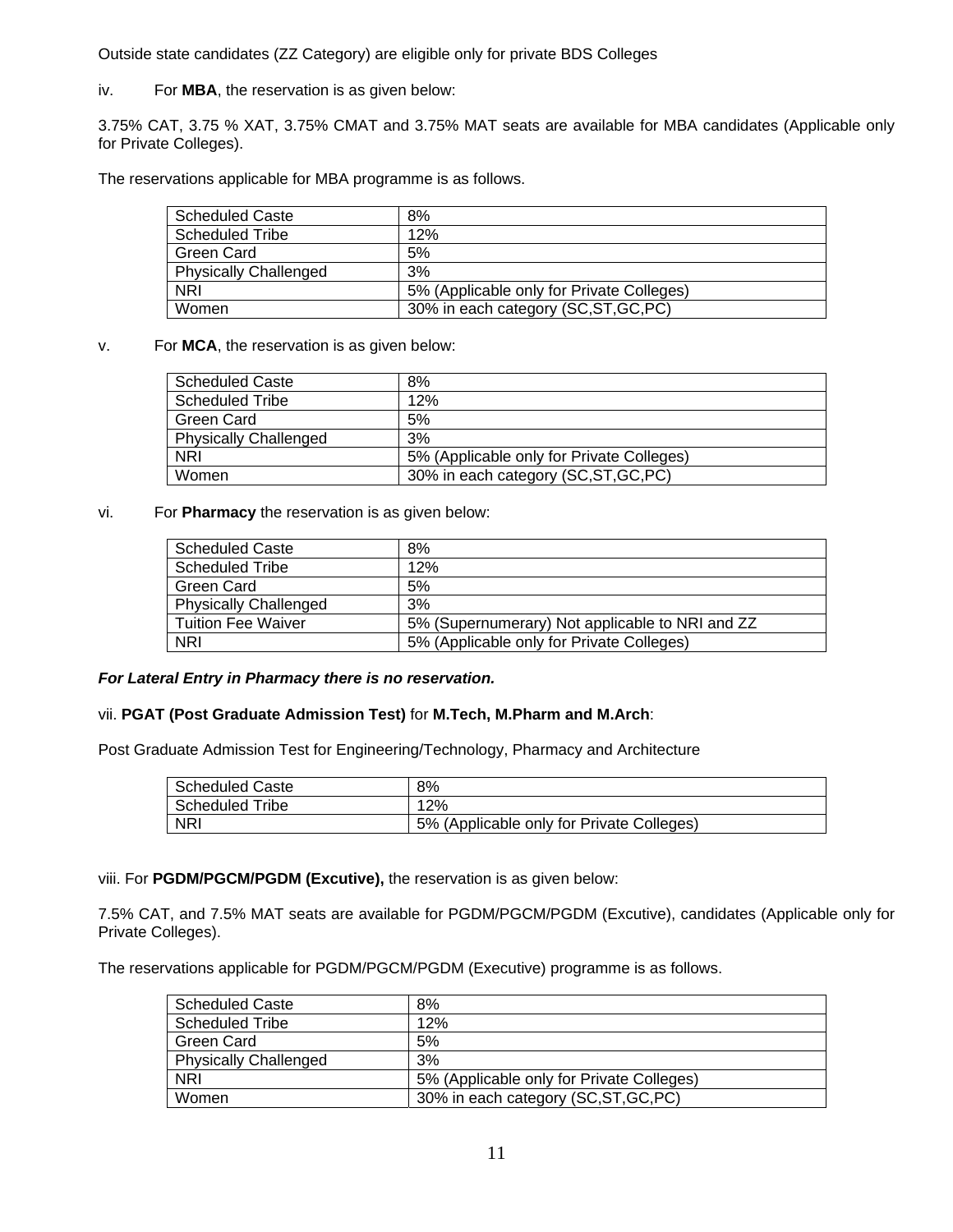### **2.2 TRANSFER OF VACANT SEATS:**

Transfer of vacant seats from one category to another is only applied when there are vacant seats in that category. For example, if some SC seats are vacant after all allotment, then those seats will be transferred to General seats. Similarly for ST and other reservation categories like PC, GC, Ex-Servicemen etc, the same procedure will be followed. In all such cases, the left out seats will be transferred to General category.

### **2.3 CERTIFICATES:**

- i. A candidate seeking admission on reserved seat shall be required to produce a Certificate to that effect.
- ii. No certificate for reserved category shall be valid unless it is duly stamped, signed and issued by the authority empowered by the Government of Odisha.
- iii. If a candidate fails to submit the certificates as required under sub-rule (ii) during certificate verification, her/his candidature shall be considered for admission under unreserved category.
- iv. In case the above certificate is found invalid on verification, he/she shall not have right to claim his/her admission on reserved seat and if he/she has been already granted admission, such admission shall be cancelled.
- v. Reservation for Physically Challenged Candidates: OJEE 2012 qualified candidates seeking admission under Physically Challenged category are required to report for the medical test at SCB Medical College, Cuttack. The exact schedule will be notified in the website http://ojee.nic.in and www.odishajee.com. The decision of the medical board is final and binding.
- vi. Reservation for the Children/widow of Ex-Servicemen A candidate claiming admission against Ex-Servicemen category shall be required to submit a certificate to that effect duly issued by the Authority in the format provided in the brochure as Appendix-IV. The candidates have to report to Rajya Sainik Board on the scheduled date. The decision of the Rajya Sainik Board is final and binding.
- vii. The seats remaining vacant against all the reserved categories will be filled up from the rank list of unreserved category.
- viii. Reservation under TFW Scheme: Eligibility criteria for TFW:
	- ¾ Sons and daughters of parents whose annual income is less than Rs.4.50 Lakhs from all sources of income (income certificate issued by local Tahasildar in Annexure - IX).
	- He/she should be a permanent native of Odisha (Annexure I).
	- ¾ He/she must be registered in web site www.ojee.nic.in as TFW category.

The waiver is limited to the tuition fee as approved by Odisha Government for self financing institutions and the Government institutions. All other fees except the tuition fee will have to be paid by the beneficiary.

Candidate has to produce the following documents for claiming TFW scheme at the nodal centre during document verification.

- Permanent resident of Odisha certificate. (Appendix–I only)
- $\triangleright$  Income certificate of parents issued by local Tahasildar in Annexure IX.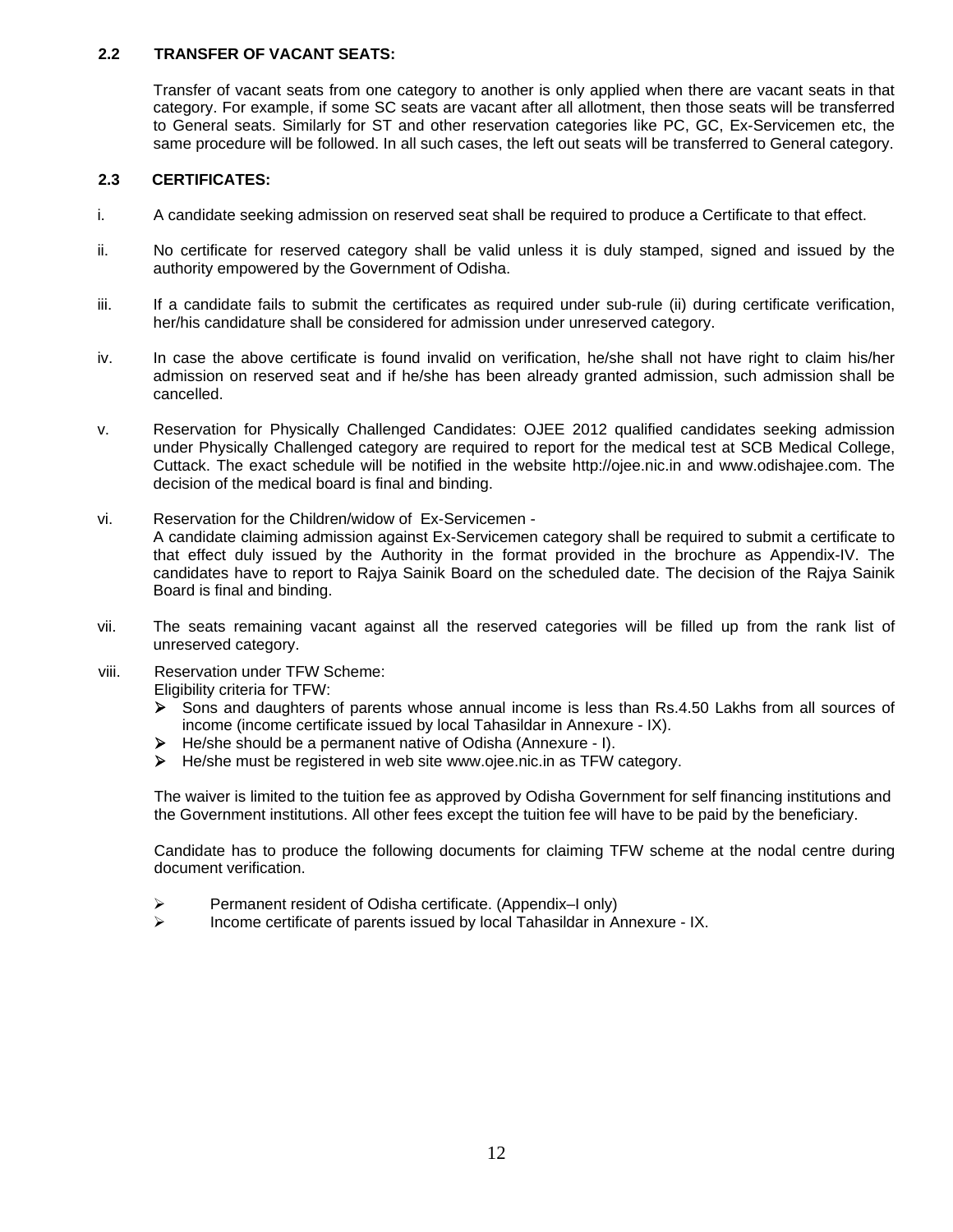### **ODISHA JOINT ENTRANCE EXAMINATION – 2012 OJEE – 2012 ADMISSIONS Manual Choice Entry Form**

### **Note:**

- 1. Download the list of college, course and seat matrix from website <http://www.ojee.nic.in>.
- 2. Give judicious number of choices to avoid disappointment of not securing a seat.
- 3. Use the filled in manual choice form while entering choices on computer screen.
- 4. Use similar form (Photocopies of this form), if this is insufficient by giving continuous preference numbers.

| Prefer          | Name of the University /<br>College | Name of the<br><b>Branch</b> | <b>Prefer</b>   | Name of the University /<br>College | Name of the<br><b>Branch</b> |
|-----------------|-------------------------------------|------------------------------|-----------------|-------------------------------------|------------------------------|
| ence<br>No.     |                                     |                              | ence<br>No.     |                                     |                              |
| $\mathbf{1}$    |                                     |                              | $27\,$          |                                     |                              |
| $\overline{2}$  |                                     |                              | $28\,$          |                                     |                              |
| 3               |                                     |                              | 29              |                                     |                              |
| $\overline{4}$  |                                     |                              | $30\,$          |                                     |                              |
| 5               |                                     |                              | 31              |                                     |                              |
| $\sqrt{6}$      |                                     |                              | 32              |                                     |                              |
| $\overline{7}$  |                                     |                              | $\overline{33}$ |                                     |                              |
| $8\,$           |                                     |                              | 34              |                                     |                              |
| 9               |                                     |                              | 35              |                                     |                              |
| $10\,$          |                                     |                              | $\overline{36}$ |                                     |                              |
| $11\,$          |                                     |                              | 37              |                                     |                              |
| 12              |                                     |                              | 38              |                                     |                              |
| 13              |                                     |                              | 39              |                                     |                              |
| 14              |                                     |                              | $40\,$          |                                     |                              |
| 15              |                                     |                              | 41              |                                     |                              |
| 16              |                                     |                              | $\overline{42}$ |                                     |                              |
| $17\,$          |                                     |                              | 43              |                                     |                              |
| $18\,$          |                                     |                              | 44              |                                     |                              |
| 19              |                                     |                              | 45              |                                     |                              |
| 20              |                                     |                              | 46              |                                     |                              |
| $21\,$          |                                     |                              | 47              |                                     |                              |
| 22              |                                     |                              | 48              |                                     |                              |
| 23              |                                     |                              | 49              |                                     |                              |
| 24              |                                     |                              | 50              |                                     |                              |
| 25              |                                     |                              | 51              |                                     |                              |
| $\overline{26}$ |                                     |                              | $\overline{52}$ |                                     |                              |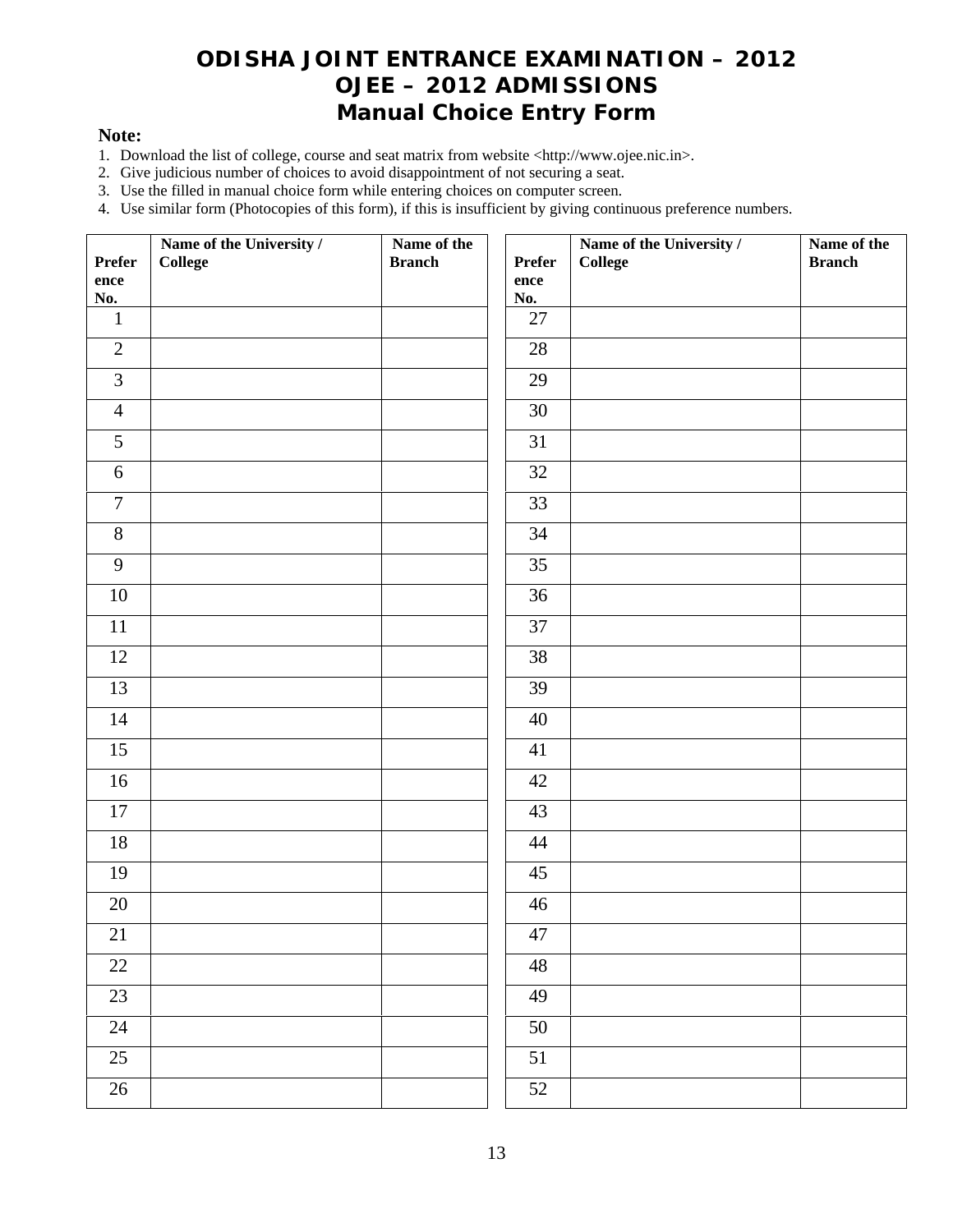### **FREQUENTLY ASKED QUESTIONS**

### **ELIGIBILITY:**

- 1. Who are eligible for Admission?
- Ans: Candidates should refer to the information brochure 2012.
- 2. Who belongs to S-Category?
- Ans: The following candidates will be treated as S-category for taking admission into OJEE 2012
	- a) The candidate must have passed 10+2 examination from any of the recognized institution in the State of Odisha.
	- b) Parents of the candidate must be permanent natives of Odisha. To claim benefit under this category, a candidate shall furnish at the time of Counselling, a permanent nativity certificate, in prescribed form (Appendix-I) from a Revenue Officer not below the rank of Tahasildar of the area where his/her parents have permanent nativity.
	- c) Sons / daughters / spouse of the permanent employees of Government of Odisha / Govt. of India/Govt. of Odisha undertakings/Govt. of India undertakings, serving in the State of Odisha at the time of application. To claim the benefits under this category, candidate has to submit a certificate from the employer of his/her parents/spouse in the prescribed form (Appendix-II) at the time of counselling.
- 3. My father is working in MCL, Talcher for last ten years, but my father's native place is in the state of Chhattisgarh. I have passed +2 Science from CHSE, Odisha and I am a women candidate. Can I claim reservation under women category?
- Ans: No, all candidates under reservations such as SC (Scheduled Caste); ST (Scheduled Tribe); PC (Physically Challenged); ES (Ex-Serviceman); WO (Women); GC (Children of Green Card Holder), TFW (Tuition Fee Waiver) seeking admission through OJEE 2012 must be permanent natives of Odisha and must produce Permanent Resident of Odisha' Certificate (Appendix – I) / Nativity Certificate from concerned Tahasildar. However, as you have passed +2 Science from Odisha state you will be considered as a state category candidate but not eligible for admission in Government MBBS/BDS courses. For further details please refer the Information Brochure of OJEE – 2012 available with you.
- 4. I am an outside state candidate; can I take admission in MBBS?
- Ans: No, to take admission in MBBS the candidate must be permanent native of Odisha.
- 5. I am an outside state candidate; can I take admission in BDS?
- Ans: Outside (ZZ) candidates can take part in the admission process only in Private BDS Colleges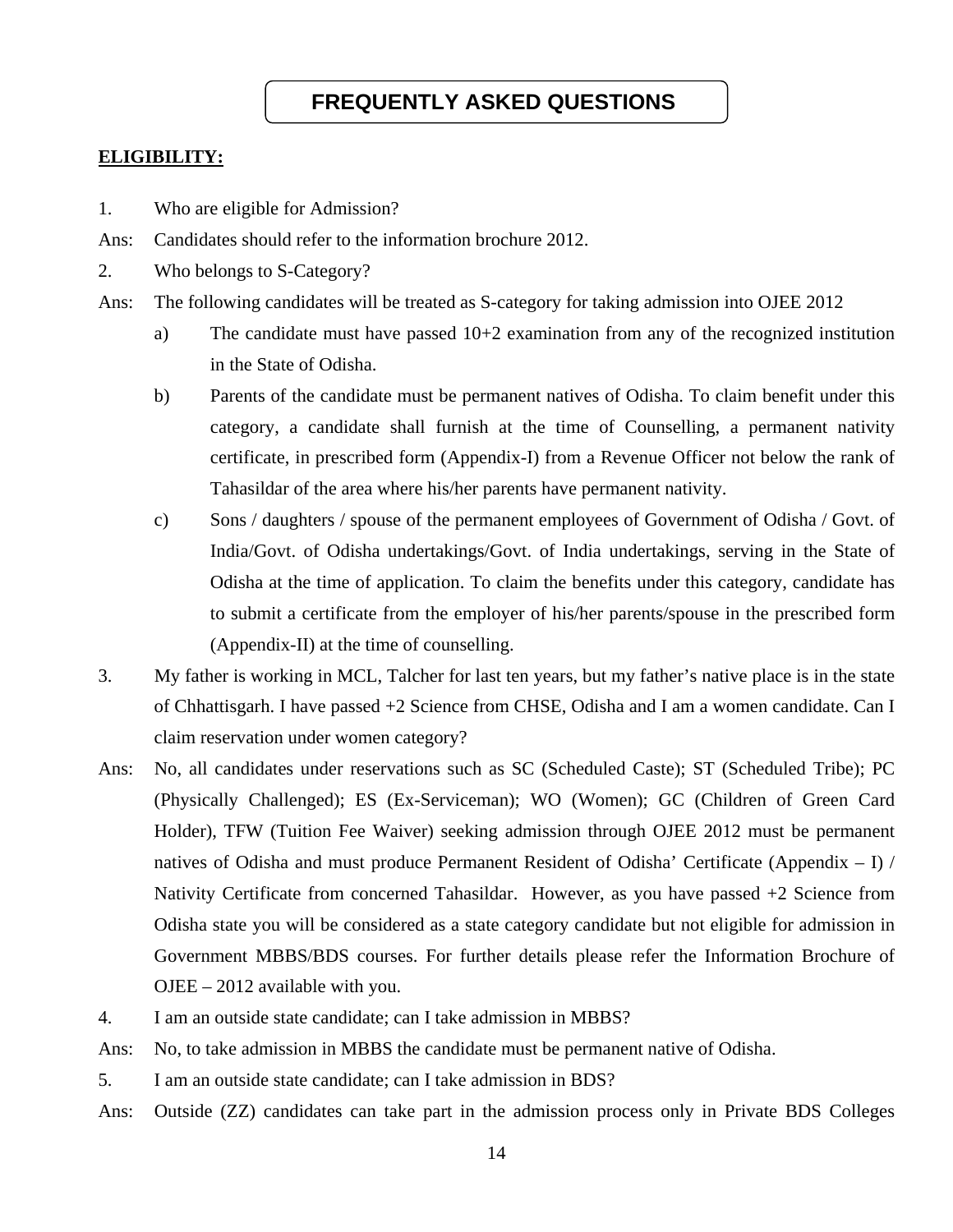subject to availability of seats.

- 6. I have not received my final 10+2 results. Am I eligible for Certificate Verification?
- Ans: No, candidates who have passed  $10+2$  on the day of Certificate verification are only eligible and they have to produce proof of passing the qualifying examination.
- 7. I have wrongly filled OL category in the application form, actually I belong to Odisha state category, what will be my position?
- Ans: Your choices will be processed according to general rank. You have to produce the documents mentioned for S category. However the candidate will not get any reserved category status under any circumstances.
- 8. I have wrongly filled OL category in the application form, actually I belongs to outside state category, what will be my position?
- Ans: Your choices will be processed according to general rank for ZZ category.
- 9. I belong to OL category, if I will not get a seat in Government College, can I give option for private college?
- Ans: Yes, the candidate can give option for both Government and Private College according to his/her preference. But allotment in private college is strictly based on the ZZ category rank.
- 10. I belong to Outside state (ZZ) category, what is the % of seats reserved in Government as well as in Private college?
- Ans: There will be no seats for Outside state (ZZ) category in Government Colleges. But seats are available in Private Colleges. The number of seats derived for allotment to the outside state candidates (ZZ) by taking into account the proportionate quantum of candidature / applications received in the concerned programme subject to maximum of 25 % of the general seats i.e., after deduction of all the reserved category. No other reservation under this category is applicable.
- 11. I am outside candidate and belong to SC category, can I claim for SC seat in any college?
- Ans: No, all reservation such as SC (Scheduled Caste); ST (Scheduled Tribe); PC (Physically Challenged); ES (Ex-Serviceman); WO (Women); GC (Children of Green Card Holder), TFW (Tuition Fee Waiver) including women seeking admission through OJEE 2012 must be permanent natives of Odisha state and must produce 'Permanent Resident of Odisha' Certificate (Appendix – I) / Nativity Certificate from concerned Tahasildar.
- 12. I am appearing for Supplementary Examinations. Am I eligible for Certificate Verification?
- Ans: No, One should produce proof of passing the qualifying examination.
- 13. Marks sheets not received. Am I eligible ?
- Ans: A candidate must produce proof of passing the qualifying examination and qualifying mark sheet during verification.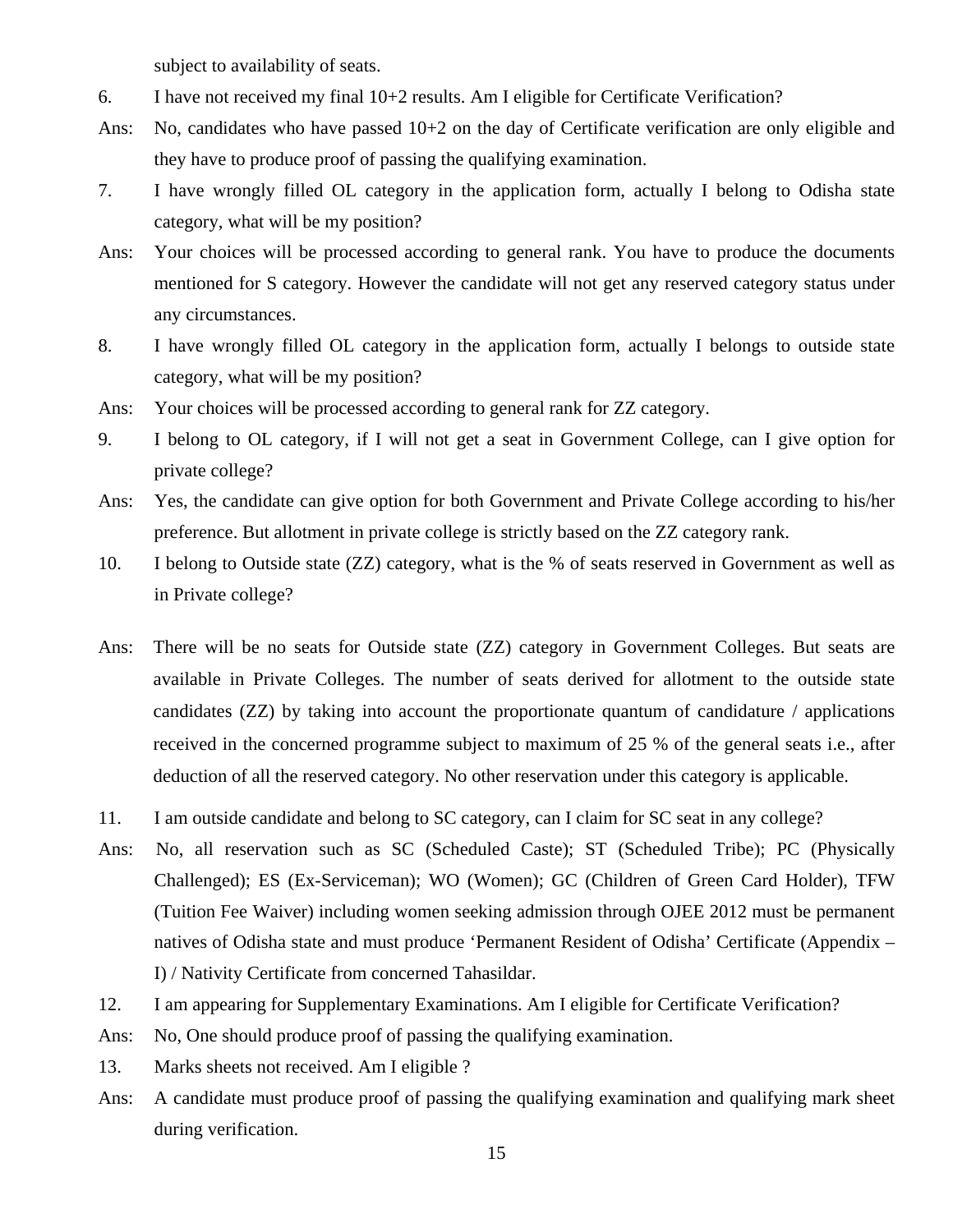- 14. Will an acknowledgement be issued for having received the Original Certificates?
- Ans: OJEE 2012 will verify the photocopies of the required documents with originals. Hence OJEE 2012 will not keep any original certificates / mark sheets / documents except Original Appendices. Print out of the verified document will be given to the candidate after successful verification of all the documents.
- 15. At the time of filling the application for OJEE 2012, I have wrongly filled my category. Accordingly my Category has been printed in my admit card. I too did not notice it and report the same to the Verification Officer at the time of Certificate Verification. Can I change it now?
- Ans: No, it is the responsibility of the candidate to verify for the correctness of the data immediately after getting the admit card.
- 16. Is it possible to change Caste/ Sex/Special category Status etc. during Certificate Verification when not mentioned correctly at the time of filling the application for OJEE 2012 Examination?
- Ans: No, after dispatch of admit card OJEE 2012 has corrected all complaints made by the candidates regarding caste, sex, category etc. Therefore, OJEE 2012 at this stage can not do any thing for change of any category.
- 17. How do I know the correct status of my Certificate Verification?
- Ans: Before leaving the Certificate Verification counter in the nodal center please checkup the Receipt of Certificates given to you and verify whether all the details are printed correctly or not. If any mistakes are there, ask the Verification Officer for their correction immediately and ask for revised receipt of Certificates duly signed by him.
- 18. How can I get Institute profile?
- Ans: In Website, by clicking on "Institute profile".
- 19. Is it compulsory for all candidates in OL category to attend the Certificate Verification at Bhubaneswar only?

Ans: Yes, OL category candidates should attend for Certificates Verification at Bhubaneswar only

- 20. What are PC Board and ES Board ?
- Ans: All the PC candidates have to report for the Medical Board to be conducted at SCB Medical College, Cuttack on the scheduled date and time mentioned in the website / newspaper. Those candidates who do not qualify the test conducted by Medical board, will be considered for allotment under any other category to which he/she belongs based on General Ranking. All the ES candidates have to report to the Ex-Servicemen (ES) Board at Rajya Sainik Board,

Lewis Road, Bhubaneswar on the scheduled date and time mentioned in the website / newspaper.

21. I am seriously ill and not in a position to attend the Certificate Verification. Then what I have to do?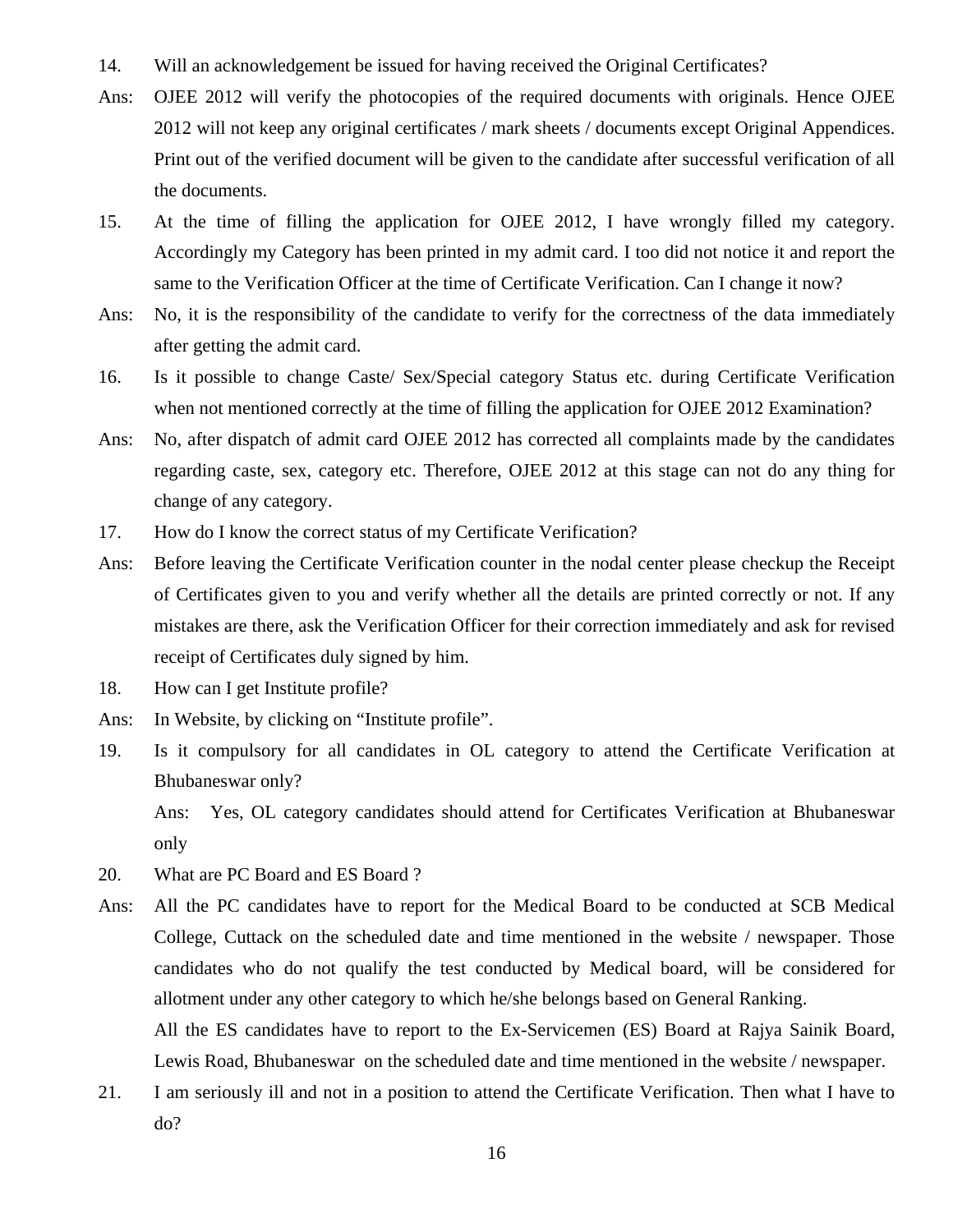- Ans: The candidates must attend personally the Certificate Verification, otherwise the candidate has to forfeit his/her seat.
- 22. I lost all my Original Certificates during traveling. I have Xerox copies only with me; can I attend the Certificate Verification?
- Ans: Yes, only when the candidate produces FIR lodged against the loss of Certificates/documents and photocopies of all the lost documents. After getting the required original certificates from respective Board/University he/she must report at the designated nodal centre for verification before the end of document verification period otherwise he/she has to forfeit his/her seat.
- 23. I have not received my Caste Certificate. Am I eligible under Caste Category?
- Ans: No.
- 24. In my application I have wrongly filled my Caste category. Can I correct it at the time of verification of Caste?
- Ans: No.
- 25. Please list out the Original Certificates to be produced by me for verification at the nodal center.
- Ans: Please see Annexure I.
- 26. What is a Choice ?
- Ans: The selection of the "college and course" you wish to join and arrange them in the order of preference.
- 27. From where I can exercise options?
- Ans: You can exercise filling of choices from home or any where.
- 28. How many choices I can exercise?
- Ans: You can exercise any number of options you like, and there is no Minimum & Maximum limit. It is advised to give judicious number of choices to avoid disappointment of not securing a seat.
- 29. Can I select all branches in a college?
- Ans: Yes. You can select but arrange (write) them in order of priority.
- 30. Can I change my choices?
- Ans: You can change the choices any number of times within the stipulated time allotted to you.
- 31. Which options will be considered for allotment of seats?
- Ans: The Options entered by you in the final locking at nodal center will be considered for allotment.
- 32. If I do not report at my allotted college, can I get the refund of the part admission fee paid at the nodal centre?
- Ans: No.
- 33. If I am upgraded automatically from Private College to Govt./University College, how can I get back the excess amount paid towards part admission fee?
- Ans: A candidate has to pay Rs.16,000/- for allotment in all the colleges i.e., Government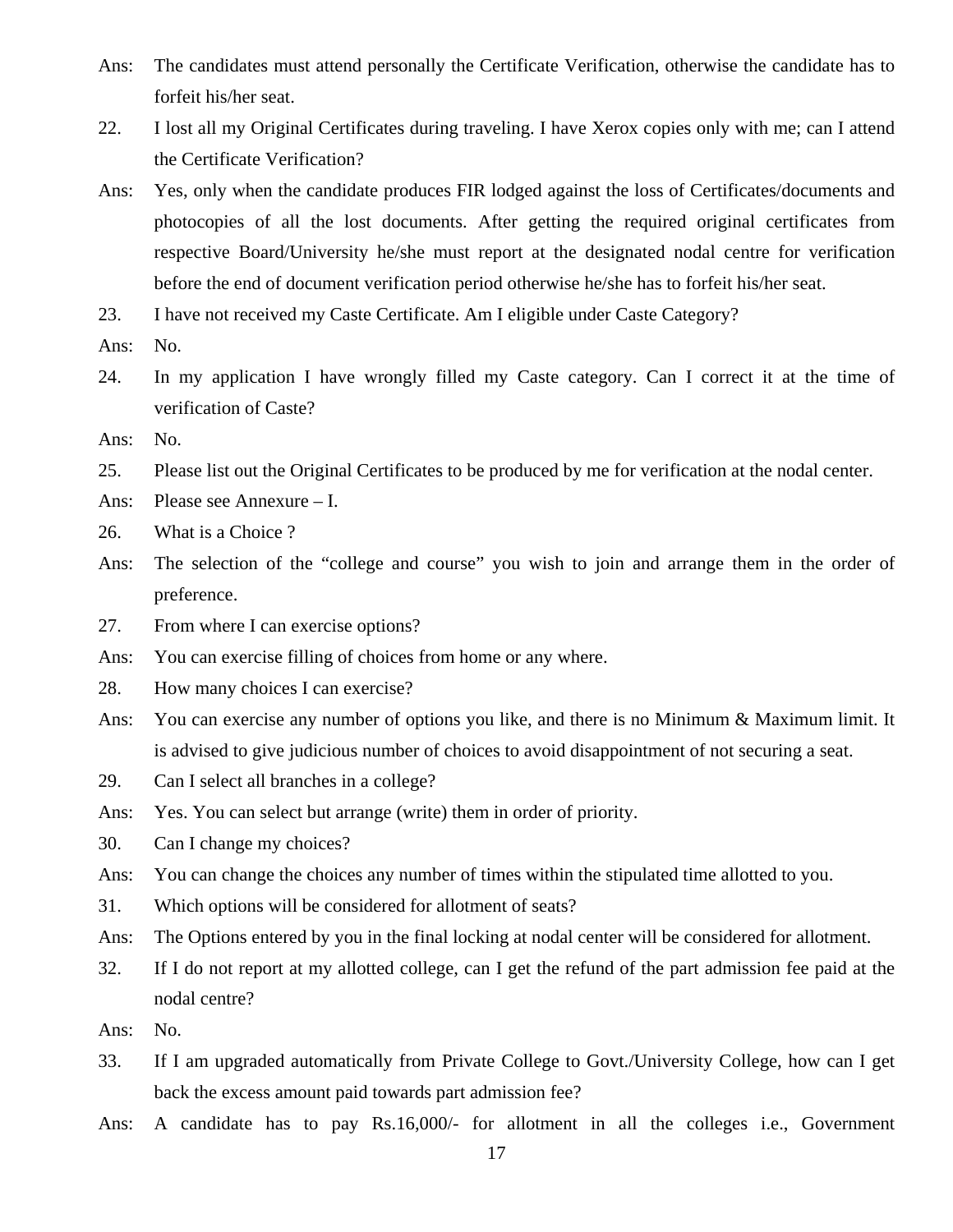Institutions/Self Sustaining Courses/ Institutions running/Public-Private-Partnership (PPP) mode and Private Institutions towards a part of admission fees. So the question of excess payment of part payment fees doesn't arise.

- 34. What is the Income limit for granting tuition fee exemption?
- Ans: The annual Income of the parents from all sources should be less than 4.5 lakh Rupees under the TFW scheme.
- 35. I am a native of a place Chhendipada, Angul District. But I have an income certificate issued by Tahasildar of Cuttack district. Will this certificate be admissible during certificate verification?
- Ans: No, you have to produce the Income Certificate issued by Tahasildar of your place of nativity only.
- 36. I do not have income certificate right now, my parents annual income is below 4.5 lakh Rupees. Shall I be granted tuition fee exemption ?
- Ans: No, in the absence of relevant income certificate, candidate will not be allowed to take admission under TFW scheme. He/she must register before claiming seat under TFW scheme.
- 37. I got a seat in one college in  $1<sup>st</sup>$  Round and auto-upgraded to another college in  $2<sup>nd</sup>$  Round, can I continue in first college ?
- Ans: No. Candidates have to automatically move along with the auto-upgradation procedure of allotment as per the final choices locked by them.
- 38. Can I get information regarding range of rank admitted in previous year to a particular college ?
- Ans: Yes, the detailed rank-wise data for 2011 are given in OJEE and NIC websites: [www.odishajee.com](http://www.odishajee.com/) and [www.ojee.nic.in](http://www.ojee.nic.in/)
- 39. How can I obtain the Seat Matrix ? The seat Matrix will be available in OJEE and NIC websites: [www.odishajee.com](http://www.odishajee.com/) and [www.ojee.nic.in](http://www.ojee.nic.in/) before Counselling.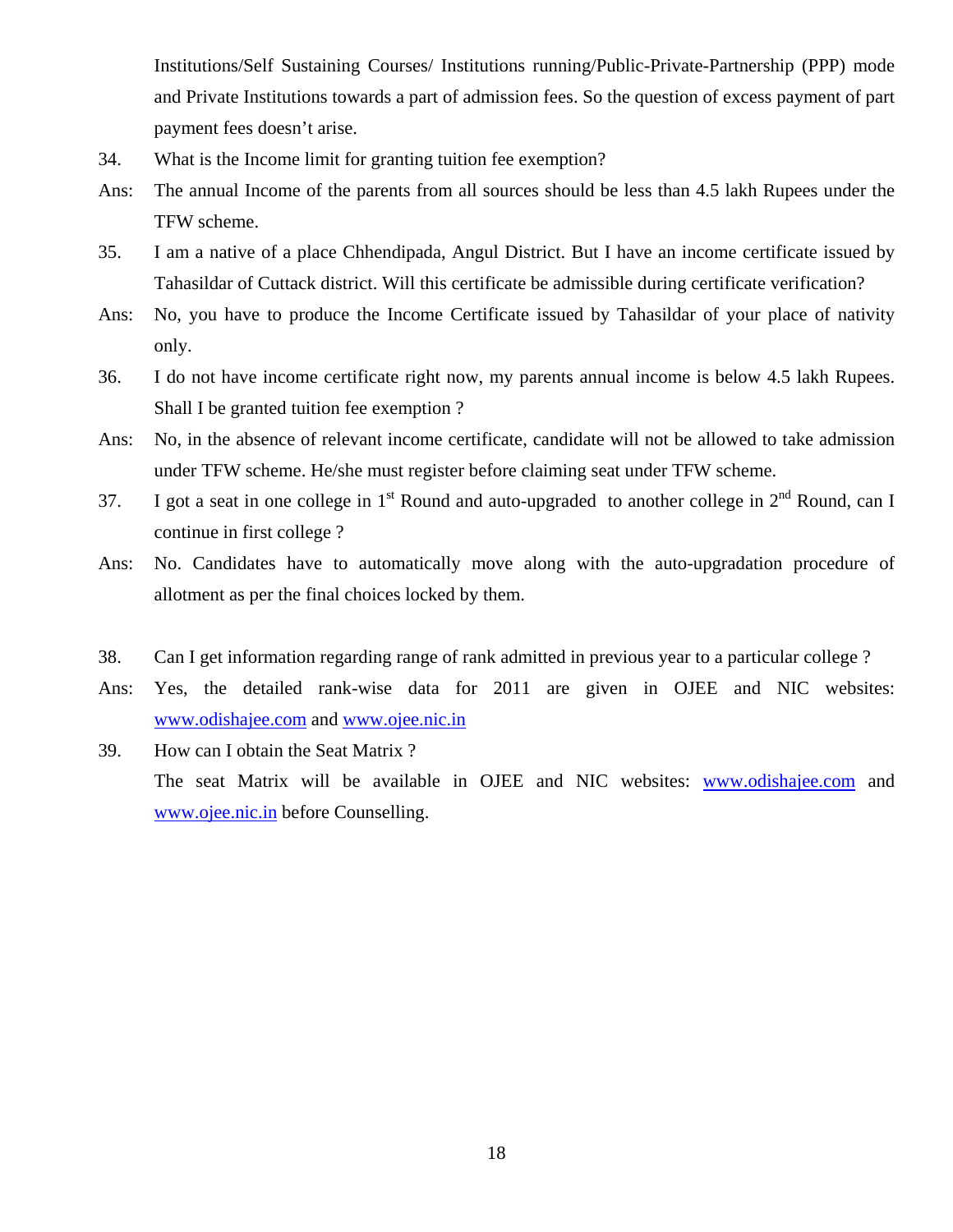### **Annexure – 1 CHECK LIST**

### **LIST OF DOCUMENTS REQUIRED FOR VERIFICATION**

(Please come to the nodal center arranging the documents in the order mentioned below)

| SI. No.        | <b>Check</b> | <b>Documents</b>                                                                                                        | <b>Remarks</b> |
|----------------|--------------|-------------------------------------------------------------------------------------------------------------------------|----------------|
| 1              |              | Original Rank Card (OJEE/AIEEE) or Score Card (CAT/XAT/CMAT/MAT).                                                       |                |
| $\overline{2}$ |              | Original on line registration slip                                                                                      |                |
| 3              |              | H.S.C. or any other relevant certificate showing the date of birth                                                      |                |
| $\overline{4}$ |              | 10+2 Pass certificate (For Engineering, Medical & Pharmacy) or Final                                                    |                |
|                |              | Diploma Pass Certificate (for Lateral Entry) or +3 pass certificate (For                                                |                |
|                |              | MCA, MBA, PGDM, PGCM, PGDM [Executive] & B.Sc. Lateral Entry) or                                                        |                |
|                |              | B. Tech/B. Arch/B. Pharm pass certificate for PGAT.                                                                     |                |
| 5              |              | 10+2 Mark Sheet (For Engineering, Medical & Pharmacy) or<br>Diploma                                                     |                |
|                |              | Mark Sheet (for Lateral Entry) or +3 Mark sheet and +2 Mark sheet (For                                                  |                |
|                |              | MCA, MBA, PGDM, PGCM, PGDM [Executive] & B.Sc. Lateral Entry) or                                                        |                |
|                |              | B. Tech / B. Arch / B. Pharm final mark sheet for PGAT.                                                                 |                |
| 6              |              | School Leaving / College Leaving Certificate                                                                            |                |
| $\overline{7}$ |              | Original Certificate from the Head of the Institution last attended                                                     |                |
|                |              | (Appendix VIII)                                                                                                         |                |
| 8              |              | Original 'Permanent Resident of Odisha' Certificate (Appendix - I) /<br>Nativity Certificate from concerned Tahasildar. |                |
| 9              |              | Original Certificate of Employment of Candidate's parent / Spouse                                                       |                |
|                |              | (Appendix - II) Employer: Govt. of Odisha / Govt. of India / Govt. of India                                             |                |
|                |              | Undertakings and / Govt. of Odisha Undertakings located in Odisha                                                       |                |
|                |              | at the time of application.                                                                                             |                |
| 10             |              | Original SC / ST certificate by birth (Appendix - III).                                                                 |                |
| 11             |              | Original Certificate of Ex-serviceman (Appendix - IV).                                                                  |                |
| 12             |              | Original Green Card issued by Family Welfare Department of Odisha.                                                      |                |
| 13             |              | Original Certificate in support of Outlying Odia Speaking Tract (OL)                                                    |                |
|                |              | (Appendix - V and VI)                                                                                                   |                |
| 14             |              | Original Certificate in support of NRI                                                                                  |                |
| 15             |              | Income certificate for TFW candidates (Appendix - IX)                                                                   |                |
|                |              | Other document(s) if any                                                                                                |                |
|                |              | (i)                                                                                                                     |                |
| 16             |              | (ii)                                                                                                                    |                |
|                |              | (iii)                                                                                                                   |                |
|                |              |                                                                                                                         |                |

### Signature of the verifying Officer **Signature of the candidate Signature of the candidate**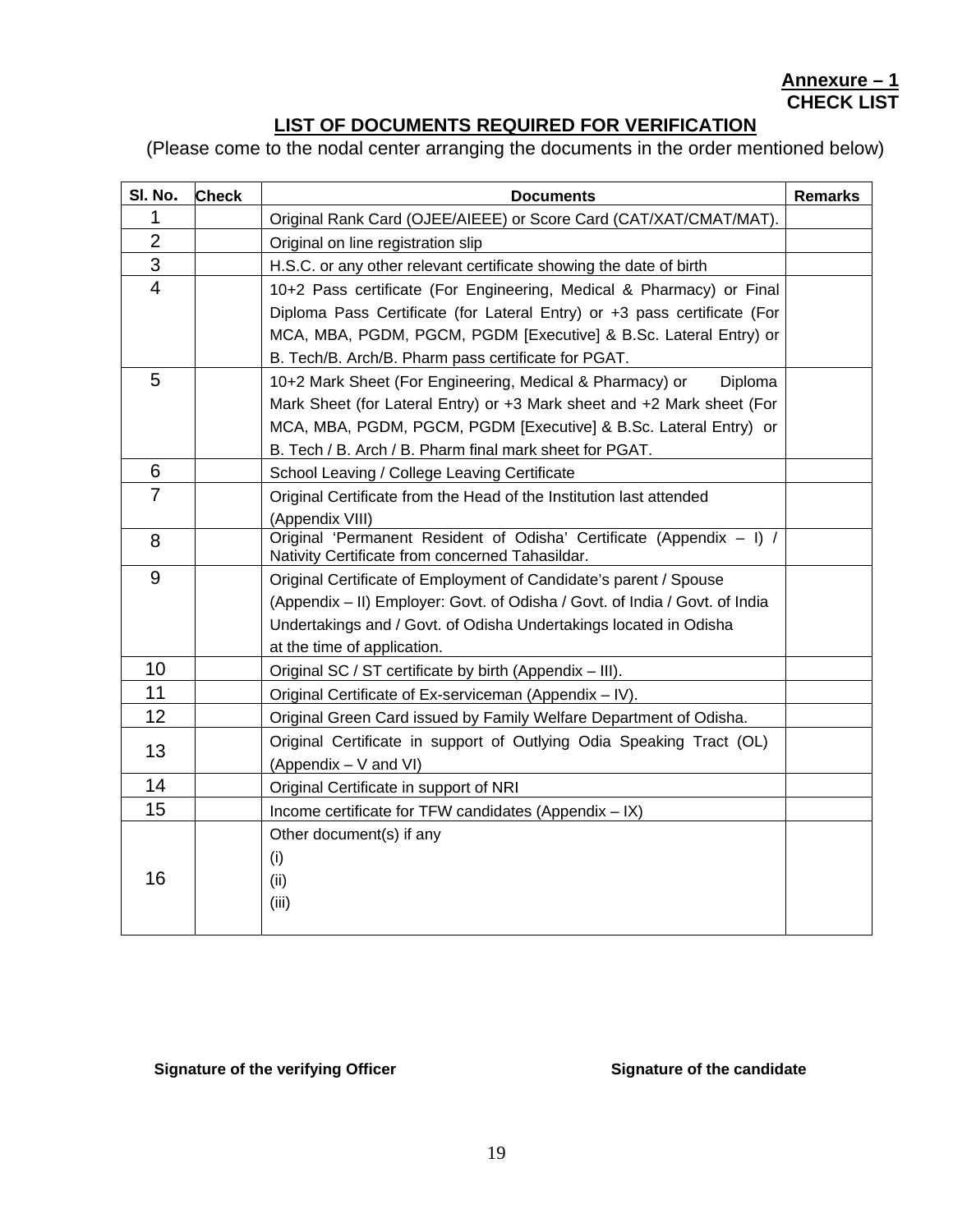### **ODISHA JOINT ENTRANCE EXAMINATION (OJEE-2012) APPENDIX – I**

| <b>Office</b> | <b>of</b>                                                                   | the |  |
|---------------|-----------------------------------------------------------------------------|-----|--|
| 2012.         |                                                                             |     |  |
|               |                                                                             |     |  |
|               |                                                                             |     |  |
|               | The certificate is being granted only for the purpose of OJEE, 2012 Odisha. |     |  |

### **Full Signature of the Applicant Signature of Revenue Officer**

## Round Seal of the Office Designation (with Seal of Office)

**Note:** 1. Revenue Officer means the Chief Officer in charge of Revenue Administrative in the District, Sub-Division of Tahasil and includes an Additional District Magistrate and Additional Tahasildar. 2. No part of the form should be mutilated in any manner. In case of mutilation the certificate is liable to be rejected.

### **ODISHA JOINT ENTRANCE EXAMINATION (OJEE-2012) APPENDIX – II**

### **CERTIFICATE OF EMPLOYMENT OF CANDIDATE'S PARENT / SPOUSE**

Employer - Government of Odisha / Government of India / Government of India Undertakings and Government of Odisha Undertakings located in Odisha at the time of application (Strike off whichever is not applicable). This shall not be considered as a proof of permanent resident certificate for candidates opting for admission under any reserved category.

1. Name and Address of Organisation / Office in which employed 2. Name and Designation of the certifying authority (Employer / Head of Office / Organisation) 3. a) Name in full and designation of employee to whom certificate is being issued. b) Whether in permanent employment c) Present Place and State of posting d) Permanent address as per service records 4. Name of the candidate in full 5. Relationship of the employee with the candidate: Father / Mother / Husband / Wife (Strike out whichever is not applicable) 6. Details of the Institution from which the candidate has passed / appeared at 10+2 /+3, any other Examination 7. Particulars of employment of the employee Place ...............................Date of Joining .......................... Period of Service .......................... **Full Signature of Employee Signature of the Employer Contract Act Act Signature of the Employer** 

Date…………………………. **Head of Office / Organisation**  Date: The contract of the contract of the contract of the Date:

Designation with Seal of Office

**Note :** In case the employee is on deputation either from Government of Odisha or India, the above certificate should be signed by the original employer.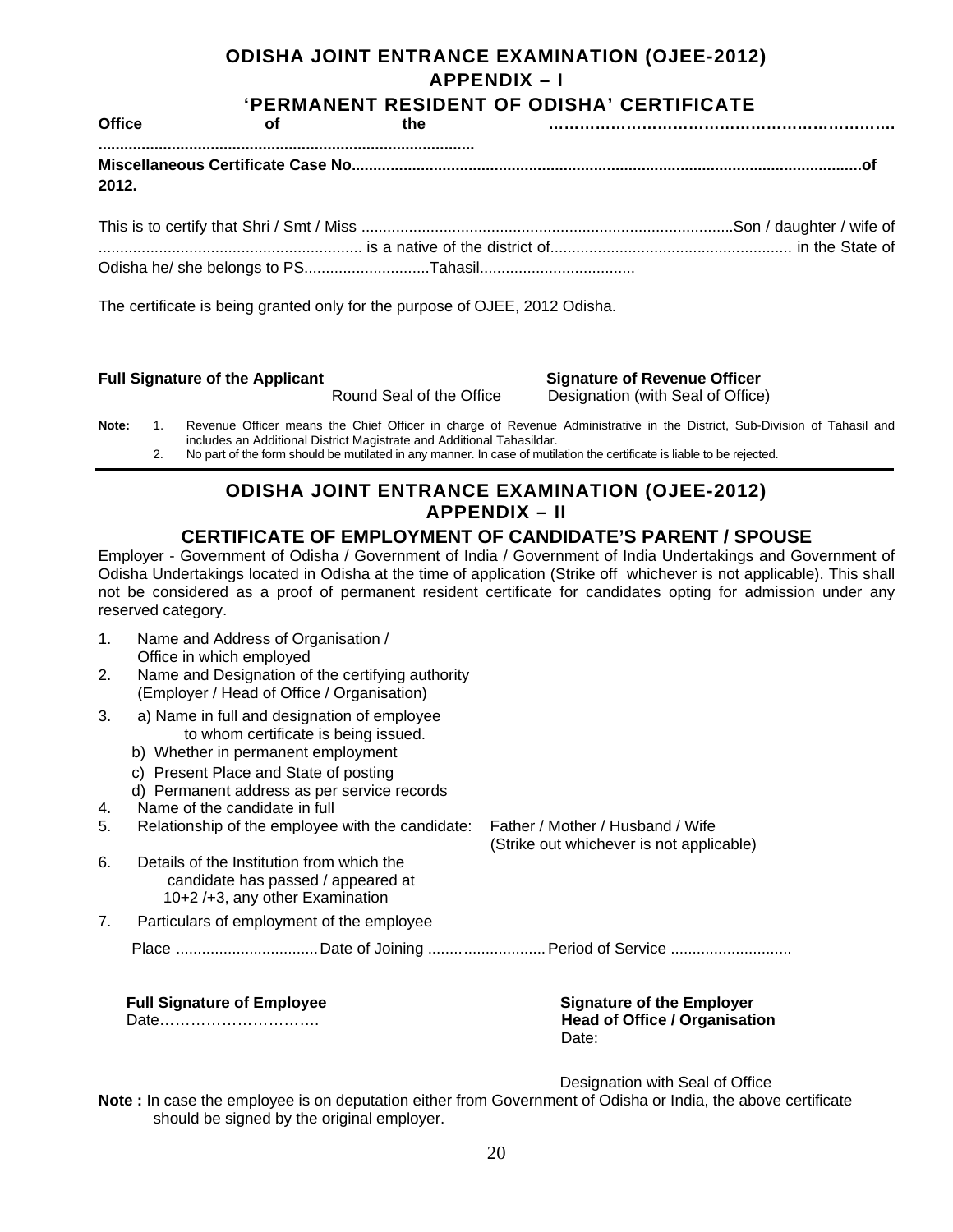### **ODISHA JOINT ENTRANCE EXAMINATION (OJEE-2012) APPENDIX – III 'SC/ST CERTIFICATE BY BIRTH'**

| Caste / Tribe which is recognized as Scheduled Caste / Tribe under Constitution (Scheduled Castes) Order 1950 / the |  |  |
|---------------------------------------------------------------------------------------------------------------------|--|--|
| Constitution (Scheduled Tribes) Order, 1950 as amended by the Scheduled Castes and Scheduled Tribes                 |  |  |
| (Amendment) Orders Act 1976.                                                                                        |  |  |
|                                                                                                                     |  |  |
|                                                                                                                     |  |  |
|                                                                                                                     |  |  |

### **Full Signature of the Applicant**

| <b>Signature</b>                    |
|-------------------------------------|
| Designation with seal of the office |
| Date                                |

Round Seal of Office

**Note :** This certificate should be issued by Tahasildar of the place of residence of parent in Odisha. No part of the form should be mutilated in any manner. In case of mutilation the certificate is liable to be rejected.

### **ODISHA JOINT ENTRANCE EXAMINATION (OJEE-2012) APPENDIX – IV(Clause 2.1.5 of Information Brochure of JEE - 2012, Odisha) Certificate of Ex-Servicemen**

- 1. Name of the Candidate
- 2. Full name of employee / person
- 3. Permanent address as per service records
- 4. Rank in Defence Service
- 5. Full name of the Candidate
- 6. Relationship of the employee / person with the Candidate
- 7. Last place of posting including details of unit
- 8. Awards received if any

### **Full Signature of Candidate's Parent**

Date .................................

### **Full Signature of Station Commander /**

**Officer Commanding / Officer–in–charge / Secretary Zilla / Rajya Sainik Board** 

Designation with Seal of Office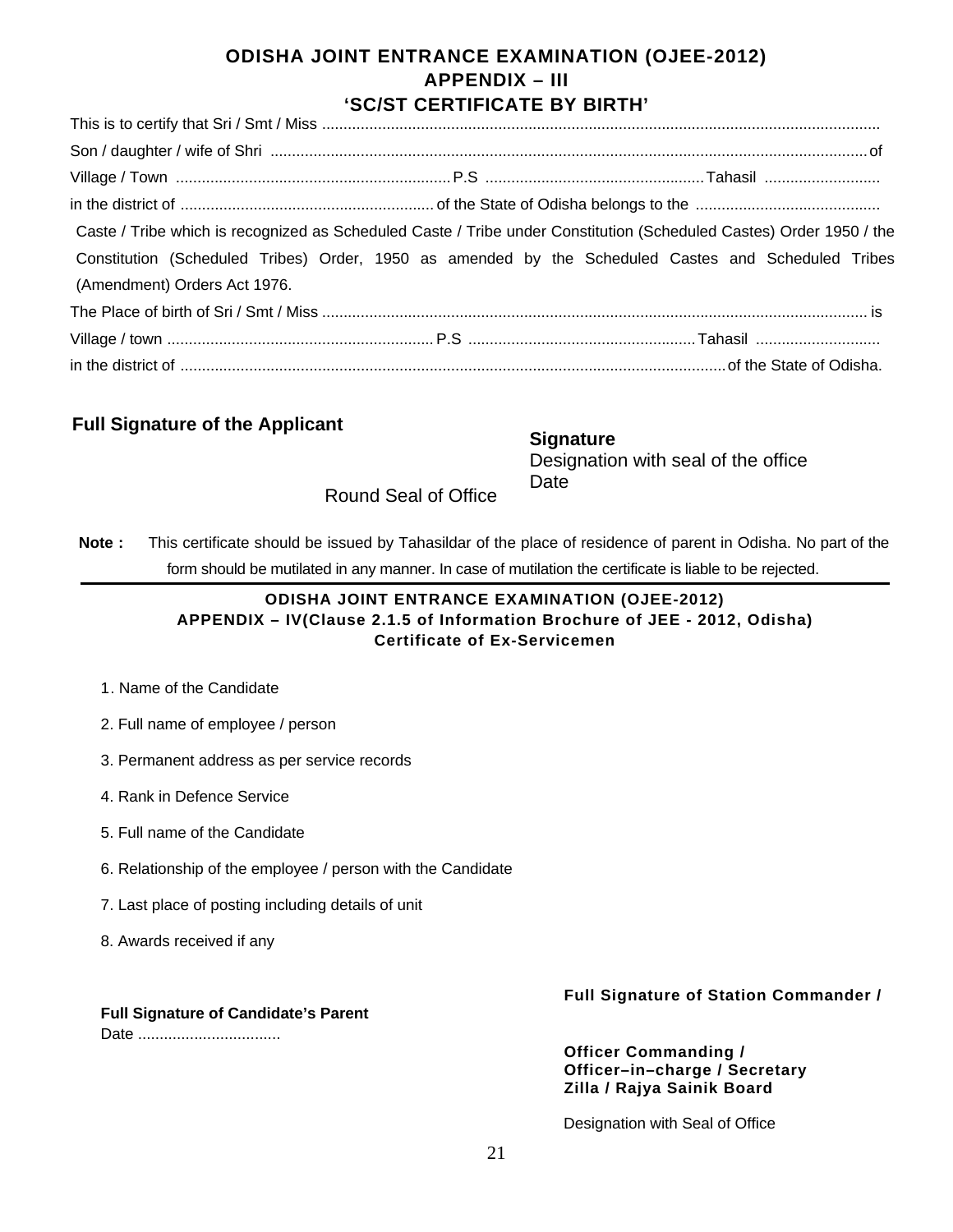### **ODISHA JOINT ENTRANCE EXAMINATION (OJEE-2012) APPENDIX – V CERTIFICATE OF AUTHENTICITY OF ORIYAS (ODIAS) BELONGING TO OUTLYING ORIYA (ODIA) SPEAKING TRACT [OL CATEGORY]**

|                                                                                       | belongs to an outlying Oriya(Odia) speaking tract as defined in resolution No-13411-Gen. Dated 8 <sup>th</sup> August 1969, of |  |
|---------------------------------------------------------------------------------------|--------------------------------------------------------------------------------------------------------------------------------|--|
| Government of Odisha erstwhile political & services Department (Now: G.A Department). |                                                                                                                                |  |

**Full Signature of the Applicant** 

**Signature of the officer not below the Rank of Tahasildar**  Date Designation with Seal of Office

### **ODISHA JOINT ENTRANCE EXAMINATION (OJEE)-2012 APPENDIX – VI CERTIFICATE OF HAVING PASSED M.I.L. IN THE M.E. OR EQUIVALENT EXAMINATION FOR ORIYAS(ODIAS) BELONGING TO OUTLAYING ORIYA(ODIA) SPEAKING TRACT [OL CATEGORY]**

| (Name of |
|----------|
|          |

**Signature of Headmaster/ Headmistress**  Date ........................................................ **Full Signature of the Applicant** 

Seal of Office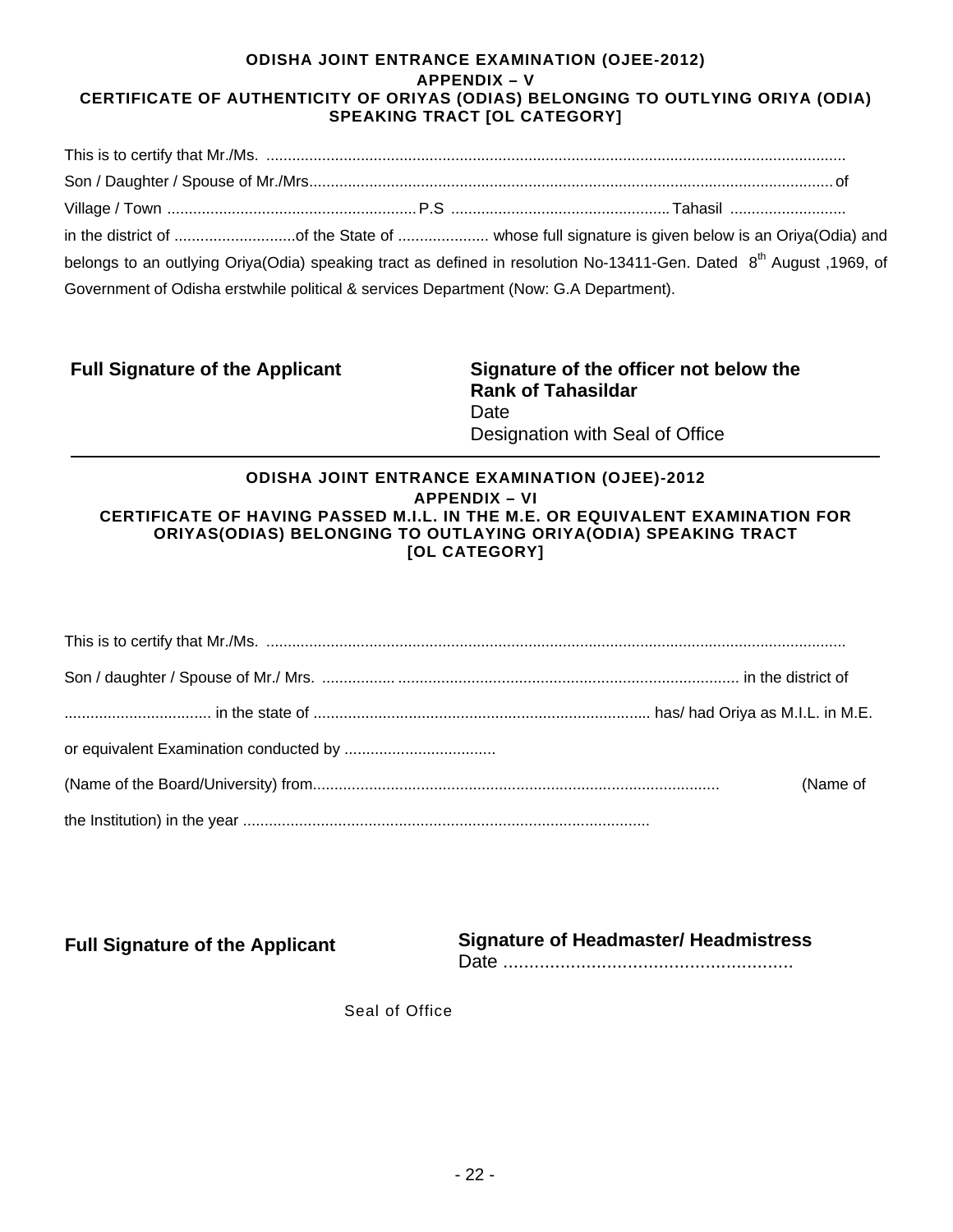### **ODISHA JOINT ENTRANCE EXAMINATION (OJEE-2012) APPENDIX-VII**

### **BOND BY THE CANDIDATE AT THE TIME OF TAKING ADMISSION INTO UNDER GRADUATE COURSE (MBBS) FOR STATE QUOTA IN GOVERNMENT MEDICAL COLLEGES**

| respective heirs, executors and administrators and legal representative to pay to the Governor of Odisha, his successors and assigns       |                                                |
|--------------------------------------------------------------------------------------------------------------------------------------------|------------------------------------------------|
| (hereinafter called "the Government") on demand the amount of stipend and other expenses, as the case may be, which amount for             |                                                |
| the purpose of these presents shall be taken to be the sum of Rs. 5.00 lakhs (Rupees five lakhs) only that the Government will incur       |                                                |
| on account of the principal obligor having been placed on undergraduate (MBBS) Course and admissible under Rules 1992/80 of in             |                                                |
| service candidates or under any other rules for the time being in force on Govt. stipend and other expenses or if payment is made in a     |                                                |
| country other than India the equivalent of the same amount in the currency of that country converted at the official rate of exchange      |                                                |
| between that country and India.                                                                                                            |                                                |
| WHEREAS the above principal obligor is placed on admission into MBBS course and admissible by the Government; AND                          |                                                |
| WHEREAS for better protection of the health care of the Government in the State the Principal obligor has agreed to execute this           |                                                |
| bond with such condition as hereunder written; AND WHEREAS the said surety has agreed to execute this bond as surety on behalf             |                                                |
|                                                                                                                                            |                                                |
| NOW THE CONDITION OF THE ABOVE WRITTEN OBLIGATION is that in the event of the Principal obligor                                            |                                                |
|                                                                                                                                            |                                                |
| completion of MBBS graduate course and registration thereof thereby resigning/ duty due to any reason                                      |                                                |
|                                                                                                                                            |                                                |
| 1.00 lakh per annum) shall be recovered from the candidates for violation of terms and conditions of the bond by not joining/leaving       |                                                |
| the service before completion of 2 years owing to seeking an employment acceptance of other employment somewhere other than                |                                                |
| under Govt. of Odisha.                                                                                                                     |                                                |
| Appointment under the State Government after successful completion of MBBS course shall mean and include regular employment                |                                                |
| through OPSC, ad hoc appointment, contractual appointment. Once an appointment (any one of the above type) is given, the                   |                                                |
| candidate shall have to join within 30 days from the receipt of the appointment order. If he/she does not join within the stipulated       |                                                |
| time except in some abnormal circumstances beyond his/her control, he/she will be required to pay Rs. 5.00 lakhs.                          |                                                |
|                                                                                                                                            |                                                |
|                                                                                                                                            |                                                |
| no effect, otherwise it shall be and remain in full force and virtue and it is agreed and declared by the principal obligor and the surety |                                                |
| that in the event of default without prejudice to other remedies that the Government may adopt, the Government shall be entitled to        |                                                |
| recover the aforesaid amount from the Principal obligor and the sureties jointly and severally in the form of public demand under the      |                                                |
| Odisha Public Demand Recovery Act, 1962.                                                                                                   |                                                |
| Save and except permanent disability, under no circumstances, I can forgo my promotion and posting to any rank or special status           |                                                |
| with a view to avoiding my place of posting. I shall also be liable to refund the money that spent by the State for my study.              |                                                |
| PROVIDED that the liability of the surety hereunder shall not be impaired or discharged by reason of time being granted by the             |                                                |
| Government or by any forbearance, Act or omission on the part of the Government or any person authorized by them (where ever               |                                                |
| with or without the consent or knowledge of the surety nor shall it be necessary for the Government to sue the said principal obligor      |                                                |
|                                                                                                                                            |                                                |
| them for the amount due hereunder.                                                                                                         |                                                |
| IN WITNESS to the written bond and to all terms and conditions herein before contained we have signed hereunder                            |                                                |
|                                                                                                                                            |                                                |
|                                                                                                                                            |                                                |
| Witness 1.                                                                                                                                 | Signed and delivered by the Principal Obligor  |
|                                                                                                                                            | Signed and delivered by the surety above named |
| In Presence of Witness:                                                                                                                    |                                                |
| 1.<br>2.                                                                                                                                   | Signed and delivered by the surety above named |
| <b>ACCEPTED</b>                                                                                                                            |                                                |
| For on behalf of The GOVERNOR OF ODISHA                                                                                                    |                                                |
| (Principal, Medical college)                                                                                                               |                                                |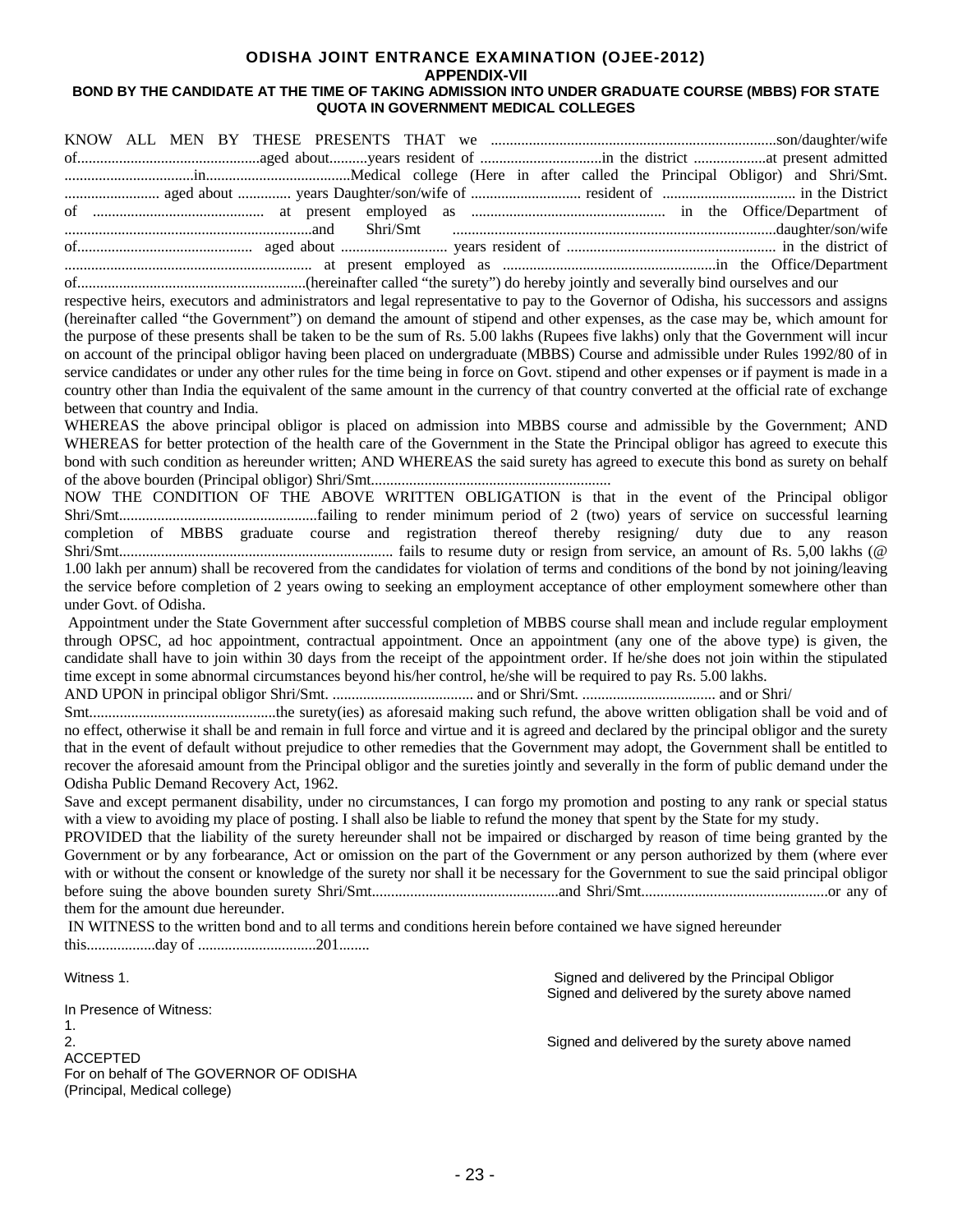### **ODISHA JOINT ENTRANCE EXAMINATION (OJEE-2012) APPENDIX – VIII CERTIFICATE FROM THE HEAD OF THE INSTITUTE LAST ATTENDED**

|  | record of the institute. |  |  |  |
|--|--------------------------|--|--|--|

(b) Certified that the photograph pasted on the space provided below on this page is attested by me.

> The candidate should affix the same photograph which he/she has pasted on the application OMR. The candidate has to get this photograph attested by the Head of the Institution last attended. The official seal of the head of the institute should cover part of this photograph.

### **Full Signature of the Applicant Signature of Head of the Institution last attended**

Name: And Allen and Allen and Allen and Allen and Allen and Allen and Allen and Allen and Allen and Allen and A

Seal of the Institution **Designation** (with Seal of Office)

**Issue / reference No................... Date:** 

**N.B.: The candidate should affix the same photograph which he/she has pasted on the application OMR.**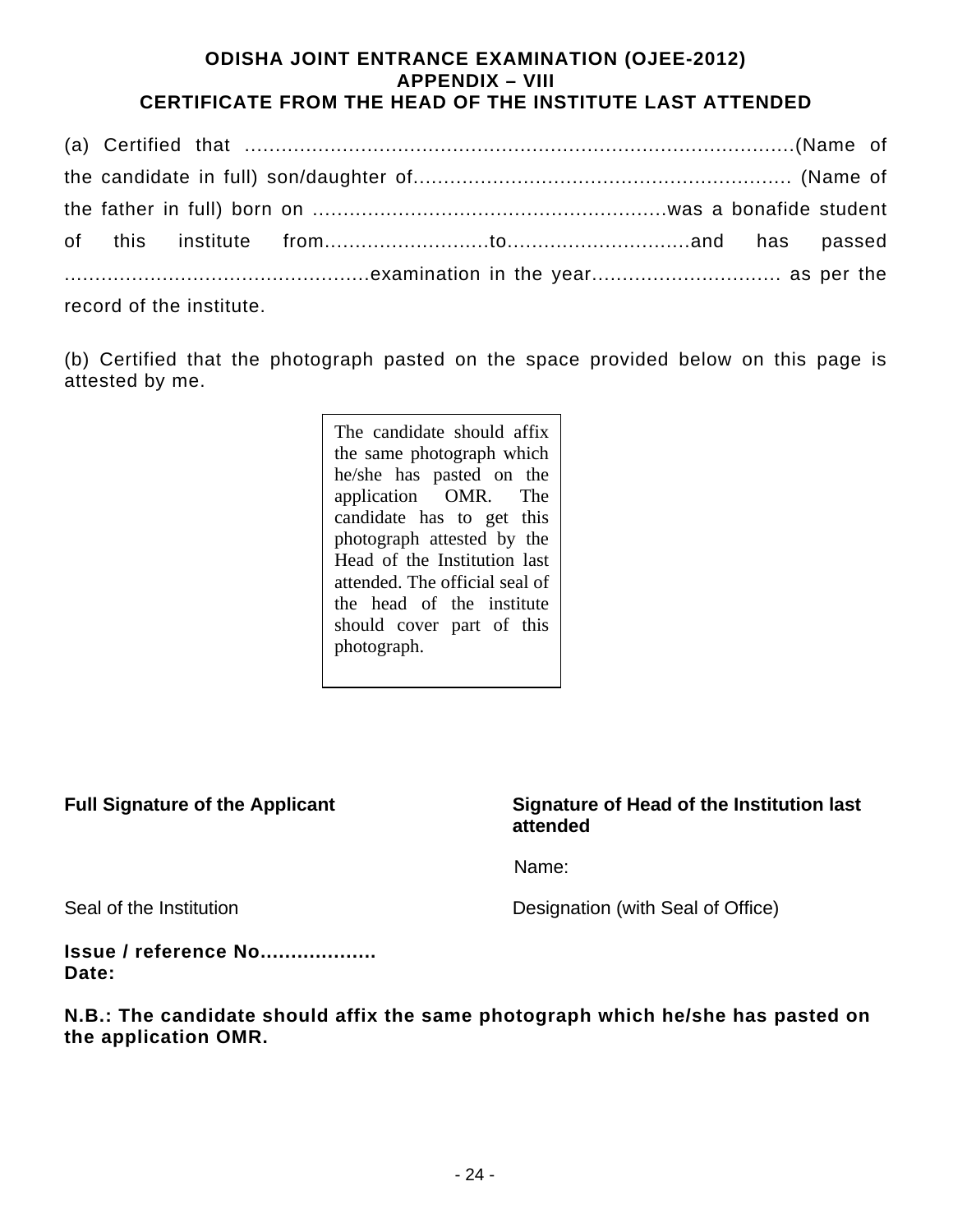### **ODISHA JOINT ENTRANCE EXAMINATION (OJEE-2012) APPENDIX – IX INCOME CERTIFICATE**

| <b>Office</b>     | <b>of</b> | the |                                   |     |                      |  |
|-------------------|-----------|-----|-----------------------------------|-----|----------------------|--|
|                   |           |     |                                   |     |                      |  |
|                   |           |     |                                   |     |                      |  |
|                   |           |     |                                   |     |                      |  |
|                   |           |     |                                   |     |                      |  |
|                   |           |     |                                   |     |                      |  |
| income            |           |     |                                   |     |                      |  |
|                   |           |     |                                   |     |                      |  |
|                   |           |     | from the sources specified below. |     |                      |  |
| <b>SOURCE</b>     |           |     |                                   |     | <b>ANNUAL INCOME</b> |  |
|                   |           |     |                                   |     |                      |  |
|                   |           |     |                                   |     |                      |  |
|                   |           |     |                                   |     |                      |  |
| Any other sources |           |     |                                   |     |                      |  |
|                   |           |     |                                   |     |                      |  |
|                   |           |     | <b>Total</b>                      | Rs. |                      |  |
|                   |           |     |                                   |     |                      |  |
|                   |           |     |                                   |     |                      |  |
|                   |           |     |                                   |     |                      |  |
|                   |           |     |                                   |     |                      |  |
|                   |           |     |                                   |     |                      |  |

### **Full Signature of the Applicant Signature of Revenue Officer**

Date : Round Seal of the Office **Designation** (with Seal of Office)

- **Note:** 1. Revenue Officer means the Chief Officer in charge of Revenue Administrative in the District, Sub-Division of Tahasil and includes an Additional District Magistrate and Additional Tahasildar.
	- 2. No part of the form should be mutilated in any manner. In case of mutilation the certificate is liable to be rejected.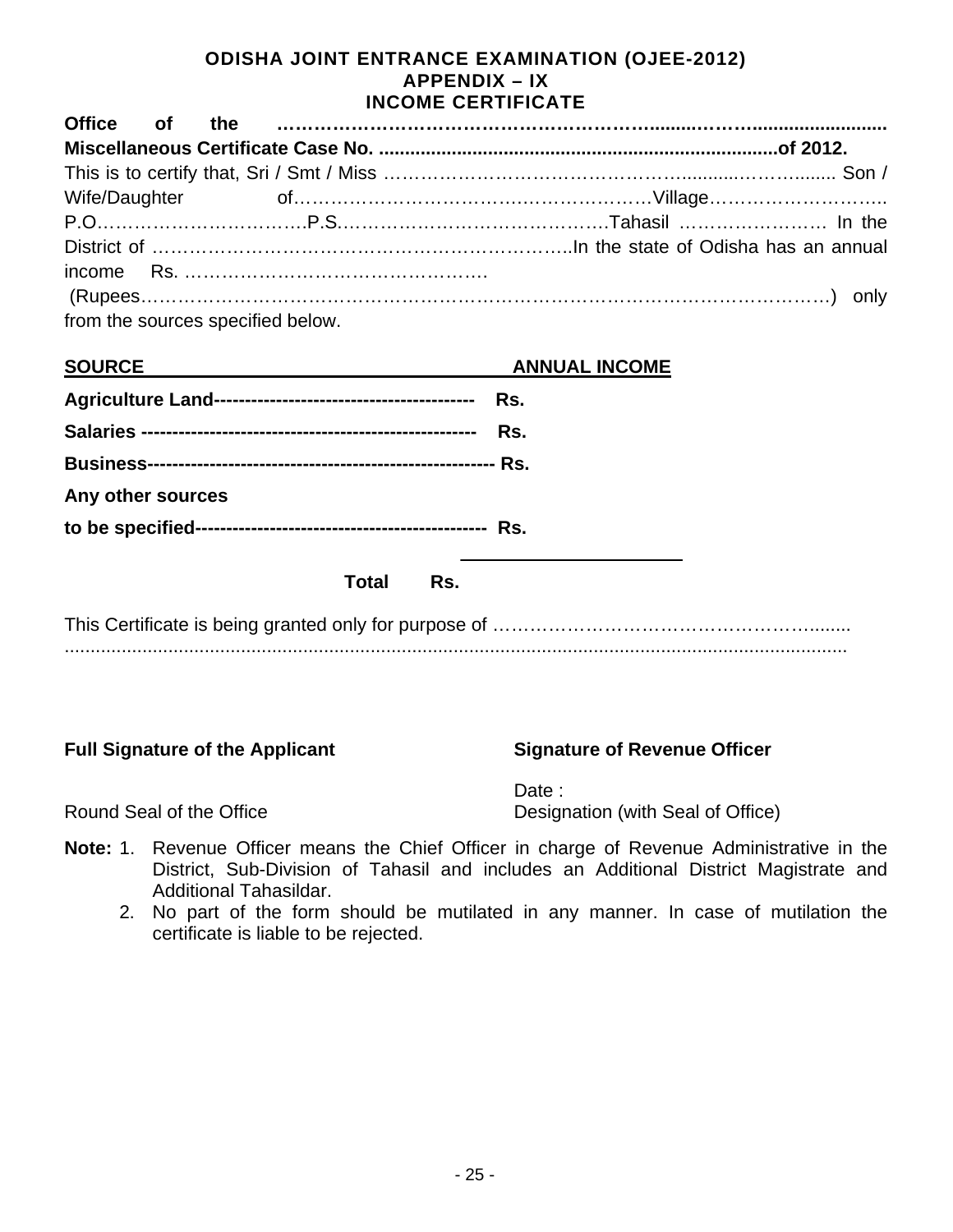### **ODISHA JOINT ENTRANCE EXAMINATION (OJEE – 2012) APPENDIX – X (To be deposited at the Institution/University level)**

### **DECLARATION**

- 1. This is to undertake that I have taken admission in the College/Institute …………………………. ........................................................ in .................................................. out of my own accord. This allotment is based on the choice exercised by me during counselling process.
- 2. I have surrendered my OJEE-2012, Odisha Rank Card. I also understand that the Rank card is no more valid and against the same, I cannot take admission in other discipline in the same college or in another college in any discipline.
- 3. I understand that no change of branch or choice of college is permitted in the first year. Subject to regulation of the University and performance in first year branch change may be permitted in second year only.
- 4. I understand that out of Rs………………….. paid by me after deducting Rs. 4,500/- (for under graduate / post graduate) towards University and Insurance Fees, the balance amount will be adjusted towards the fees, payable at college level while joining the college.
- 5. We understand that, we will not claim any refund of Rs……………………(in full or Part) deposited at the time of counselling process, even in the case of not joining/withdrawal from the allotted college/course.
- 6. I also understand that the fee that I am paying during admission is provisional. I have to pay the balance amount if the actual fee is more than the amount I have paid or I will be refunded back the excess amount if thye actual fee is less than the amount I have already paid.
- 7. I understand that I shall report to the college within the dates mentioned in the allotment letter of OJEE-2012.
- 8. We declared that, we have read and understood the above provisions completely and will also abide by them.

Further, this is to certify that, I have downloaded the correct allotment letter for admission.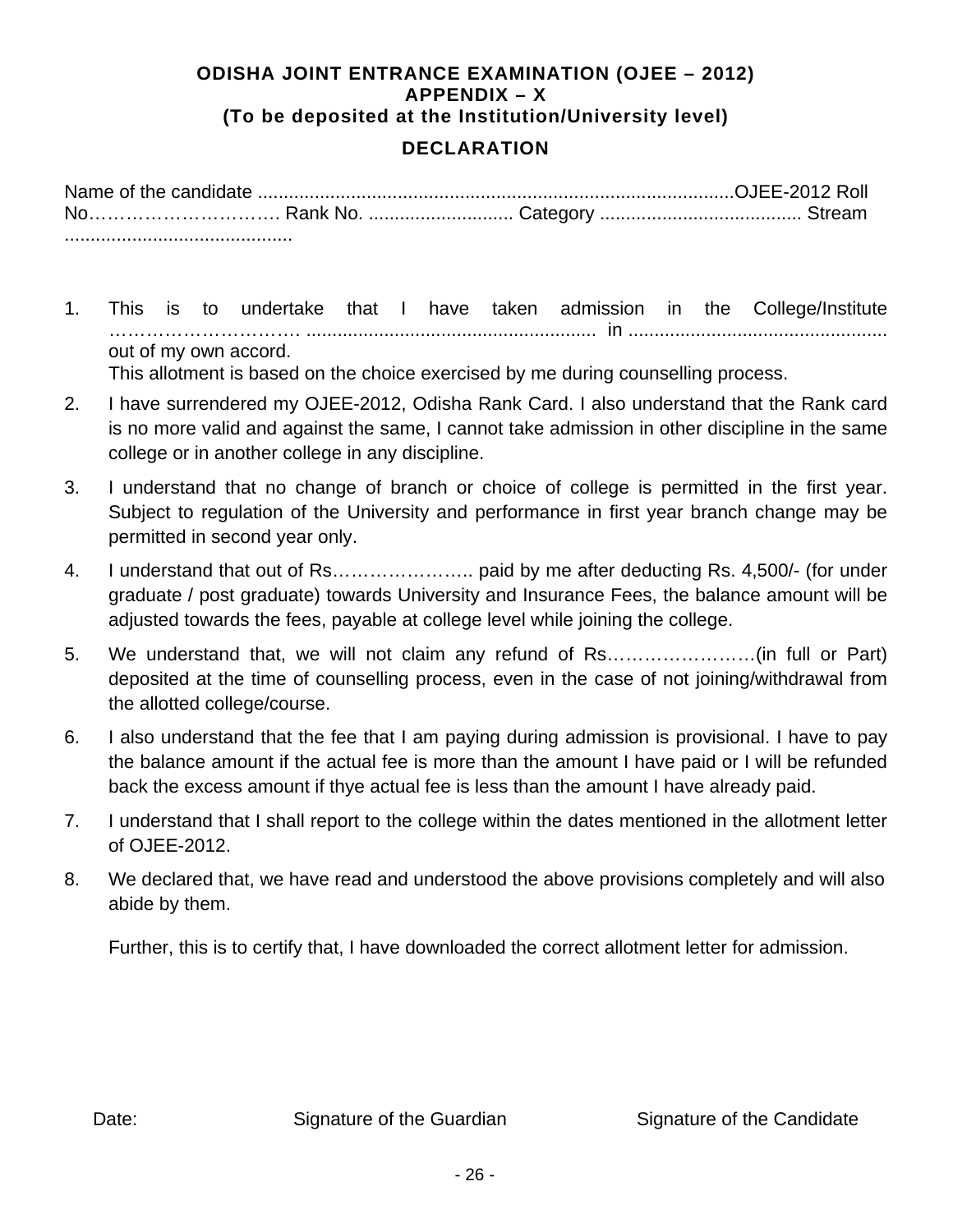### **DISCIPLINES**

**The intake capacity of the colleges based on approval of AICTE along with grant of affiliation from BPUT for affiliated colleges shall be considered for counselling process.** 

### **TABLE-II**

### **AVAILABILITY OF SEATS (DISCIPLINE WISE) IN ENGINEERING AND TECHNOLOGY STREAM (2011) as an Indicator.**

### **(A) Government Colleges offering B.Tech Programme**

| SI. No.        | Name of the College                                                                              | Year of<br>Establishm n fee CHEM.<br>ent | <b>Tuitio</b> |    | <b>CIVIL</b>            | COMP.<br>SC.        | <b>ECE or</b><br><b>ETC</b> | ELECT.                     | EEE                 | <b>EIE</b> | IT             | <b>MECH</b>            | <b>OTHERS</b>                                                                      |
|----------------|--------------------------------------------------------------------------------------------------|------------------------------------------|---------------|----|-------------------------|---------------------|-----------------------------|----------------------------|---------------------|------------|----------------|------------------------|------------------------------------------------------------------------------------|
| $\mathbf{1}$   | College of Engineering &<br>Technology, Bhubaneswar                                              | 1982                                     | $\star$       |    | 30                      | 60<br>(S.S.C.)      |                             | 45                         |                     | 30         | 60<br>(S.S.C.) | 45                     | Fashion Tech<br>30(S.S.C.)<br>TEXTILE - 40<br>BIOTECH-30<br>(S.S.C.)               |
| $\overline{2}$ | Central Institute of plastic<br>Engineering and technology,<br>Bhubaneswar                       | 2008                                     | $\star$       |    |                         |                     |                             |                            |                     |            |                |                        | Plastics-60<br>Manufacturing<br>Engg & Tech-<br>60                                 |
| 3              | Government College of<br>Engineering Kalahandi,<br>Bhawanipatna                                  | 2009                                     | $\star$       |    | 60                      | 60                  |                             | 60                         |                     |            |                | 60                     |                                                                                    |
| $\overline{4}$ | Indira Gandhi Institute of<br>Technology, Sarang                                                 | 1982                                     | $\star$       | 30 | 30                      | 45<br>(S.S.C.)      | 45<br>(S.S.C.)              | 45                         |                     |            |                | 45                     | Metallurgical<br>and Materials<br>Engineering -<br>30                              |
| 5              | International Institute of<br>Information Technology,<br>Bhubaneswar (Self Sustaining<br>Course) | 2009                                     | $\star$       |    |                         | 60<br>(S.S.C.)      | 60<br>(S.S.C.)              |                            | 60<br>(S.S.C.)      |            | 60<br>(S.S.C.) |                        |                                                                                    |
| 6              | Odisha School of Mining<br>Engineering, Keonjhar                                                 | 1995                                     | $\star$       |    |                         |                     |                             | $30+$<br>30(S.S.<br>$C.$ ) |                     |            |                | $30+$<br>30(S.S.<br>C. | Metallurgical<br>$-20(S.S.C.)$<br>Mining - 30<br>Mineral-<br>20(S.S.C.)            |
| $\overline{7}$ | Parala Maharaja Engineering<br>College, Berhampur                                                | 2009                                     | $\star$       |    | 60                      | 60                  |                             | 60                         |                     |            |                | 60                     |                                                                                    |
| 8              | Veer Surendra Sai University<br>of Technology, Burla                                             | 1956                                     | $\star$       |    | $30+$<br>30<br>(S.S.C.) | $30+$<br>30(S.S.C.) |                             | 60                         | $30+$<br>30(S.S.C.) |            | 40<br>(S.S.C.) | 60                     | Production -<br>$30+$<br>Production-<br>30(S.S.C.).<br>Communicatio<br>n Engg - 60 |

### **S.S.C. : Self Sustaining Course (S.S.C. tuition fee is higher than normal course tuition fee) (B) Private Colleges offering B.Tech Programme**

| SI. No. | Name of the College                                                                                                     | Year of<br>Establishmentiper annum in | <b>Tuition fee</b><br><b>INR</b> |    |    | EIE CHEM.CIVILCOMP. EEE ECE<br>SC. |     |     | Е<br>&TC | <b>ELECTAEIE</b> | IT | <b>MECH</b> | <b>OTHERS</b> |
|---------|-------------------------------------------------------------------------------------------------------------------------|---------------------------------------|----------------------------------|----|----|------------------------------------|-----|-----|----------|------------------|----|-------------|---------------|
|         | Adarsha College of Engineering,<br>Saradhapur, PO-Kumurisingha, Angul                                                   | 2009                                  | 44,000/-                         |    | 60 | 60                                 | 60  | 60  |          | 60               |    | 120         |               |
| 2       | Ajay Binay Institute of<br>Technology,<br>Sector-I,CDA, Cuttack-753014                                                  | 1998                                  | $50.000/-$                       | 60 | 60 | 60                                 | 60  |     | 120      | 60               |    | 60          |               |
| 3       | Apex Institute of Technology &<br>Management, Johal, Pahal,<br>Bhubaneswar                                              | 2008                                  | 56,000/-                         | 60 |    | 60                                 | 120 | 120 |          |                  | 60 | 60          |               |
| 4       | Aryan Institute of Engineering &<br>Technology<br>AT: Barakuda, PO: Panchagaon<br>Dist: khurda, Bhubaneswar- PIN-752050 | 2009                                  | 54,000/-                         |    | 60 | 60                                 | 60  | 60  |          | 60               |    | 120         |               |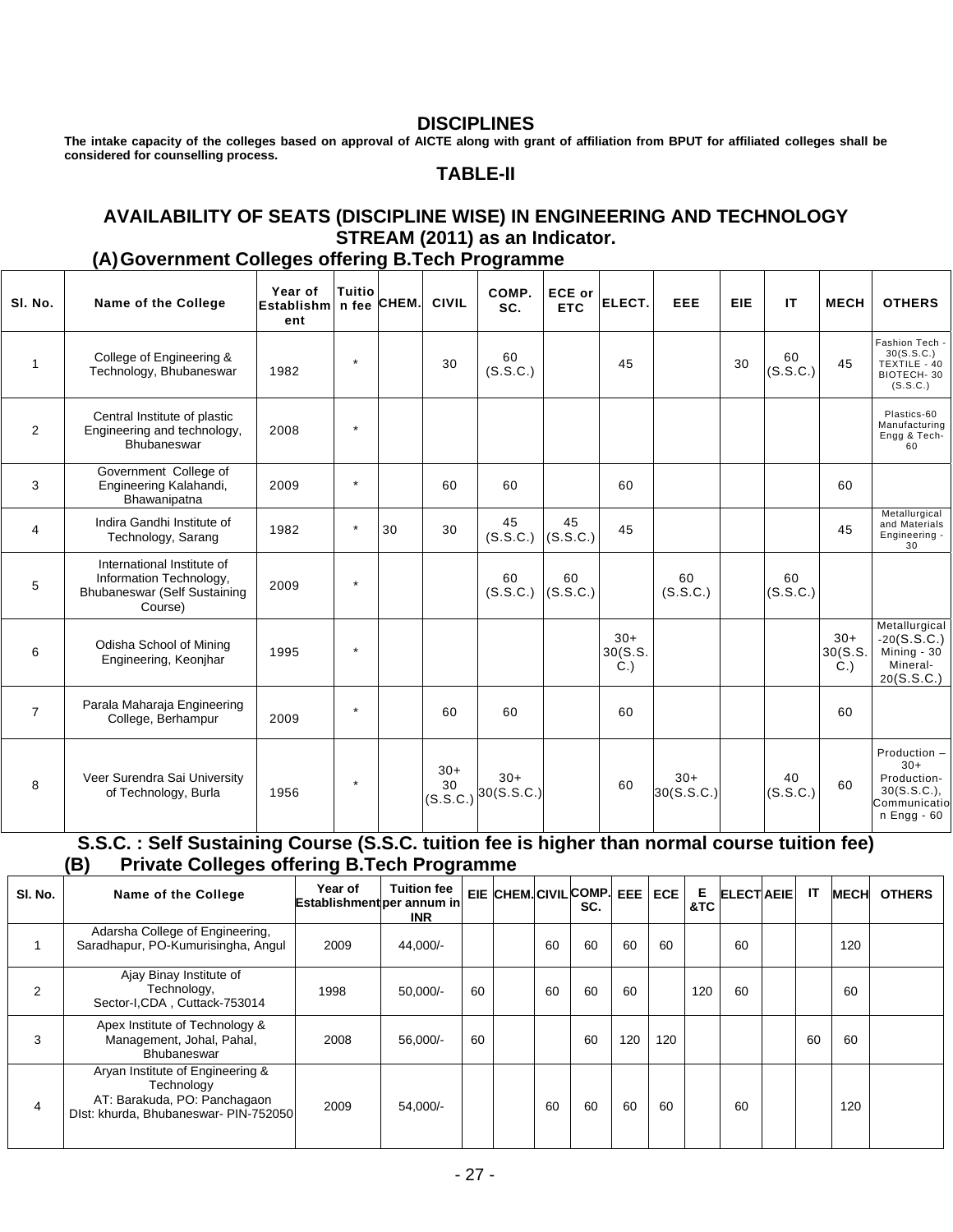| 5              | <b>Balasore College of Engineering</b><br>& Technology,<br>Sergarh, Balasore, ,PIN-756060                        | 2001                                              | 45,000/-                         | 60 |    |     | 60                           |     |         | 120      | 60               |    | 60 | 120         |                                                    |
|----------------|------------------------------------------------------------------------------------------------------------------|---------------------------------------------------|----------------------------------|----|----|-----|------------------------------|-----|---------|----------|------------------|----|----|-------------|----------------------------------------------------|
| SI. No.        | Name of the College                                                                                              | Year of<br>Establishment <sup> per</sup> annum in | <b>Tuition fee</b><br><b>INR</b> |    |    |     | EIE CHEM. CIVIL COMP.<br>SC. |     | EEE ECE | Е<br>&TC | <b>ELECTAEIE</b> |    | IT | <b>MECH</b> | <b>OTHERS</b>                                      |
| 6              | Barrister Ranjit Mohanty International<br>Institute of Technology,<br>AT- Pandra, PO- Rasulgarh,<br>Bhubaneswar  | 2008                                              | 66,000/-                         |    |    |     | 60                           | 60  |         | 90       |                  |    |    | 60          | Information<br>Tech and<br>Engg. - 60              |
| $\overline{7}$ | <b>Bhadrak Institute of Engineering</b><br>& Technology,<br>AT/PO-Barapadadist, Bhadrak,<br>PIN-756113           | 1997                                              | 47,000/-                         |    |    | 60  | 90                           |     |         | 90       | 60               |    | 60 | 60          |                                                    |
| 8              | Bhubaneswar College of Engineering,<br>AT- Khajuria, POST: Damanabhuin<br>PS: Jankia                             | 2011                                              | $\star$                          |    |    | 60  | 60                           |     | 60      |          |                  |    |    | 60          |                                                    |
| 9              | <b>Bhubaneswar Engineering</b><br>College (BEC),<br>NK Nagar, AT-Gramadiha, Pittapally<br>Bhubaneswar            | 2008                                              | 63,000/-                         |    |    | 120 | 60                           | 60  |         | 120      |                  |    |    | 60          |                                                    |
| 10             | Bhubaneswar Institute of<br>Industrial Technology, Pandiapada,<br>Retanga, Khurda, Bhubaneswar.                  | 2010                                              | 40,000/-                         |    |    | 60  |                              |     | 60      |          | 60               |    |    | 60          | Metallurgical<br>$-60$                             |
| 11             | Bhubaneswar Institute of<br>Technology, InfoValley, Harapur,<br>Bhubaneswar.                                     | 2009                                              | 55,000/-                         |    |    | 60  | 60                           | 90  | 60      |          |                  |    |    | 60          |                                                    |
| 12             | <b>Black Diamond College of</b><br>Engineering & Technology, Balijori,<br>Jharsuguda.                            | 2008                                              | 64,000/-                         |    |    |     | 60                           |     |         | 60       | 60               |    |    | 120         |                                                    |
| 13             | C. V. Raman College of<br>Engineering, Bidyanagar<br>Janla, Khurda, Bhubaneswar                                  | 1997                                              | 68,000/-                         |    | 60 | 60  | 120                          |     |         | 180      | 120              | 60 | 60 | 120         |                                                    |
| 14             | Capital Engineering College, Plot No-<br>1293, Mahatapala, Khurda                                                | 2010                                              | 40,000/-                         |    |    |     | 60                           | 60  | 60      |          | 60               |    |    | 60          |                                                    |
| 15             | College of Engineering, PLOT NO-1(A),<br>CNI Complex, Patia,<br>Chandrasekharpur, Bhubaneswar                    | 1999                                              | 59,000/-                         |    |    | 60  | 120                          | 90  |         | 120      | 60               |    | 60 | 120         | Automobile-60                                      |
| 16             | Dhaneswar Rath Institute of<br>Engineering & Management<br>Studies, Kairapari, Kotsahi (Tangi),<br>Cuttack       | 1999                                              | 65.000/-                         |    |    | 60  | 90                           |     |         | 120      | 120              | 60 | 60 | 60          |                                                    |
| 17             | Eastern Academy of Science &<br>Technology, Phulnakhra, Bhubaneswar                                              | 2001                                              | 65,000/-                         |    |    |     | 60                           |     | 60      |          | 60               |    |    | 60          | Computer<br>Science - 60<br>Environmental<br>$-30$ |
| 18             | Einstein Academy of Technology<br>and Management, Baniatangi, Bajapur,<br>Khurda, Bhubaneswar.                   | 2009                                              | 53,000/-                         |    |    | 60  | 60                           | 60  | 60      |          | 60               |    |    | 60          |                                                    |
| 19             | Gandhi Academy of Technology<br>and Engineering, Golanthara,<br>Konisi, Ganjam, Berhampur                        | 2009                                              | 52,000/-                         |    |    | 60  |                              |     | 60      |          | 120              |    |    | 120         |                                                    |
| 20             | Gandhi Engineering College, Madanpur,<br>Off NH 5 on Gahira Square,<br>Badaraghunathpur, Bhubaneswar,<br>Khurda. | 2006                                              | 59,000/-                         |    |    |     | 120                          | 120 | 120     |          |                  |    |    | 120         |                                                    |
| 21             | Gandhi Institute for Education<br>& Technology, Baniatangi, Bajpur<br>Khurda.                                    | 2009                                              | 55,000/-                         |    |    | 60  | 60                           | 120 | 60      |          |                  |    |    | 120         |                                                    |
| 22             | Gandhi Institute of Advanced Computer<br>& Research(GIACR), Prajukti Vihar<br>Aurobindo Marg, Rayagada           | 2001                                              | 52,000/-                         |    |    | 60  | 90                           | 60  | 90      |          |                  |    | 60 | 90          |                                                    |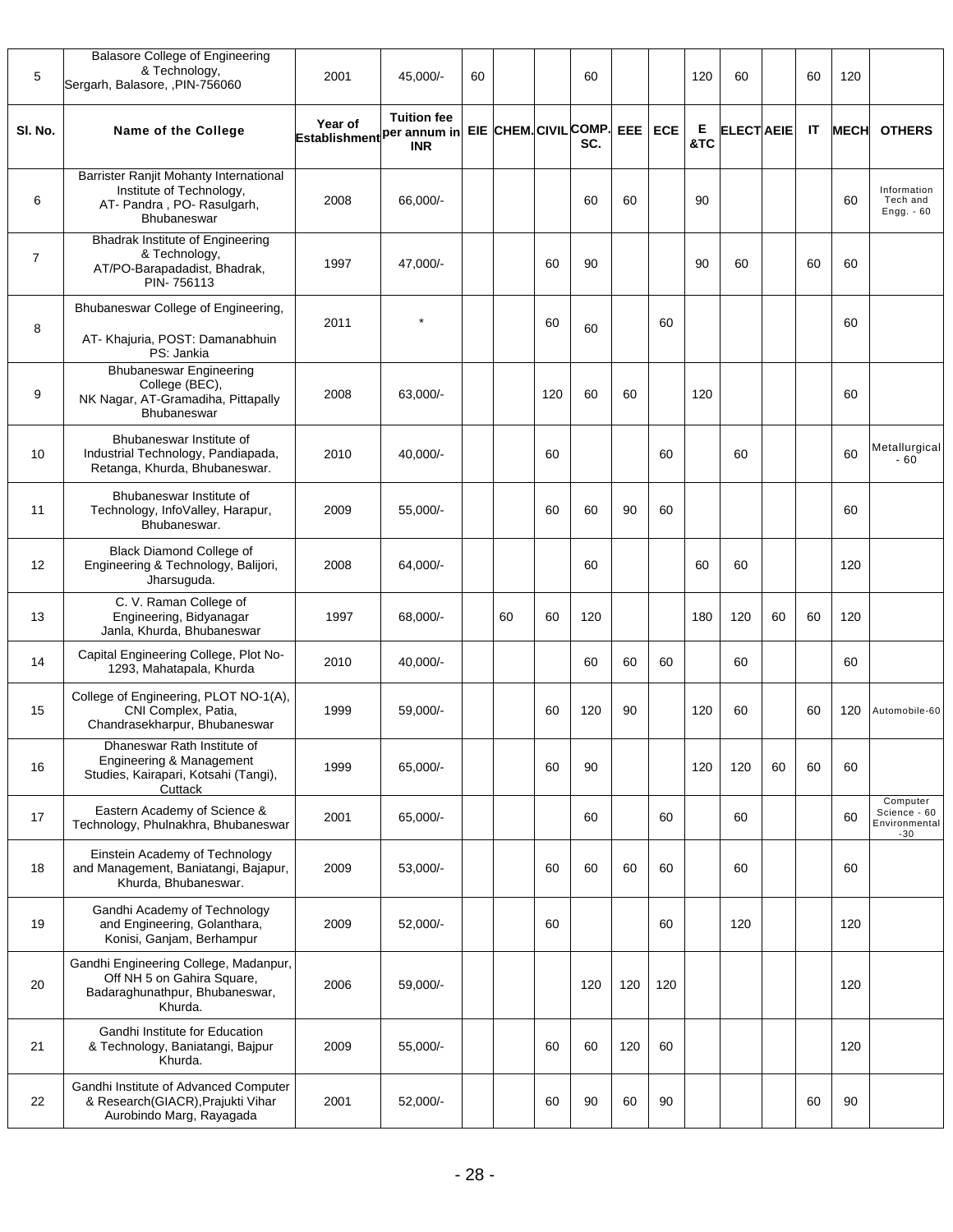| 23      | Gandhi Institute for Technological<br>Advancement(GITA), Bhubaneswar                                                                | 2004                            | 68,000/-                                  |    |    | 120                          | 120 | 120        |          | 60                |     |    | 60          |                                                                         |
|---------|-------------------------------------------------------------------------------------------------------------------------------------|---------------------------------|-------------------------------------------|----|----|------------------------------|-----|------------|----------|-------------------|-----|----|-------------|-------------------------------------------------------------------------|
| SI. No. | Name of the College                                                                                                                 | Year of<br><b>Establishment</b> | <b>Tuition fee</b><br>per annum<br>in INR |    |    | EIE CHEM. CIVIL COMP.<br>SC. | EEE | <b>ECE</b> | Е<br>&TC | <b>ELECT AEIE</b> |     | IT | <b>MECH</b> | <b>OTHERS</b>                                                           |
| 24      | Gandhi Institute for Technology,<br>Gangapada, Bhubaneswar,<br>Badaraghunathpur,<br>Madanpur, Jaanla                                | 2006                            | 52,000/-                                  |    |    | 60                           | 120 | 120        |          |                   |     | 60 | 120         |                                                                         |
| 25      | Gandhi Institute of Engineering<br>& Technology, Gobiriguda, Kharling,<br>Gunupur, Rayagada                                         | 1997                            | 68,000/-                                  | 60 | 60 | 180                          | 90  | 120        |          | 60                | 180 | 60 | 180         | <b>Bio Tech</b><br>$-30$<br>Metallurgical<br>$-30$                      |
| 26      | Gandhi Institute of Excellent<br>Technocrats, Princess Avenue,<br>Ghangapatna, Bhubaneswar,<br>Kantabada, Khurda,                   | 2009                            | $51,000/-$                                |    | 60 | 60                           |     | 60         |          | 60                |     |    | 120         |                                                                         |
| 27      | Gandhi Institute of Industrial<br>Technology, Golanthara, Kanisi,<br>Ganjam, Berhampur.                                             | 2008                            | 55,000/-                                  |    |    | 90                           | 120 | 90         |          |                   |     | 60 | 60          |                                                                         |
| 28      | Gandhi Institute of Science and<br>Technology, Kholiguda,<br>Kothapeta, Rayagada.                                                   | 2008                            | 55,000/-                                  |    | 60 | 60                           | 60  | 90         |          | 90                |     | 60 | 60          |                                                                         |
| 29      | Gandhi Institute of Technology and<br>Management (GITAM), Saraswati Vihar,<br>Gramadiha, Gangapada, Janala,<br>Khurda, Bhubaneswar. | 2008                            | 56,000/-                                  |    |    | 60                           | 60  | 120        |          | 60                |     |    | 60          |                                                                         |
| 30      | Ghanshyam Hemalata Institute of<br>Technology & Management, Rasananda<br>Jena Vihar, Bhuan, Chhaitana, Puri                         | 1997                            | 55,000/-                                  |    |    | 60                           |     |            | 90       | 90                |     |    | 60          |                                                                         |
| 31      | Gopal Krishna College of<br>Engineering & Technology,<br>Gourahari Vihar, Raniput,<br>Jeypore, Koraput                              | 1999                            | 45,000/-                                  |    | 30 |                              |     |            | 43       | 30                |     |    |             |                                                                         |
| 32      | <b>Gurukul College of Engineering</b><br>for Women, Jamujhari, Chattabara,<br><b>Bhubaneswar</b>                                    | 2009                            | 46,000/-                                  |    | 60 | 60                           | 120 |            | 60       |                   | 60  |    | 60          |                                                                         |
| 33      | Gurukul Institute of Technology,<br>Jamujhari, Chhatabar                                                                            | 2008                            | 45,000/-                                  |    | 60 | 60                           | 120 | 60         |          |                   |     | 60 | 60          |                                                                         |
| 34      | Hi-Tech College of Engineering,<br>Pandara, G.G.P Colony, Rasulgarh,<br>Bhubaneswar                                                 | 2009                            | 54,000/-                                  |    | 60 | 60                           | 120 |            |          |                   |     |    | 120         | [Electronics &<br>Communication<br>Engg(Industry<br>Integrated)]-<br>60 |
| 35      | HI-Tech Institute of Technology,<br>Industrial Estate, Khurda, Bhubaneswar                                                          | 2008                            | 64,000/-                                  |    | 60 | 60                           | 120 | 120        |          |                   |     | 30 | 60          |                                                                         |
| 36      | Indic Institute of Design and<br>Research, Indic Heights, Muktapur,<br>Khurda, Bhubaneswar                                          | 2008                            | 64,000/-                                  |    | 60 | 60                           | 60  | 60         |          | 60                | 60  |    | 60          |                                                                         |
| 37      | Indotech College of Engineering, ,<br>Plot NO 144, Mallipada, Pallahat,<br>Khurda                                                   | 2009                            | 45,000/-                                  |    | 60 | 60                           | 60  |            | 60       | 60                |     |    | 60          |                                                                         |
| 38      | Indus College of Engineering, Barakuda<br>Height, Bhubaneswar                                                                       | 2007                            | 52,000/-                                  |    | 60 | 60                           | 60  | 90         |          | 60                |     |    | 60          |                                                                         |
| 39      | International Institute of Engineering &<br>Technology, 406,<br>Glimses Palace, Bomikhal                                            | 2010                            | 40,000/-                                  |    |    | 60                           |     | 60         |          | 60                |     |    | 60          |                                                                         |
| 40      | Jagannath Institute of<br>Engineering & Technology,<br>Phase-II, New Industrial Estate,<br>Jagatpur, Cuttack                        | 1996                            | 46,000/-                                  |    |    | 60                           |     |            | 120      |                   |     |    | 60          |                                                                         |
| 41      | Kalam Institute of Technology, Govinda<br>Vihar, Govinda Pur, Laxmipur,<br>Berhampur, Ganjam.                                       | 2008                            | 53,000/-                                  |    | 60 | 60                           | 60  | 60         |          |                   |     | 60 | 120         |                                                                         |
| 42      | <b>KMBB College of Engineering</b><br>and Technology, NH-5, Daleiput,<br>Khurda                                                     | 2009                            | 53,000/-                                  |    | 60 | 60                           | 60  | 60         |          | 60                |     |    | 120         |                                                                         |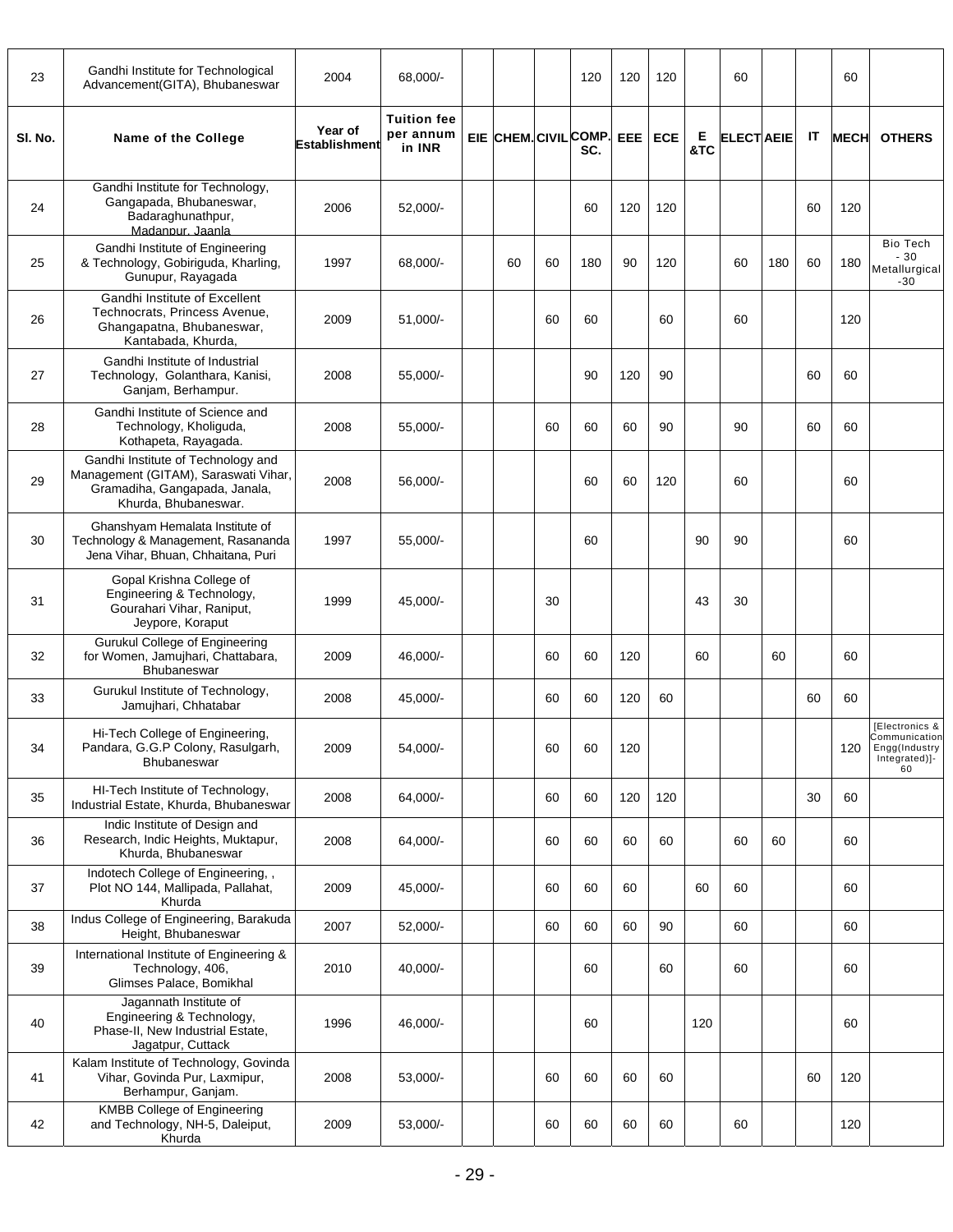| 43      | Konark Institute of Science and<br>Technology, PO. Box NO. 21,<br>Technopark, Jatni, Bhubaneswar                                | 2002                            | 57,000/-                                  |    |                       |     | 90  |            |            | 120      | 90                | 30 |    | 120         |                      |
|---------|---------------------------------------------------------------------------------------------------------------------------------|---------------------------------|-------------------------------------------|----|-----------------------|-----|-----|------------|------------|----------|-------------------|----|----|-------------|----------------------|
| SI. No. | Name of the College                                                                                                             | Year of<br><b>Establishment</b> | <b>Tuition fee</b><br>per annum<br>in INR |    | EIE CHEM. CIVIL COMP. |     | SC. | <b>EEE</b> | <b>ECE</b> | Е<br>&TC | <b>ELECT AEIE</b> |    | IT | <b>MECH</b> | <b>OTHERS</b>        |
| 44      | Koustuv Institute of Technology, Plot No-<br>2, KGI Campus, CNI Complex<br>Chandrasekharpur, Bhubaneswar                        | 2008                            | 55,000/-                                  |    |                       | 60  | 60  | 60         |            | 60       |                   |    | 60 | 60          |                      |
| 45      | Koustuv Institute of Self Domain, Plot<br>NO: 1(B), Sector-B, Patia,<br>Chandrasekharpur.                                       | 2001                            | 52,000/-                                  |    |                       |     | 120 | 120        |            | 120      |                   |    | 60 |             |                      |
| 46      | Krupajal Engineering College,<br>Pubasasan, Kausalyaganga                                                                       | 1999                            | 64.000/-                                  |    |                       | 60  | 120 | 60         |            | 120      | 90                | 60 | 60 | 90          |                      |
| 47      | Kruttika Institute of Technical Education,<br>Ghangapatna                                                                       | 2010                            | 40,000/-                                  |    |                       |     | 60  |            | 60         |          | 60                | 60 |    | 60          |                      |
| 48      | Maharaja Institute of Technology,<br>Taraboi, Back Side of Barunei Hills,<br>Near IIT, Bhubaneswar, Khurda                      | 2008                            | 52,000/-                                  |    |                       | 60  | 60  |            | 60         |          | 120               |    |    | 120         |                      |
| 49      | Mahavir Institute of Engineering and<br>Technology, Mahavir Nagar,<br>Bhubaneswar, Paniora, Palashpur,<br>Khurda.               | 2002                            | 59,000/-                                  |    |                       | 60  | 90  | 60         |            | 120      |                   | 60 | 60 | 60          | Biomedical-<br>30    |
| 50      | Majhighariani Institute of<br>Technology and Science, Sriram Vihar,<br>Bhujabala, Kolnara, Rayagada                             | 1999                            | 52,000/-                                  |    |                       |     | 90  | 60         | 90         |          |                   |    |    | 120         | Bio<br>Technology-40 |
| 51      | Modern Engineering &<br>Management Studies, Banaparia,<br>Kuruda, Balasore                                                      | 2008                            | 55,000/-                                  | 60 |                       | 60  | 60  |            | 60         |          | 60                |    |    | 60          |                      |
| 52      | Modern Institute of Technology and<br>Management, Bhagabatipur, Janla,<br>Kantabada, Khurda, Bhubaneswar                        | 2008                            | 56,000/-                                  |    |                       | 60  | 60  | 120        | 60         |          | 60                |    |    | 60          |                      |
| 53      | Nalanda Institute of Technology,<br>Bhudhist Villa, Nebad Bhuasani Temple<br>Square, Similipatna, Chandaka,<br>Bhubaneswar      | 2006                            | 52,000/-                                  |    |                       | 60  | 60  |            | 120        |          | 60                |    |    | 120         |                      |
| 54      | National Institute of Science &<br>Technology, Palur Hills,<br>Berhampur                                                        | 1996                            | 68,000/-                                  | 60 |                       |     | 120 | 120        | 120        |          |                   |    | 90 |             |                      |
| 55      | Nigam Institute of Engineering<br>& Technology, Baranga, Cuttack                                                                | 2009                            | 45,000/-                                  |    |                       |     | 60  | 60         |            | 60       |                   |    |    | 60          |                      |
| 56      | NM Institute of Engineering &<br>Technology, Sijua, Patrapada,<br>Bhubaneswar                                                   | 2004                            | 67,000/-                                  |    |                       |     | 120 | 60         | 120        |          |                   |    | 60 | 120         |                      |
| 57      | Odisha Engineering College,<br>Nabajyoti Vihar, Nijigarh Kurki, Jatni,<br>Harirajpur, Khurda.                                   | 1986                            | 64,000/-                                  |    |                       | 120 | 120 |            |            | 120      | 120               |    | 90 | 120         |                      |
| 58      | Oxford College of Engineering and<br>Management, Ramachandrapur,<br>Bhatapatna, Balianta, Khurda,<br>Bhubaneswar                | 2009                            | 37,000/-                                  |    |                       | 60  | 60  | 60         |            | 60       | 60                |    |    | 120         |                      |
| 59      | Padmanava College of<br>Engineering, Kuarmunda, Rourkela,<br>Sector -4                                                          | 1999                            | 52,000/-                                  |    |                       | 30  | 90  | 60         |            | 90       |                   |    | 60 | 45          |                      |
| 60      | Padmashree Krutartha Acharya College<br>of Engineering , Chakarkend<br>Bargarh                                                  | 2002                            | 45,000/-                                  |    |                       | 60  | 60  |            |            | 60       | 120               | 30 |    | 120         |                      |
| 61      | Purushottam Institute of<br>Engineering & Technology,<br>Mandiakudar, Kansbahal                                                 | 1999                            | 48,000/-                                  |    |                       |     | 120 | 90         |            | 120      |                   | 60 | 30 | 60          |                      |
| 62      | Raajdhani Engineering College, Near<br>Mancheswar Rly. Station,<br>Mancheswar, Bhubaneswar                                      | 2006                            | 55,000/-                                  |    |                       | 60  | 90  | 60         | 90         |          |                   |    | 60 | 120         |                      |
| 63      | Radhakrishna Institute of Engineering<br>and Technology (RITE), Plot No. -1,<br>Khurda Industrial Estate, Khurda,<br>Bhuaneswar | 2010                            | 40,000/-                                  |    |                       | 60  | 60  |            | 60         |          | 60                |    |    | 60          |                      |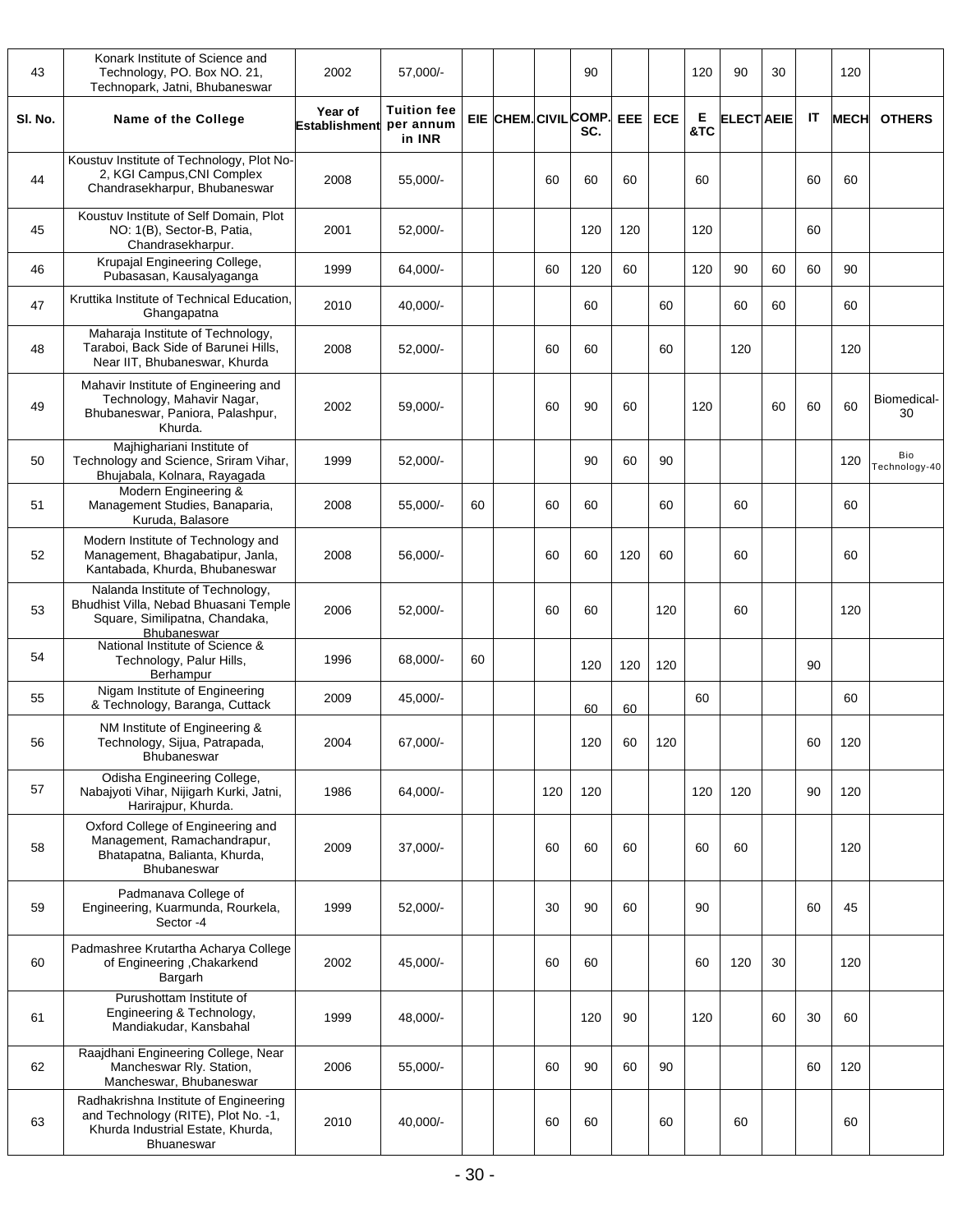| SI. No. | Name of the College                                                                                                                         | Year of<br><b>Establishment</b> | <b>Tuition fee</b><br>per annum<br>in INR |    |    | EIE CHEM. CIVIL COMP. EEE<br>SC. |     | <b>ECE</b> | Е<br>&TC | <b>ELECT AEIE</b> |    | IT | <b>MECH</b> | <b>OTHERS</b> |
|---------|---------------------------------------------------------------------------------------------------------------------------------------------|---------------------------------|-------------------------------------------|----|----|----------------------------------|-----|------------|----------|-------------------|----|----|-------------|---------------|
| 64      | Rahul Institute of Engineering<br>and Technology, Tatadapalli Village,<br>Golanthra Junction, Konisi Tahsil,<br>Berhampur, Ganiam           | 2009                            | 46,000/-                                  |    | 60 | 60                               | 60  | 60         |          |                   |    | 60 | 60          |               |
| 65      | Rayagada Institute of Technology &<br>Management, Pitamahal, Rayagada                                                                       | 2010                            | 40.000/-                                  |    | 60 |                                  | 60  | 60         |          |                   |    |    | 60          |               |
| 66      | Roland Institute of Technology,<br>Surya Vihar, Kothari Singhi, Golanthara,<br>Berhampur, Ganjam                                            | 2002                            | 52,000/-                                  |    | 60 | 90                               | 60  | 60         |          |                   | 30 |    | 60          |               |
| 67      | Samanta Chandra Institute of<br>Technology & Management,<br>Janiguda, Semiliguda, Koraput                                                   | 2001                            | 45,000/-                                  |    | 60 | 60                               |     | 90         |          | 60                | 30 |    | 60          |               |
| 68      | Sanjaya Memorial Institute of<br>Technology, Chandipadar, Berhampur,<br>Ganjam, 761003                                                      | 1997                            | 45,000/-                                  |    | 30 | 60                               | 60  |            | 90       | 60                |    |    | 60          |               |
| 69      | Satyasai Engineering College,<br>Srikona (Chandipur Sea Beach Road)<br>Panjibag, Sunhat, Balasore                                           | 1999                            | 52,000/-                                  |    | 60 | 60                               |     |            | 60       | 120               | 60 |    | 120         |               |
| 70      | Seemanta Engineering College, AT-<br>Mayurvihar, Jaunti, Jharpokharia,<br>Mayurbhanj.                                                       | 1997                            | 49,000/-                                  | 60 | 30 | 90                               |     |            | 120      | 60                |    |    | 120         |               |
| 71      | Shibani Institute of Technical<br>Education(SITE), Chhatabar<br>Janla (Bhubaneswar), Khurda                                                 | 2009                            | 53,000/-                                  |    | 60 | 60                               | 60  |            | 60       |                   |    |    | 120         |               |
| 72      | Silicon Institute of Technology, Silicon<br>Hills, Patia, Khurda, Bhubaneswar,                                                              | 2001                            | 68,000/-                                  |    |    | 120                              | 120 | 180        |          |                   | 60 | 60 |             |               |
| 73      | Silicon Institute of Technology<br>Silicon West, Sason, Sambalpur                                                                           | 2009                            | 53,000/-                                  |    | 60 | 60                               |     | 120        |          | 120               |    |    | 60          |               |
| 74      | Sophitorium Engineering College, In<br>Front Road of Collector's Office, Khurda,<br>Baniatangi, Khurda, Bhubaneswar                         | 2009                            | 55,000/-                                  |    | 60 | 60                               |     | 120        |          | 60                |    |    | 120         |               |
| 75      | Spintronic Technology and<br>Advanced Research, Taraboi, Jatani,<br>Khurda Bhubaneswar                                                      | 2009                            | 53,000/-                                  |    | 60 | 60                               | 60  | 60         |          |                   |    |    | 120         |               |
| 76      | Srinix College of Engineering,<br>Ranipatna, Balasore                                                                                       | 2009                            | 38,000/-                                  |    | 60 | 60                               | 60  |            | 60       |                   |    |    | 60          |               |
| 77      | Subas Institute of Technology<br>Gyan Vihar, Barang, Bhubaneswar                                                                            | 2008                            | 56,000/-                                  |    | 60 | 60                               | 60  |            | 60       |                   |    | 60 | 120         |               |
| 78      | Suddhananda Engineering and<br>Research Center, Nachhipur,<br>Bhatapatna, Khurda, Bhubaneswar                                               | 2009                            | 54,000/-                                  |    | 60 |                                  |     |            | 60       | 60                |    |    | 60          |               |
| 79      | Sundargarh Engineering College, Kirei,<br>Sundargarh                                                                                        | 2007                            | 45.000/-                                  |    |    | 60                               |     | 60         |          | 60                |    |    | 60          |               |
| 80      | Synergy Institute of Engineering<br>& Technology, Banamaliprasad, By The<br>Side of NH-42, Dhenkanal.                                       | 1999                            | 64,000/-                                  |    | 60 | 120                              |     |            | 120      | 90                |    | 30 | 120         |               |
| 81      | Synergy Institute of Technology,<br>Bhimpur, Phulnakhara, Pahala, Khurda<br>Bhubaneswar.                                                    | 2009                            | 55,000/-                                  |    | 60 | 60                               | 60  | 60         |          | 60                | 60 |    | 60          |               |
| 82      | TempleCity Institute of Technology &<br>Engineering (TITE), Bhubaneswar, Plot<br>No. F/12, IID Centre Knowledge Campus,<br>Barunei, Khurda, | 2007                            | 45,000/-                                  |    | 60 | 60                               | 60  | 60         |          | 60                |    | 60 | 120         |               |
| 83      | The Techno School, 361-A, Patrapada,<br>Khurda, Bhubaneswar.                                                                                | 2005                            | 50,000/-                                  |    | 60 | 90                               | 60  | 90         |          |                   | 60 |    | 60          |               |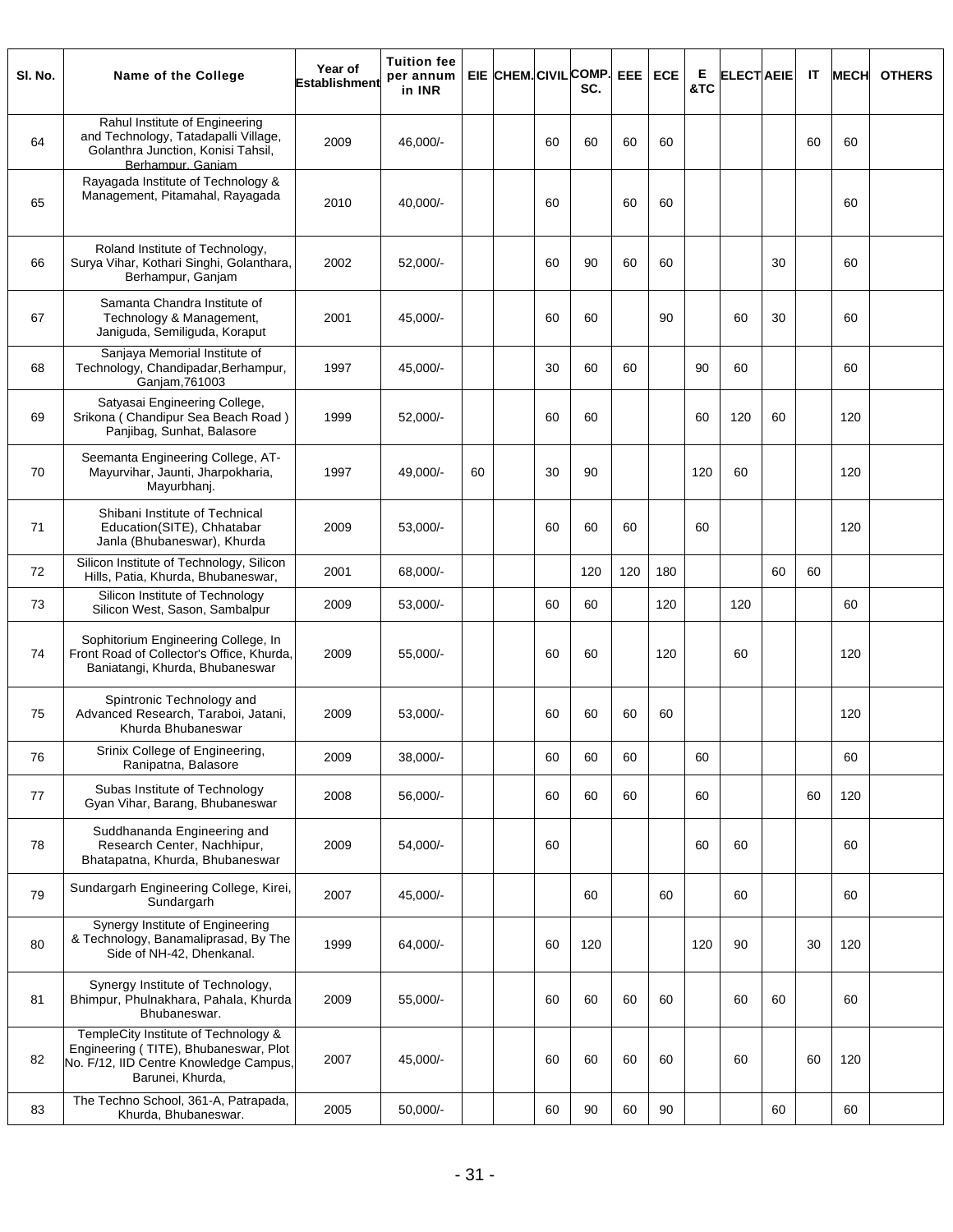| SI. No. | Name of the College                                                                                                                | Year of<br>Establishment | <b>Tuition fee</b><br>per annum<br>in INR |  |    | EIE CHEM. CIVIL COMP.<br>SC. | EEE | <b>ECE</b> | Е<br>&TC | <b>ELECT AEIE</b> |    | IT | <b>MECH</b> | <b>OTHERS</b> |
|---------|------------------------------------------------------------------------------------------------------------------------------------|--------------------------|-------------------------------------------|--|----|------------------------------|-----|------------|----------|-------------------|----|----|-------------|---------------|
| 84      | Trident Academy of Technology, F2A,<br>Infront of Infocity, Chandaka Industrial<br>Estate, Chandrasekharpur,<br><b>Bhubaneswar</b> | 2005                     | 59,000/-                                  |  |    | 120                          | 120 |            | 120      |                   |    | 60 | 60          |               |
| 85      | Vedang Institute of Technology,<br>Durgaprasad, Ramachandi, Khurda                                                                 | 2009                     | $50,000/-$                                |  |    | 60                           | 60  |            | 60       |                   |    |    | 60          |               |
| 86      | Vignan Institute of Technology<br>& Management, Bhairavi Vihar,<br>Haradanga Village, Mantridi,<br>Golanthara, Berhampur, Ganjam   | 2008                     | 58,000/-                                  |  |    | 60                           | 60  |            | 90       |                   | 60 | 60 | 120         |               |
| 87      | Vijayanjali Institute of Technology,<br>Khantapada, Balasore                                                                       | 2009                     | 55,000/-                                  |  | 60 | 60                           | 60  |            | 60       |                   |    |    | 120         |               |
| 88      | Vikash College of Engineering For<br>Women, Vikash Enclave, Barahaguda<br>Canal Chowk                                              | 2009                     | $33,000/-$                                |  | 60 | 60                           | 60  | 60         |          |                   | 60 |    | 60          |               |
| 89      | VITS Engineering College,<br>Damanabhuin, Khurda                                                                                   | 2009                     | 44,000/-                                  |  |    | 60                           |     |            | 60       | 60                |    |    | 60          |               |
| 90      | Vivekananda Institute of<br>Technology, Chhatabar, Khurdha<br><b>Bhubaneswar</b>                                                   | 2009                     | 55,000/-                                  |  | 60 | 60                           | 60  |            | 60       | 60                |    |    | 120         |               |

**\* The tution fee will be comminucated through OJEE website after due approval from Government.** 

Upto a maximum of twenty percent of sanctioned intake capacity of 2011-2012 in appropriate discipline of engineering (these seats will be over and above the intake capacity) and carry forward vacant seats of first year of engineering (as per list submitted by JEE-2011) will be available for lateral entry at third semester level.

#### **{\*) Abbreviation for Disciplines :**

| <b>AEIE</b>    |                | Applied Electronics & Instrumentation Engg | E&TC | $\blacksquare$ | Electronics & Telecommunication Engg.     |
|----------------|----------------|--------------------------------------------|------|----------------|-------------------------------------------|
| <b>BIOMED</b>  | $\sim$         | <b>Biomedical Engg</b>                     | ENV  | $\blacksquare$ | <b>Environmental Engg</b>                 |
| <b>BIOTECH</b> | $\blacksquare$ | Biotechnology                              | EIE  | $\blacksquare$ | Electronics & Instrumentation Engineering |
| CHEM           | ٠              | Chemical Engg.                             | ΙT   | $\blacksquare$ | Information Technology                    |
| COMP.Sc.       | $\sim$         | Computer Sc. Engg.                         | MECH | $\blacksquare$ | Mechanical Engg.                          |
| <b>ELECT</b>   | $\blacksquare$ | Electrical Engg.                           | MET  | $\blacksquare$ | Metallurgy & Meterial Sc.                 |
| EEE.           | ۰.             | Electrical & Electronics Engg.             | MANU | $\blacksquare$ | Manufacturing Sc. & Engg.                 |

#### **TABLE- III**

#### **(A) Government Colleges offering MBBS/BDS Programme**

| SI.<br>No. | Name of the College                          | Tuition feel<br>per<br>annum in<br><b>INR</b> | <b>MBBS</b><br><b>Seats</b> | <b>BDS</b><br><b>Seats</b> |
|------------|----------------------------------------------|-----------------------------------------------|-----------------------------|----------------------------|
|            | Sriram Chandra Bhanj                         | $\star$                                       |                             |                            |
|            | Medical College, Cuttack                     |                                               | 128                         | 42                         |
| 2          | Maharaja Krushna Chandra<br>Gajapati         | $\star$                                       |                             |                            |
|            | Medical College, Berhampur                   |                                               | 128                         |                            |
| 3          | Veera Surendra Sai Medical<br>College, Burla | $\star$                                       | 128                         |                            |

**(B) Private Colleges offering MBBS/BDS Programme** 

| SI.<br>No. | Name of the College            | Tuition fee MBBS<br>per annum<br>in INR | <b>Seats</b> | <b>BDS</b><br><b>Seats</b> |
|------------|--------------------------------|-----------------------------------------|--------------|----------------------------|
|            | <b>Hi-Tech Medical College</b> | $4,25,000/-$                            | 100          |                            |
| 2          | Hi-Tech Dental College         | $2,10,000/-$                            |              | 100                        |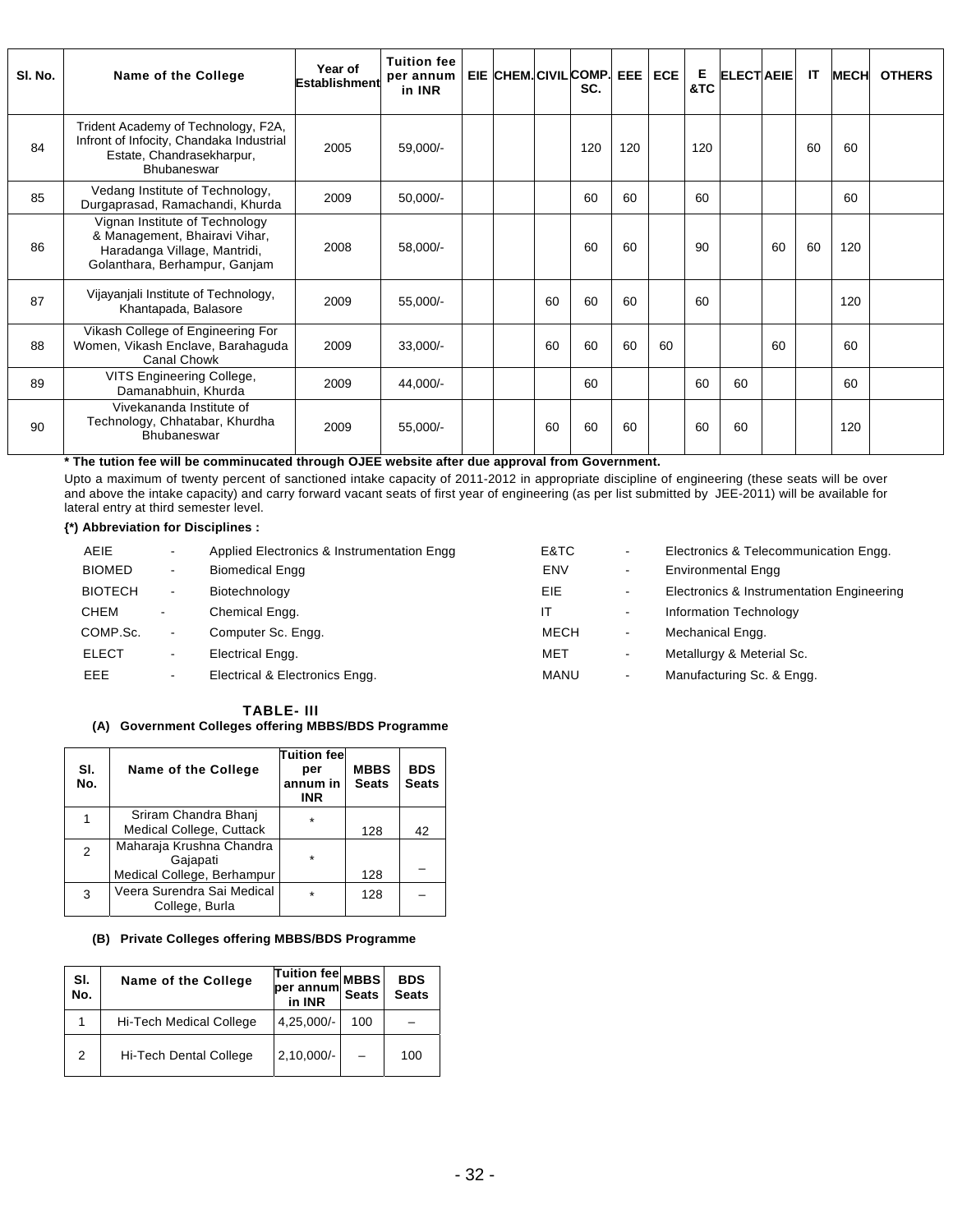**TABLE-IV (A) Private Colleges offering B.Pharm Programme SL No Name of the College Year of Establis hment Tuition fee per annum in INR Total No. of Seats**  1 College of Pharmaceutical Science, Marine Drive Road Baliguali, Puri 2006 40,000/- 60 2 College of Pharmaceutical Sciences, Berhampur, Mohuda Ganjam 1979 50,000/- 60 3 Dadhichi College of Pharmacy, Vidya Vihar, Sundergram, **Cuttack** 2005 40,000/- 60 4 Gayatri College of Pharmacy, Gayatri Vihar, Jamadarpali Sambalpur 1999 45,000/- 60 5 Gayatri Institute of Science and Technology (GIST), Gyan Vihar, Rayagada, Gunupur 2004 40,000/- 60 6 HI-Tech College of Pharmacy, Pandara, Rasulgarh, Khurda **Bhubaneswar** 2009 40,000/- 60 7 IMT Pharmacy College, Sai Bihar , New Nabakalebara Road, Gopalpur, Puri 2007 40,000/- 60 8 Indira Gandhi Institute of Pharmaceutical Sciences, I.R.C. Village, Bhubaneswar 1994 50,000/- 60 9 Institute of Pharmacy & Thisulate of Pharmacy &<br>Technology, Salipur, Cuttack 1982 50,000/- 60 10 Jeypore College of Pharmacy, Jeypore College of Pharmacy, 2001 49,000/- 60<br>Rondapalli, Jeypore, Koraput, 2001 49,000/-11 Kanak Manjari Institute of Pharmaceutical Sciences, Chhend Colony, Rourkela 1982 50,000/- 60 12 Roland Institute of Pharmaceutical Sciences, Khodasingi 1986 50,000/- 60 13 Royal College of Pharmacy & Health Science, Andhapasara Road 2002 50,000/- 60 14 Seemanta Institute of Pharmaceutical Sciences, Jharpokharia, Mayurbhanj 1982 50,000/- 60 15 Sri Jayadev College of Pharmaceutical Sciences, Naharkanta, Balianta, Khurda, Bhubaneswar. 1983 50,000/- 60 16 The Pharmaceutical College, Samaleswari Vihar, Tingipali, Mohada, Barpali 40,000/- 60

**\* The tution fee will be comminucated through OJEE website after due approval from Government.** 

#### **TABLE- V (A) Government Colleges offering MCA Programme**

| S/N            | Name of the College<br>/University(GOVT.)                       | Year of<br><b>Establis</b><br>hment | <b>Tuition</b><br>fee per<br>annum<br>in INR | Total<br>No. of<br><b>Seats</b> |
|----------------|-----------------------------------------------------------------|-------------------------------------|----------------------------------------------|---------------------------------|
| 1              | Berhampur University,<br>Bhanja Vihar                           |                                     |                                              | 30                              |
| 2              | Centre for IT Education,<br>Bhubaneswar (S.S.C)                 | 2001                                | 55,000/-                                     | 60                              |
| 3              | College of Engineering &<br>Technology, Bhubaneswar             | 1982                                | $\star$                                      | 30                              |
| 4              | Fakirmohan University,<br><b>Balasore</b>                       |                                     | $\star$                                      | 30                              |
| 5              | Gangadhar Meher College<br>(Autonomous), Sambalpur<br>(P.P.P.)  | 1995                                | $\star$                                      | 30                              |
| 6              | Indira Gandhi Institute of<br>Technology, Sarang                | 1982                                | $\star$                                      | 30                              |
| $\overline{7}$ | Institute of Management &<br>Information Technology,<br>Cuttack | 1962                                | *                                            | 60                              |
| 8              | Khalikote College<br>(Autonomous), Khalikot                     | 1998                                | $\star$                                      | 30                              |
| 9              | North Odisha University,<br>Baripada                            |                                     | $\star$                                      | 30                              |
| 10             | Ravenshaw University,<br>Cuttack                                | 1998                                | $\star$                                      | 30                              |
| 12             | Veer Surendra Sai<br>University of Technology,<br>Burla         | 1956                                | $\star$                                      | 30                              |

#### **(B) Private Colleges offering MCA Programme**

| S/N            | <b>Name of the College</b>                                                                                      | Year<br>of<br>Establ<br>ishme<br>nt | <b>Tuition</b><br>fee per<br>annum<br>in INR | <b>Total</b><br>No. of<br><b>Seats</b> |
|----------------|-----------------------------------------------------------------------------------------------------------------|-------------------------------------|----------------------------------------------|----------------------------------------|
| 1              | Academy of Business<br>Administration, Harida, Kuruda,<br><b>Balasore</b>                                       | 1993                                | 55,000/-                                     | 60                                     |
| $\overline{2}$ | Ajay Binay Institute of Technology,<br>Sector-1, CDA<br>Cuttack                                                 | 1998                                | 40,000/-                                     | 60                                     |
| 3              | <b>Balasore College of Engineering</b><br>and Technology, Sergarh<br><b>Balasore</b>                            | 2001                                | 30,000/-                                     | 60                                     |
| 4              | Bhadrak Institute of Engineering &<br>Technology, Barapada Bhadrak                                              | 1999                                | 40,000/-                                     | 60                                     |
| 5              | <b>Bhubaneswar Engineering</b><br>College(BEC), NK Nagar,<br>Gramadiha, Pittapally<br><b>Bhubaneswar</b>        | 2008                                | 30,000/-                                     | 60                                     |
| 6              | BRM Institute of Management and<br>Information Technology, Puba<br>Sasan, Koushiya Ganga,<br><b>Bhubaneswar</b> | 2007                                | 43,000/-                                     | 60                                     |
| $\overline{7}$ | C.V. Raman Computer Academy,<br>Bidya Nagar, Mahura, Janla                                                      | 2000                                | 55,000/-                                     | 120                                    |
| 8              | College of Engineering<br>Bhubaneswar, Plot No-1(A), CNI<br>Complex, Patia<br>Chandrasekharpur, Bhubaneswar     | 2007                                | 55,000/-                                     | 60                                     |
| 9              | Dr. Ambedkar Memorial Institute of<br>Information Technology, Jagda,<br>Rourkela                                | 2001                                | 55,000/-                                     | 120                                    |
| 10             | Gandhi Engineering College,<br>Badaraghunathpur, Madanpur<br>Off NH 5, On Gahira Square<br><b>Bhubaneswar</b>   | 2006                                | 30,000/-                                     | 60                                     |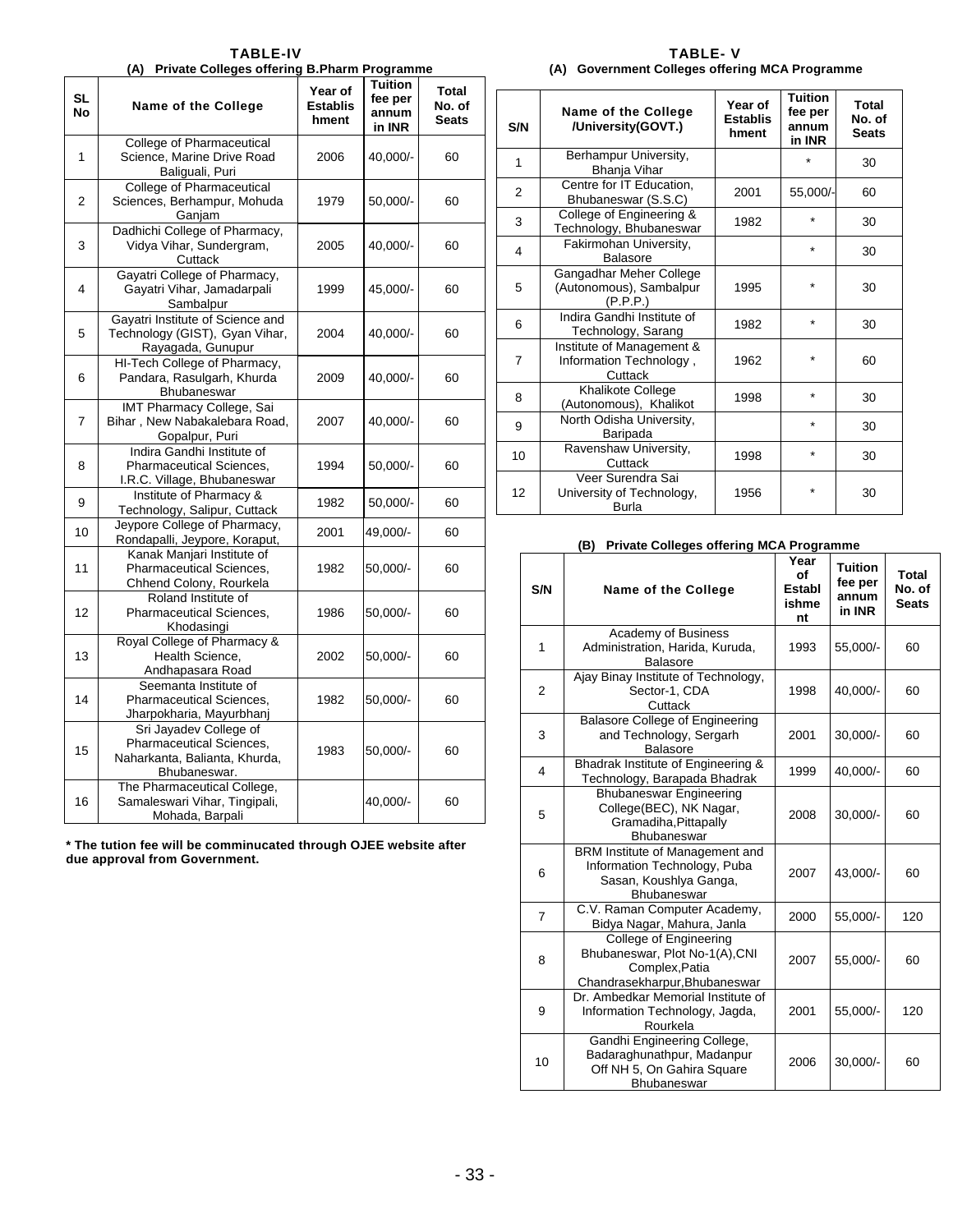| S/N | Name of the College                                                                                                              | Year<br>of<br><b>Establ</b><br>ishme | <b>Tuition</b><br>fee per<br>annum<br>in INR | <b>Total</b><br>No. of<br><b>Seats</b> | S/N            | Name of the College                                                                                                 | Year of<br><b>Establish</b><br>ment        | <b>Tuition</b><br>fee per<br>annum<br>in INR |                                        | <b>Total</b><br>No. of<br><b>Seats</b> |
|-----|----------------------------------------------------------------------------------------------------------------------------------|--------------------------------------|----------------------------------------------|----------------------------------------|----------------|---------------------------------------------------------------------------------------------------------------------|--------------------------------------------|----------------------------------------------|----------------------------------------|----------------------------------------|
| 11  | Gandhi Institute for Technological<br>Advancement (GITA),<br>Badaraghunathpur,                                                   | nt<br>2007                           | $30,000/-$                                   | 60                                     | 31             | Regional College of<br>Management Autonomous,<br>Chandrasekharpur<br><b>Bhubaneswar</b>                             |                                            | 55,000/-                                     |                                        | 120                                    |
| 12  | Madanpur, Jaanla, Bhubaneswar<br>Gandhi Institute for Technology,<br>Gramadiha, Gangapada, Janla,<br>Khurda, Bhubaneswar         | 2006                                 | $30,000/-$                                   | 60                                     | 32             | Roland Institute of<br>Technology, Surya Vihar,<br>Kothari Singhi, Golanthara,<br>Beharmpur                         | 2002                                       | 50,000/                                      |                                        | 60                                     |
| 13  | Gandhi Institute of Advanced<br>Computer & Research, Prajukti<br>Vihar, Aurobindo Marg, Rayagada<br>Gandhi Institute of Computer | 2000                                 | 55,000/-                                     | 60                                     | 33             | Rourkela Institute of<br>Management Studies,<br>Gopabandhu Nagar,<br>Chhend, Rourklea                               | 1984                                       | 55,000/-                                     |                                        | 60                                     |
| 14  | Studies, Gobiriguda, Kharling,<br>Gunupur<br>Gandhi Institute of Technology and                                                  | 2003                                 | 55,000/-                                     | 60                                     | 34             | Rourkela Institute of<br>Technology, Kalunga, RIT<br>Campus                                                         | 1984                                       | $\star$                                      |                                        | 60                                     |
| 15  | Management(GITAM), Saraswati<br>Vihar, Gramadiha, Gangapada,<br>Janala, Bhubaneswar, Khurda                                      | 2008                                 | $\star$                                      | 60                                     | 35             | Seemanta Engineering<br>College, Mayurvihar, Jaunti,<br>Jharpokharia                                                | 1997                                       | 54,000/-                                     |                                        | 60                                     |
| 16  | Gayatri Institute of Computer &<br>Management Studies (GICMS),<br>Gyan Vihar, Regeda, Gunupur                                    | 1999                                 | 40,000/-                                     | 45                                     | 36             | Silicon Institute of<br>Technology, Silicon Hills,<br>Patia, Bhubaneswar                                            | 2001                                       | 55,000/-                                     |                                        | 60                                     |
| 17  | Indian Institute of Science and<br>Information Technology(IISIT),<br>Prasnagarbha, Mancheswar<br>Industrial Estate, Bhubaneswar  | 1995                                 | 55,000/-                                     | 90                                     | 37             | Srusti Academy of<br>Management,<br>Chandaka Industrial Estate,<br>Patia, Bhubaneswar                               | 2003                                       | 43,000/-                                     |                                        | 60                                     |
| 18  | Institute of Professional Studies<br>and Research, IPSAR House,<br>SEC-6, CDA, Cuttack                                           | 1993                                 | $\star$                                      | 60                                     | 38             | The Techno School,<br>Patrapada, Bhubaneswar<br><b>Trident Academy of Creative</b>                                  | 2008                                       | 30,000/-                                     |                                        | 60                                     |
| 19  | Koustuv Institute of Self Domain,<br>Patia, Chandrasekharpur<br>Bhubaneswar                                                      | 2001                                 | $30,000/-$                                   | 60                                     | 39             | Technology,<br>Chandrasekharpur,<br>Bhubaneswar                                                                     | 1998                                       | 55,000/-                                     |                                        | 120                                    |
| 20  | Koustuv Institute of Technology,<br><b>CNI Complex</b><br>Chandrasekharpur, Bhubaneswar                                          | 2008                                 | 40,000/-                                     | 60                                     | 40             | Trident Academy of<br>Technology,<br>Chandrasekharpur                                                               |                                            | $\star$                                      |                                        | 60                                     |
| 21  | Kushagra Institute of Information<br>and Management Science, Pira<br>Bazar, Gopalpur, In Front of Sadar<br><b>Police Station</b> | 1999                                 | 40,000/-                                     | 120                                    | 41             | Bhubaneswar<br>United School of Business<br>Management, Chandaka I.E<br>Patia, Bhubaneswar                          |                                            | 40,000/-                                     |                                        | 60                                     |
| 22  | Mahavir Institute of Engineering<br>and Technology, Mahavir Nagar,<br>Bhubaneswar, Paniora, Khurda                               | 2002                                 | $30,000/-$                                   | 60                                     |                | *The tution fee will be comminucated through OJEE website<br>after due approval from Government.<br><b>TABLE-VI</b> |                                            |                                              |                                        |                                        |
|     | Nalanda Institute of Technology,                                                                                                 |                                      |                                              |                                        |                | (A) Government Colleges offering MBA Programme                                                                      |                                            |                                              |                                        |                                        |
| 23  | Bhudhist Villa,<br>Nebad Bhuasani Temple Square,<br>Chandaka,<br>Bhubaneswar                                                     | 2007                                 | 30,000/-                                     | 60                                     | SI.<br>No.     | <b>Name of The College</b>                                                                                          | ment of the fee per<br>ourse since nnum in |                                              | <b>Commence-</b> Tuition<br><b>INR</b> | Total<br>No. of<br><b>Seats</b>        |
| 24  | National Institute of Science and<br>Technology, Palur Hills,<br>Beharmpur                                                       | 1996                                 | 55,000/-                                     | 60                                     | 1              | Berhampur University, Bhania Vihar                                                                                  |                                            |                                              |                                        | 30                                     |
|     | <b>NIIS Institute of Business</b>                                                                                                |                                      |                                              |                                        | 2              | Centre for IT Education,<br>Bhubaneswar (S.S.C.)                                                                    | 2004                                       |                                              | 59,000/-                               | 60                                     |
| 25  | Administration, Sarada Vihar<br>Madanpur, Bhubaneswar<br>Khurda                                                                  | 2008                                 | 30,000/-                                     | 60                                     | 3              | Dhenkanal Automous College,<br>Dhenkanal(P.P.P.)                                                                    | 2009                                       |                                              | $\star$                                | 60                                     |
| 26  | NM Institute of Engineering &<br>Technology, Sijua, Patrapada,                                                                   | 2007                                 | 43,000/-                                     | 60                                     | 4              | Fakirmohan University, Balesore                                                                                     |                                            |                                              | $\star$                                | 40                                     |
|     | Bhubaneswar                                                                                                                      |                                      |                                              |                                        | 5              | Gangadhar Meher College<br>(Automous), Sambalpur(P.P.P.)                                                            | 2005                                       |                                              | $\star$                                | 60                                     |
| 27  | Krupajal Computer Academy,<br>Prashanti Vihar, Puba Sasan,<br>Kausalyaganga,<br>Bhubaneswar                                      | 1996                                 | 55,000/-                                     | 120                                    | 6              | Madhusudhan Institute of<br>Cooperative Management,<br>Bhubaneswar                                                  |                                            |                                              | 50,000/-                               | 60                                     |
| 28  | PJ College of Management &<br>Technology, Swatik Nagar,<br>Kesora, Bhubaneswar                                                   | 2007                                 | *                                            | 60                                     | $\overline{7}$ | Institute of Management &<br>Information Technology, Cuttack,                                                       | 1962                                       |                                              | $\star$                                | 90                                     |
| 29  | Purushottam Institute of<br>Engineering & Technology,                                                                            | 1999                                 | 43,000/-                                     | 60                                     | 8              | North Odisha University, Baripada                                                                                   |                                            |                                              | $\star$                                | 30                                     |
|     | Mandiakudar, Kansbahal                                                                                                           |                                      |                                              |                                        | 9              | SCS Automous College, Puri<br>(P.P.P.)                                                                              | 2009                                       |                                              | $\star$                                | 60                                     |
| 30  | Rajdhani Engineering College,<br>Mancheswar<br>Bhubaneswar, Khurda                                                               | 2006                                 | 30,000/-                                     | 60                                     |                |                                                                                                                     |                                            |                                              |                                        |                                        |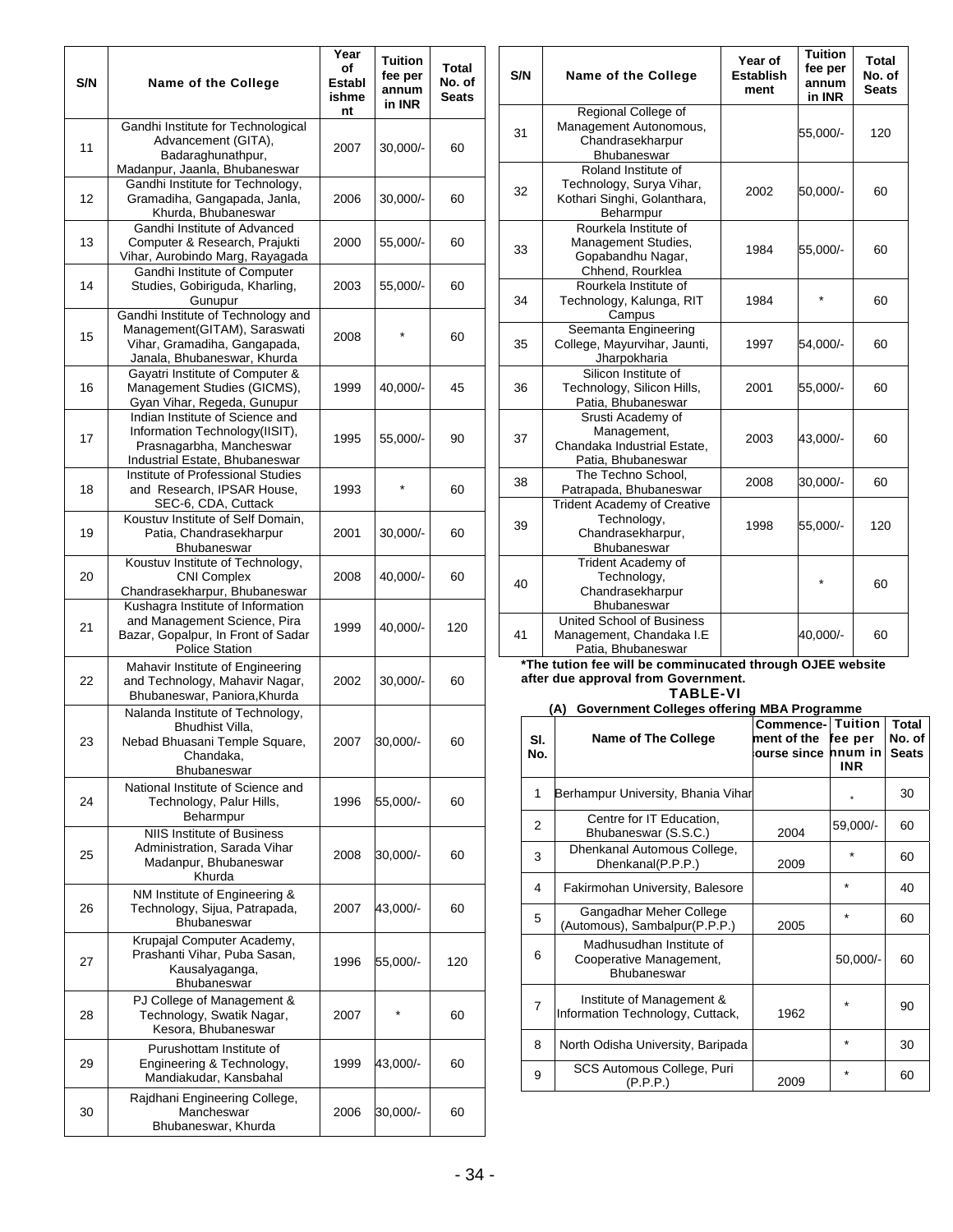### **(B) Private Colleges offering MBA Programme**

| SI.<br>No. | <b>Name of The College</b>                                                                                                                                                                                          | Commen<br>ce-ment<br>of the<br>course | Tuition<br>fee per<br>annum<br>in INR | Total No.<br>οf<br>Seats |
|------------|---------------------------------------------------------------------------------------------------------------------------------------------------------------------------------------------------------------------|---------------------------------------|---------------------------------------|--------------------------|
| 1          | Academy of Business<br>Administration, Harida, Kuruda,<br><b>Balasore -756056</b>                                                                                                                                   | 1993                                  | 76,000/-                              | 120                      |
| 2          | Academy of Management &<br>Information Technology, 67, IID<br>Center, Bhubaneswar                                                                                                                                   | 2010                                  | 40,000/-                              | 60                       |
| 3          | Krupajal Management Studies,<br>Prashanti Vihar, Puba Sasan,<br>Kausalyaganga,<br>Bhubaneswar                                                                                                                       | 1997                                  | 94,000/-                              | 240                      |
| 4          | Ajay Binay Institute of Technology,<br>Sector-I,CDA, Cuttack -753014                                                                                                                                                | 2007                                  | 65,000/-                              | 60                       |
| 5          | Apex Institute of Technology and<br>Management,<br>Johala, PO: Pahala, Balianta,<br>Bhubaneswar, DIST:Khurda                                                                                                        | 2009                                  | 50,000/-                              | 60                       |
| 6          | Astha School of Management,<br>261, Atala, Balianta, Bhubaneswar,<br>DIST-Khurda, ODISHA,<br>PIN-752101                                                                                                             | 2008                                  | 80,000/-                              | 120                      |
| 7          | Balasore College of Engineering<br>and Technology,<br>Sergarh, Balasore, ODISHA,<br>PIN-756060                                                                                                                      | 2001                                  | 50,000/-                              | 60                       |
| 8          | Barabati Institute of Management<br>Studies,<br>Plot no: 242, Biswalpada,<br>po:Khadeita, Via: Gopalpur,<br>Dist: Cuttack, PIN: 753 011                                                                             | 2009                                  | 40,000/-                              | 60                       |
| 9          | Bhubaneswar Institute of<br>Management & Information<br>Technology,<br>Prasnagarbha, Plot no.-S-3/68,69 &<br>83, Sector-A, Zone-B,<br>Mancheswar, Industrial estate,<br>Dist-Khurda, ODISHA<br>Bhubaneswar - 751010 | 1996                                  | 75,000/-                              | 120                      |
| 10         | Bhadrak Institute of Engineering &<br>Technology,<br>AT/PO-Barapada, Dist-Bhadrak,<br>PIN-756113, Bhadrak, ODISHA,<br><b>INDIA</b>                                                                                  | 2002                                  | 69,000/-                              | 60                       |
| 11         | Biju Patnaik Institute of Information<br>Technology & Management,<br>Plot no. - F/4, Chandaka, Industrial<br>Estate, Opp. of infocity, patia,<br>Bhubaneswar-751024                                                 | 1999                                  | 95,000/-                              | 180                      |
| 12         | Bhubaneswar Engineering College<br>NK nagar, AT-Gramadiha,<br>Pittapally<br><b>Bhubaneswar</b>                                                                                                                      |                                       | 50,000/-                              | 60                       |
| 13         | BRM Institute of Management &<br>Information Technology,<br>Puba sasan, Koushlya ganga,<br><b>Bhubaneswar</b>                                                                                                       | 2003                                  | $95,000/-$                            | 120                      |
| 14         | Capital Institute of Mangement and<br>Science (CIMS)<br>1309, Padhansahi Square                                                                                                                                     | 2010                                  | 40,000/-                              | 60                       |
| 15         | Centre for Management Studies,<br>Orissa Engineering College,<br>Nabajyoti vihar, Nijigarh Kurki,<br>P.O. - Harirajpur, Jatni                                                                                       | 2001                                  | 76,000/-                              | 60                       |

| SI.<br>No. | Name of The College                                                                                                           | Commen<br>ce-ment<br>of the<br>course<br>since | Tuition<br>fee per<br>annum<br>in INR | Total No.<br>οf<br>Seats |
|------------|-------------------------------------------------------------------------------------------------------------------------------|------------------------------------------------|---------------------------------------|--------------------------|
| 16         | College of Engineering,<br>Bhubaneswar, Plot no-1(A),<br>Cni Complex, Patia<br>Chandrasekharpur, Bhubaneswar<br>ODISHA-751024 | 2007                                           | 60,000/-                              | 60                       |
| 17         | C.V. Raman College of<br>Engineering,<br>Bidyanagar, Mahura, Janla<br>Bhubaneswar - 752054                                    | 2007                                           | 90,000/-                              | 60                       |
| 18         | Dr. Ambedkar Memorial Institute of<br>Information Technology, Jagda,<br>Rourkela-769042, Dist-Sundargarh<br><b>ODISHA</b>     | 2001                                           | 52,000/-                              | 60                       |
| 19         | Dhaneswar Rath Institute of<br>Engineering and Management,<br>AT- Kairapari, Po- Kotsahi (Tangi)<br>Dist-Cuttack              | 2005                                           | 81,000/-                              | 180                      |
| 20         | Eklavya College of Technology<br>& Science.<br>At/po: Kusumatl, Jatni,<br>Bhubaneswar, Dist: Khurda, ODISHA                   | 2009                                           |                                       | 60                       |
| 21         | Gandhi Engineering College<br>AT: Badaraghunathpur,<br>Po: Madanpur<br>Off Nh 5 on gahira square                              | 2006                                           | 40,000/-                              | 60                       |
| 22         | Gandhi Institute for Technological<br>Advancement,<br>At: Badaraghunathpur,<br>Po: Madanpur, Via: Janla                       | 2009                                           | 40,000/-                              | 60                       |
| 23         | Gandhi Institute for Technology,<br>At-Gramadiha, Po-Gangapada<br>Via-Janla, Dist-Khurda<br>ODISHA                            | 2008                                           | 40,000/-                              | 60                       |
| 24         | Gandhi Institute of Advanced<br>Computer & Research, Rayagada                                                                 | 2007                                           | 60,000/-                              | 60                       |
| 25         | Gandhi Institute of Management<br>Studies,<br>Village - Gobiriguda, Po - Kharling,<br>Dist - Rayagada                         | 2002                                           | 73,000/-                              | 120                      |
| 26         | Gayatri College of Management,<br>Gavatri Vihar.Jamadarpali.<br>Sambalpur - 768200                                            | 2009                                           | 40,000/-                              | 120                      |
| 27         | Gayatri Institute of Computer &<br>Management Studies,<br>Gyan Vihar, At:Regeda<br>Po:Gunupur, Dist:Rayagada,<br>Pin - 765022 |                                                | 40,000/-                              | 60                       |
| 28         | Global Institute of Management,<br>At:- Hanspal, Po:- Naharkanta<br>Bhubaneswar, Pin-752101                                   | 1997                                           | 85,000/-                              | 120                      |
| 29         | Gurukul Instiitute of Technology,<br>Jamujhari, Chhatabar                                                                     | 2009                                           |                                       | 60                       |
| 30         | Hi-Tech Institute of Technology,<br>Industrial Estate, Khurda,<br>Bhubaneswar                                                 | 2009                                           | 63,000/-                              | 60                       |
| 31         | IIPM School of Management,<br>Kansbahal, Near Rourkela.                                                                       | 2007                                           | 95,000/-                              | 60                       |
| 32         | Institute of Professional Studies<br>and Research, IPSAR House,<br>SEC-6, CDA, Cuttack-753014                                 | 1993                                           | 95,000/-                              | 120                      |
| 33         | Kalam Institute of Technology,<br>Govinda Vihar, Govinda Pur, PO:<br>Laxmipur, Berhampur, Ganjam                              | 2009                                           |                                       | 60                       |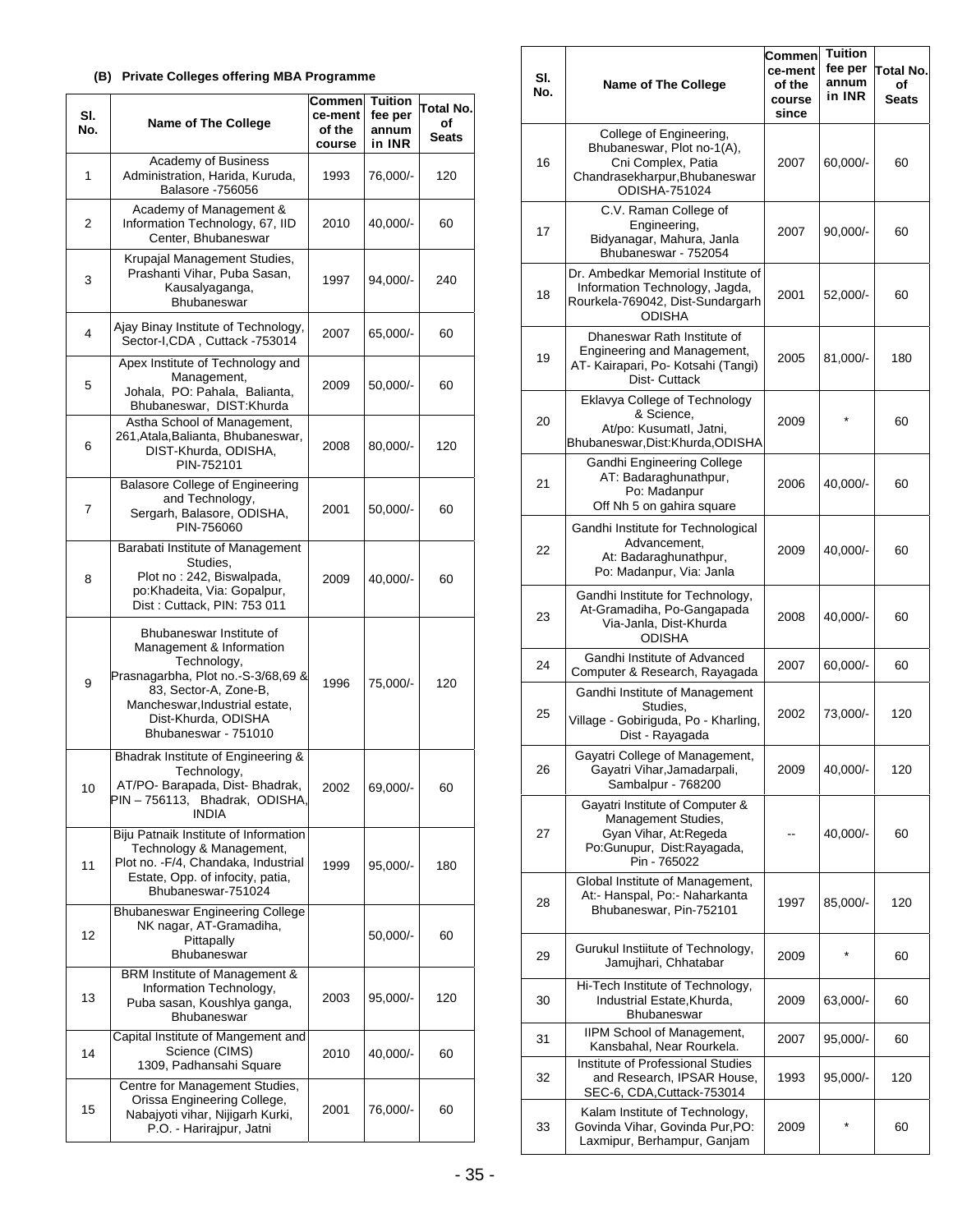| SI.<br>No. | Name of The College                                                                                                                      | Commen<br>ce-ment<br>of the<br>course | Tuition<br>fee per<br>annum<br>in INR | Total No.<br>οf<br>Seats |
|------------|------------------------------------------------------------------------------------------------------------------------------------------|---------------------------------------|---------------------------------------|--------------------------|
| 34         | Kushagra Institute of Information<br>and Management, Pira Bazar,<br>Gopalpur, In Front of Sadar Police<br>Station.                       | 2008                                  |                                       | 60                       |
| 35         | Konark Institute of Science &<br>Technology, PO. BOX NO. 21,<br>Technopark, Jatni, Bhubaneswar.                                          | 2008                                  | 67,000/-                              | 60                       |
| 36         | Koustuva Institute of Technology,<br>Plot No-2, KGI Campus, CNI<br>Complex<br>Chandrasekharpur, Bhubaneswar                              | 2008                                  | 40,000/-                              | 60                       |
| 37         | Koustuva Institute of Self Domain,<br>Plot NO1(B), Sector-B, Patia,<br>Chandrasekharpur                                                  | 2007                                  | 60,000/-                              | 60                       |
| 38         | Mahavir Institute of Engineering<br>and Technology,<br>Mahavir Nagar, Bhubaneswar,<br>Paniora, PO-Palashpur, Dist-Khurda<br>PIN-752054   | 2008                                  | 40,000/-                              | 60                       |
| 39         | Modern Engineering &<br>Management Studies,<br>Jagda, Rourkela-769042<br>Dist-Sundargarh                                                 | 2009                                  | 40,000/-                              | 60                       |
| 40         | Modern Institute of Technology &<br>Management,<br>At-bhagabatipur bhubaneswar, PO-<br>kantabada, via -Janla, Dist-khurda,<br>752054     | 2009                                  | 40,000/-                              | 60                       |
| 41         | NIIS Institute of Business<br>Administaration,<br>Sarada Vihar , Madanpur<br>Bhubaneswar, Dist: Khurda<br>PIN: 752054                    | 2008                                  | 75,000/-                              | 120                      |
| 42         | NIIST International Institute of<br>Management,<br>3840, Barimunda, Manchaswar,<br>Bhubanaswar, Khurda,                                  | 2009                                  | $\star$                               | 60                       |
| 43         | National Institute of Science and<br>Technology,<br>Palur Hills, Berhampur -761008<br>NM Institute of Engineering &                      | 2007                                  | 78,000/-                              | 60                       |
| 44         | Technology,<br>Sijua, Patrapada, Bhubaneswar<br>Pin - 751019                                                                             | 2006                                  | 88,000/-                              | 60                       |
| 45         | S.M.Institute Of, Technoloy<br>P.G.Centre For Management<br>Studies. Brundaban Bihar.<br>Ankushpur, Berhampur, Ganjam<br>Pin Code-761100 | 1981                                  | 40,000/-                              | 60                       |
| 46         | Purushottam Institute of<br>Engineering & Technology,<br>Purushottam Vihar, 10th Km.,<br>Highway 10, Mandiakudar,<br>Kansbahal.          | 2008                                  | 40,000/-                              | 60                       |
| 47         | PJ College of Management &<br>Technology,<br>Swatik Nagar, Kesora,<br>Bhubaneswar, Orissa                                                | 2007                                  | 60,000/-                              | 60                       |
| 48         | Regional College of Management,<br>Chakadola Vihar,<br>Chandrasekharpur                                                                  | 1995                                  | 95,000/-                              | 180                      |
| 49         | Rajdhani College of Engineering<br>and Management,<br>Plot No. -18, Sector-A, Zone-B,<br><b>Mancheswar Industrial Estate</b>             | 1999                                  | 85,000/-                              | 180                      |

| SI.<br>No. | Name of The College                                                                                                                                                    | Commen<br>ce-ment<br>of the<br>course | <b>Tuition</b><br>fee per<br>annum<br>in INR | Total No.<br>οf<br>Seats |
|------------|------------------------------------------------------------------------------------------------------------------------------------------------------------------------|---------------------------------------|----------------------------------------------|--------------------------|
| 50         | Raajdhani Engineering College,<br>Near Mancheswar Rly.Station<br>Mancheswar, Bhubaneswar                                                                               | 2008                                  | 40,000/-                                     | 60                       |
| 51         | Rourkela Institute of Technology,<br>At-RIT Campus, Po-Kalunga<br>Dist-Sundargarh, Pin-770031                                                                          | 1984                                  | 40,000/-                                     | 60                       |
| 52         | Rourkela Institute of Management<br>Studies,<br>Institutional Area, Gopabandhu<br>Nagar, Chhend, Rourkela-769015                                                       | 1984                                  | 95,000/-                                     | 180                      |
| 53         | RJ School of Management,<br>RJ Vidya Vihar, Tigiria, Tentulipura,<br>Po : Punjibag, Via : Sunhat, Dist :<br>Balasore, Pin: 756002                                      | 2008                                  | 80,000/-                                     | 60                       |
| 54         | Saraswat Institute of management,<br>Kerenda, Bajpur, Khurda                                                                                                           | 2010                                  | 40,000/-                                     | 60                       |
| 55         | Satyananda Institute of<br>Management and Information<br>Technology<br>966/1273 & 968 Vill- Kurunti, P.O-<br>Kothapatna, Brahmani Jharilo,<br>Cuttack.                 | 2011                                  |                                              | 120                      |
| 56         | Srusti Academy of Management,<br>Plot No: 38/1<br>Chandaka Industrial Estate, Near<br>Infocity, Po: Patia, Bhubaneswar<br>Dist: Khurda                                 | 2003                                  | $92,000/-$                                   | 120                      |
| 57         | Suddhananda School of<br>Management & Computer Science,<br>Nachhipur, Bhatapatna,<br>Bhubaneswar, Khurda.                                                              | 2009                                  | 67,000/-                                     | 60                       |
| 58         | <b>Trident Academy of Creative</b><br>Technology,<br>F2/B, Chandaka Industrial Estate,<br>Infront Of Infocity,<br>Chandrasekharpur, Bhubaneswar,<br>Pin-751024         | 2009                                  | 75,000/-                                     | 60                       |
| 59         | Trident Academy of Technology,<br>F2a, Infront Of Infocity, Chandaka<br>Industrial Estate,<br>Chandrasekharpur,<br>Bhubaneswar-751024                                  | 2007                                  | 60,000/-                                     | 60                       |
| 60         | The Techno School<br>361-A, Patrapada, Bhubaneswar,<br>Pin Code- 751019, Khurda, Phone<br>No-2472525, 2471416,<br>E-Mail: tts_bbsr@Yahoo.Co.In,<br>Web:www.tts.ac.in   | 2007                                  | 50,000/-                                     | 60                       |
| 61         | United School of Business<br>Management, Plot No. 37/A<br>Chandaka I.E, Patia, Bhubaneswar                                                                             | 2007                                  | 60,000/-                                     | 120                      |
| 62         | Vignan Institute of Technology &<br>Management, Bhairavi Vihar,<br>Haradanga Village, Po: Mantridi,<br>Via: Golanthara, Berhampur,<br>Ganjam District,<br>Pin: 761008. | 2009                                  | 50,000/-                                     | 60                       |

**\* The tution fee will be comminucated through OJEE website after due approval from Government.**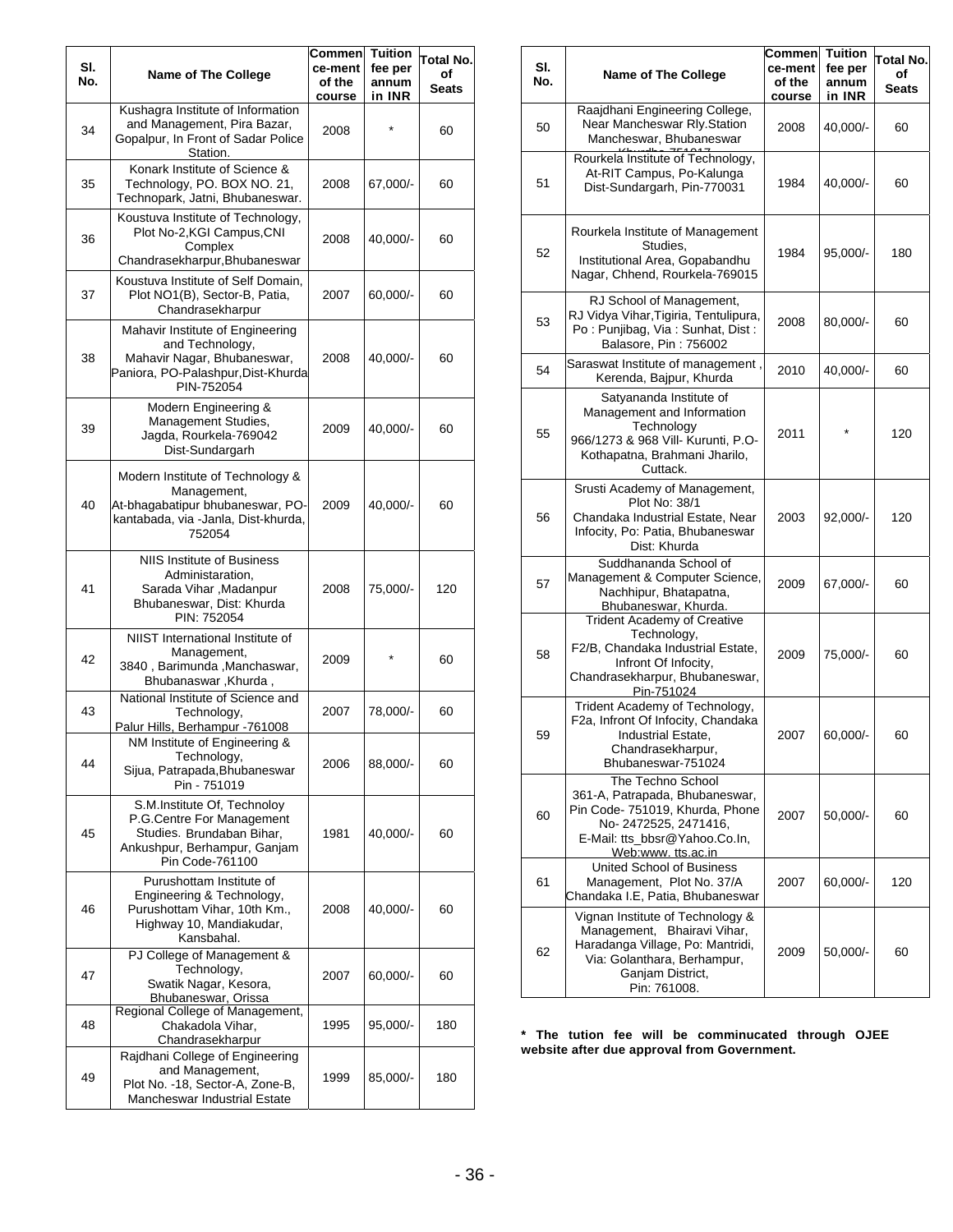### **TABLE- VII Private colleges offering PGDM / PGCM and PGDM (Executive) programme**

| SI.<br>No. | Name of the Institution                                                             | <b>Tuition</b><br>fee per<br>annum in<br>INR | <b>Seats</b>                  |
|------------|-------------------------------------------------------------------------------------|----------------------------------------------|-------------------------------|
| 1          | Affinity Business School,<br>Bhubaneswar                                            |                                              | PGDM-60,<br>PGDM(Mkt)<br>- 60 |
| 2          | <b>BRM</b> International Institute<br>of Management,<br>Berhampur                   | $\star$                                      | PGDM-60                       |
| 3          | <b>DRIEMS Business School.</b><br>Cuttack                                           | $\star$                                      | PGDM-<br>120                  |
| 4          | HDF School of<br>Management,<br>Bhubaneswar                                         |                                              | PGDM-<br>60, PGCM -<br>60     |
| 5          | Interscience Institute of<br>Management &<br>Technology (IIMT),<br>Odisha, Khurda   | $\star$                                      | PGDM-<br>120                  |
| 6          | Indian Institute of Science<br>and Information<br>Technology(IISIT),<br>Bhubaneswar | $\star$                                      | <b>PGDM - 60</b>              |
| 7          | International School of<br>Business Management,<br>Bhubaneswar                      | $\star$                                      | PGDM-60                       |
| 8          | IPSAR B-School, Cuttack                                                             | $\star$                                      | <b>PGDM - 60</b>              |
| 9          | Koustuv Business School                                                             | $\star$                                      | PGDM-<br>120                  |
| 10         | Krupajal Business School,<br>Bhubaneswar                                            | $\star$                                      | PGDM (FT)<br>$-180$           |
| 11         | Mahendra Institute of<br>Management and<br><b>Technical Studies,</b><br>Bhubaneswar | $\star$                                      | <b>PGDM - 60</b>              |
| 12         | NIST Business School,<br>Berhampur                                                  | $\star$                                      | <b>PGDM - 60</b>              |
| 13         | Presidency College,<br>Berhampur                                                    | $\star$                                      | PGDM-<br>120                  |
| 14         | Rajdhani College of<br>Engineering and<br>Management,<br>Bhubaneswar                | $\star$                                      | <b>PGDM - 60</b>              |

| $\cdot$ $\cdot$<br>S.N | Name of the<br>Univ./Institution              | <b>Specialisation</b>                  | Tuition<br>fee | <b>Seats</b> |
|------------------------|-----------------------------------------------|----------------------------------------|----------------|--------------|
|                        |                                               | Mechanical<br><b>Systems Design</b>    |                | 10           |
| 1                      | BPUT, Odisha                                  | and Dynamics                           |                |              |
|                        |                                               | VLSI&<br>Embedded<br>System            | $\star$        | 10           |
|                        | <b>Central Institute</b><br>of Plastic        | Polymer<br>Nanotechnology              | $\star$        | 18           |
| 2                      | Engineering and<br>Technology,<br>Bhubaneswar | Plastic<br>Engineering                 | $\star$        | 18           |
| 3                      | College of<br>Engineering and<br>Technology,  | Computer<br>Science and<br>Engineering | $\star$        | 13           |
|                        | Bhubaneswar                                   | Industrial<br>Engg.&<br>managements    | $\star$        | 18           |
|                        |                                               | Information<br>Technology              | $\star$        | 18           |

### **TABLE- X (A) Government Colleges offering M.Tech / M. Arch Programme**

|   |                                    | Structural<br>Engineering          | ÷       | 18 |
|---|------------------------------------|------------------------------------|---------|----|
|   |                                    | Architecture                       | $\star$ | 20 |
| 4 | IMIT, Cuttack                      | Information<br>Technology          | ÷       | 18 |
|   |                                    | Structural<br>Engineering          | ÷       | 18 |
| 5 | IGIT, Sarang                       | Mechanical<br><b>System Design</b> | ÷       | 18 |
|   |                                    | Production<br>Engineering          | ÷       | 18 |
| 6 | Berhampur<br>University            | Computer<br>Science                | ÷       | 20 |
| 7 | F.M University,<br><b>Balasore</b> | Computer<br>Science                | ÷       |    |

#### **(B) Private Colleges offering M.Tech Programme**

| S.<br>N | Name of the<br><b>Univ./Institution</b>                                                         | Specialisation                                        | Tuitio<br>n fee<br>per<br>annu<br>m in<br><b>INR</b> | Seat<br>s |
|---------|-------------------------------------------------------------------------------------------------|-------------------------------------------------------|------------------------------------------------------|-----------|
| 1       | Ajay Binay<br>Institute of<br>Technology,<br>Sector-I,CDA,<br>Cuttack                           | <b>Computer Science</b><br>and Engineering            |                                                      | 18        |
|         | <b>Balasore</b><br>College of                                                                   | Communication<br>Engineering                          | $\star$                                              | 18        |
| 2       | Engineering<br>& Technology,<br>Sergarh,<br>Balasore                                            | Heat Power and<br>Thermal<br>Engineering              | $\star$                                              | 18        |
| 3       | <b>Bhubaneswar</b><br>Engineering<br>College (BEC),<br>Gramadiha,<br>Pittapally<br>Bhubaneswar. | Computer Science<br>and Engineering                   | $\star$                                              | 18        |
|         |                                                                                                 | Electronics and<br>Telecommunications<br>Engineering  | 75,000/                                              | 18        |
|         | C. V. Raman<br>College of<br>Engineering,<br>Bidyanagar                                         | Chemical<br>Engineering<br>Information                | 75,000/-                                             | 18        |
|         |                                                                                                 | Technology                                            | 75,000/-                                             | 18        |
| 4       |                                                                                                 | Mechatronics<br>Industrial                            | 75,000/-                                             | 18        |
|         | Janla, Khurda,                                                                                  | Engineering                                           | 75,000/-                                             | 18        |
|         | <b>Bhubaneswar</b>                                                                              | <b>Heat Power</b><br>Engineering                      | 75,000/-                                             | 18        |
|         |                                                                                                 | Electrical<br>Engineering                             | 75,000/-                                             | 18        |
|         |                                                                                                 | <b>Computer Science</b><br>and Engineering            | 75,000/-                                             | 36        |
|         | College of                                                                                      | <b>Computer Science</b>                               | 65,000/ <del>-</del>                                 | 18        |
|         | Engineering,<br>PLOT NO-1(A),                                                                   | Communication<br>Systems                              | 65,000/-                                             | 18        |
| 5       | CNI Complex,<br>Patia.<br>Chandrasekharpur,<br>Bhubaneswar                                      | <b>Heat Power</b><br>Engineering                      | 65,000/-                                             | 18        |
|         | Dhaneswar Rath                                                                                  | Electronics and<br>Telecommunication<br>s Engineering | 72,000/-                                             | 18        |
|         | Institute of<br>Engineering &                                                                   | <b>Electrical Power</b><br>System                     | 72,000/-                                             | 18        |
| 6       | Management<br>Studies, Kairapari,                                                               | <b>Computer Science</b><br>and Engineering            | 72,000/-                                             | 18        |
|         | Kotsahi (Tangi),<br>Cuttack                                                                     | <b>VLSI Design and</b><br>Embedded<br>Systems         | 72,000/-                                             | 18        |
|         |                                                                                                 | <b>Power Electronics</b><br>and Drives                | 72,000/-                                             | 18        |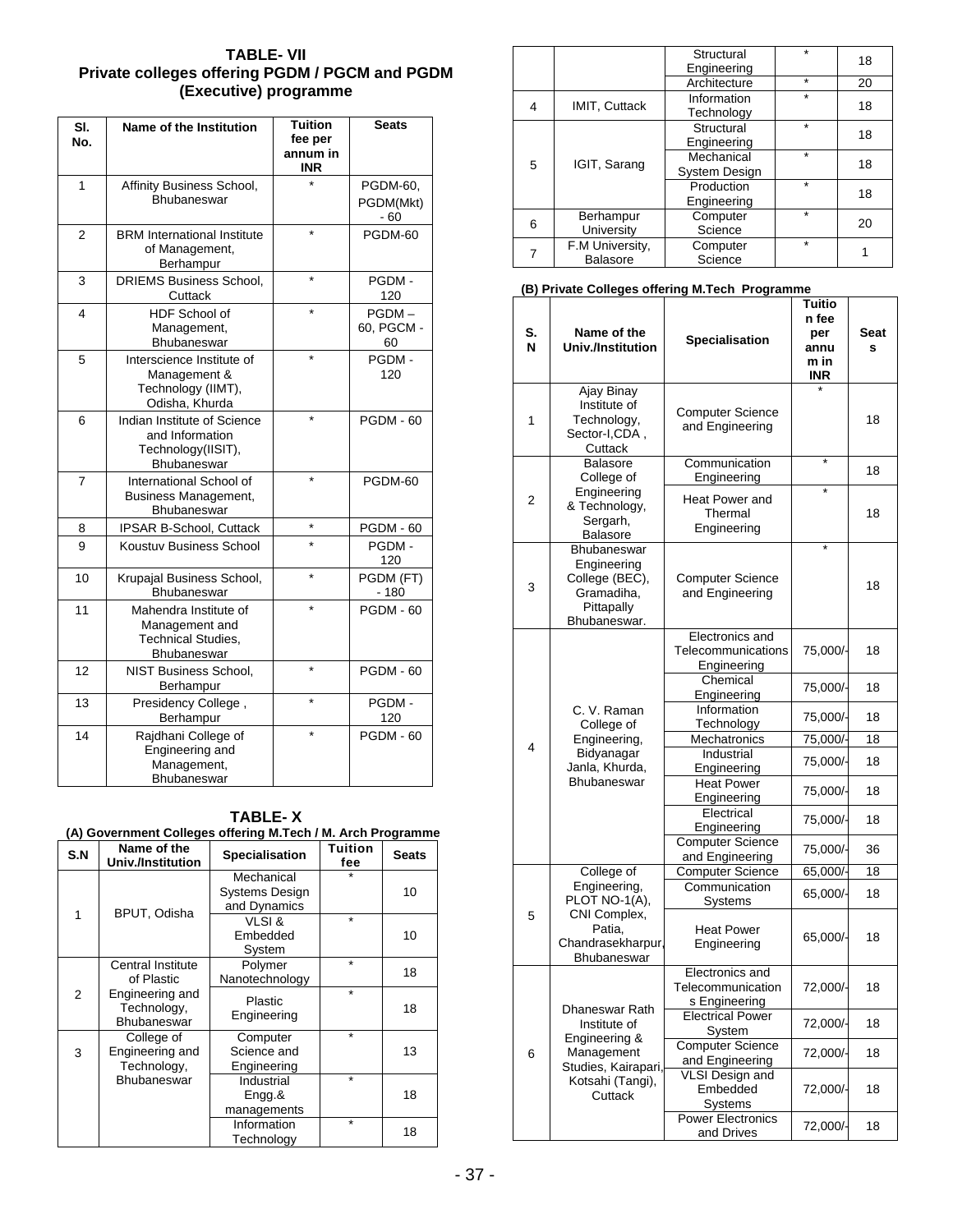|    |                                                                      | Environmental                              | 72,000/            | 18       |
|----|----------------------------------------------------------------------|--------------------------------------------|--------------------|----------|
|    | Eastern Academy o                                                    | Engineering                                |                    |          |
|    | Science &<br>Technology,<br>Phulnakhra,                              | Electronics &<br>Communication             | 72,000/-           | 18       |
| 7  |                                                                      | Engineering                                |                    |          |
|    | Bhubaneswar                                                          | <b>Computer Science</b>                    |                    |          |
|    |                                                                      | and Engineering                            | 72,000/            | 18       |
|    | Gandhi Engineering                                                   | Electronics and                            |                    |          |
|    | College, Madanpur,                                                   | Communications                             |                    | 18       |
| 8  | Off NH 5 on Gahira                                                   | Engineering                                |                    |          |
|    | Square,                                                              | <b>Computer Science</b>                    | $\star$            |          |
|    | Badaraghunathpur,<br>Khurda.                                         | and Engineering                            |                    | 18       |
|    |                                                                      | <b>Power Systems</b>                       |                    |          |
|    | Gandhi Institute                                                     | Engineering                                | $\star$            | 18       |
|    | for Technological<br>Advancement                                     | Thermal                                    | $\star$            |          |
| 9  | (GITA),                                                              | Engineering                                |                    | 18       |
|    | Bhubaneswar                                                          | Computer Science                           | $\star$            | 18       |
|    |                                                                      | and Engineering                            |                    |          |
|    |                                                                      | <b>Applied Electronics</b>                 |                    |          |
|    |                                                                      | and Instrumentation<br>Engineering         | 75,000/-           | 18       |
|    |                                                                      | Electronics &                              |                    |          |
|    |                                                                      | Communication                              | 75,000/-           | 18       |
|    | Gandhi Institute                                                     | Engg                                       |                    |          |
|    | of Engineering                                                       | Computer Science                           |                    | 18       |
| 10 | & Technology,<br>Gobiriguda,                                         | and Engineering                            | 75,000/-           |          |
|    | Kharling,                                                            | Industrial                                 | 75,000/-           | 18       |
|    | Gunupur,                                                             | Engineering                                |                    |          |
|    | Rayagada                                                             | <b>Power Electronics</b><br><b>CAD CAM</b> | 75,000/<br>75,000/ | 18<br>18 |
|    |                                                                      | <b>Heat Power and</b>                      |                    |          |
|    |                                                                      | Thermal                                    | 75,000/            | 18       |
|    |                                                                      | Engineering                                |                    |          |
|    |                                                                      | Machine Design                             | 75,000/            | 18       |
|    | Konark Institute<br>of Science and<br>Technology, PO.<br>Box No. 21, | <b>Computer Science</b>                    | 63,000/-           | 18       |
|    |                                                                      | and Engineering<br>Electronics and         |                    |          |
|    |                                                                      | Telecommunication                          | 63,000/-           | 18       |
| 11 |                                                                      | s Engineering                              |                    |          |
|    | Technopark,                                                          | Mechanical                                 |                    |          |
|    | Jatni,                                                               | Engineering                                | 63,000/-           | 18       |
|    | Bhubaneswar                                                          | (Thermal &Fluid                            |                    |          |
|    |                                                                      | Engineering)                               |                    |          |
|    | Koustuv Institute of                                                 | <b>Computer Science</b><br>and Engineering | 57,000/-           | 18       |
|    | Self Domain, Plot                                                    | Communication                              |                    |          |
| 12 | NO: 1(B), Sector-                                                    | Systems                                    | 57,000/-           | 18       |
|    | B, Patia,                                                            | Information                                | 57,000/-           | 18       |
|    | Chandrasekharpur.                                                    | Technology                                 |                    |          |
|    |                                                                      | Power Systems                              | 57,000/            | 18       |
|    |                                                                      | <b>Heat Power</b><br>Engineering           | 70,000/-           | 18       |
|    |                                                                      | <b>Power Electronics</b>                   |                    |          |
|    | Krupajal                                                             | and Drives                                 | 70,000/-           | 18       |
|    | Engineering                                                          | Electronics &                              |                    |          |
| 13 | College,                                                             | Communication                              | 70,000/-           | 18       |
|    | Pubasasan,                                                           | Engineering                                |                    |          |
|    | Kausalyaganga                                                        | <b>Computer Science</b>                    | 70,000/-           | 18       |
|    |                                                                      | and Engineering<br><b>Computer Science</b> |                    |          |
|    |                                                                      | and Technology                             | 70,000/            | 18       |
|    |                                                                      | Electronics and                            |                    |          |
|    | Mahavir Institute                                                    | Telecommunications                         | 65,000/-           | 18       |
|    | of Engineering<br>and Technology,                                    | Engineering                                |                    |          |
|    | Mahavir Nagar,                                                       | <b>Computer Science</b>                    | 65,000/-           | 18       |
| 14 | Bhubaneswar,                                                         | and Engineering                            |                    |          |
|    | Paniora,                                                             | Power System<br>Engineering                | 65,000/            | 18       |
|    | Palashpur,                                                           | Computer                                   |                    |          |
|    | Khurda                                                               | Engineering                                | 65,000/            | 18       |
| 15 | Majhighariani                                                        | <b>Bio Technology</b>                      | 1,00,000/          | 18       |

|    |                                                                                                               | Mechanical<br>Engineering                                                   | 57,000/- | 18 |
|----|---------------------------------------------------------------------------------------------------------------|-----------------------------------------------------------------------------|----------|----|
|    |                                                                                                               | Electronics &<br>Communications                                             | 75,000/  | 18 |
|    |                                                                                                               | Engineering<br><b>Computer Science</b><br>and Engineering                   | 75,000/- | 18 |
| 16 | <b>National Institute</b><br>of Science &<br>Technology,                                                      | Electrical<br><b>Engineering (Power</b><br>System<br>Engineering)           | 75,000/- | 18 |
|    | Palur Hills,<br>Berhampur                                                                                     | <b>Wireless</b><br>Communication<br>Technology                              | 75,000/- | 18 |
|    |                                                                                                               | VLSI and<br>Embedded<br>Systems Design                                      | 75,000/- | 18 |
|    |                                                                                                               | Electronics and<br>Instrumentation<br>Engineering                           | 75,000/- | 18 |
|    |                                                                                                               | Mechanical<br>Engineering                                                   | 74,000/- | 18 |
| 17 | NM Institute of<br>Engineering &<br>Technology,                                                               | Electronics &<br>Communications<br>Engineering                              | 74,000/- | 18 |
|    | Sijua,<br>Patrapada,<br><b>Bhubaneswar</b>                                                                    | Electrical and<br>Electronics<br>Engineering                                | 74,000/- | 18 |
|    |                                                                                                               | <b>Computer Science</b><br>and Engineering                                  | 74,000/- | 18 |
|    | Orissa<br>Engineering                                                                                         | <b>Computer Science</b><br>and Engineering                                  | 70,000/  | 18 |
| 18 | College,<br>Nabajyoti Vihar,<br>Nijigarh Kurki,<br>Jatni, Harirajpur,<br>Khurda                               | Mechanical<br>Engineering                                                   | 70,000/- | 18 |
|    | Raajdhani<br>Engineering                                                                                      | Communication<br>Systems                                                    | $\star$  | 18 |
| 19 | College, Near<br>Mancheswar                                                                                   | Power System<br>Engineering                                                 | $\star$  | 18 |
|    | Rly. Station,<br>Mancheswar,<br>Bhubaneswar                                                                   | Production<br>Engineering                                                   |          | 18 |
| 20 | Satyasai<br>Engineering<br>College,<br>Srikona (Chandipul<br>Sea Beach Road)<br>Panjibag,<br>Sunhat, Balasore | Mechanical<br>Engineering                                                   |          | 18 |
|    | Silicon Institute                                                                                             | Electronics and<br>Communication<br>Engineering                             | 75,000/- | 18 |
| 21 | of Technology,<br>Silicon Hills,                                                                              | <b>Computer Science</b><br>and Engineering                                  | 75,000/- | 18 |
|    | Patia, Khurda,<br><b>Bhubaneswar</b>                                                                          | Electrical and<br>Electronics<br><b>Engineering (Power</b><br>System Engg.) | 75,000/- | 18 |
|    |                                                                                                               | <b>Power Electronics</b><br>and Drives                                      | 75,000/- | 18 |
|    | Synergy Institute<br>of Engineering                                                                           | VLSI and<br>Embedded<br>Systems                                             | 75,000/- | 18 |
| 22 | & Technology,<br>Banamaliprasad,<br>By The Side of                                                            | Electronics &<br>Communication<br>Engineering                               | 75,000/- | 18 |
|    | NH-42,<br>Dhenkanal                                                                                           | Production<br>Engineering                                                   | 75,000/- | 18 |
|    |                                                                                                               | <b>Computer Science</b><br>and Engineering                                  | 75,000/- | 36 |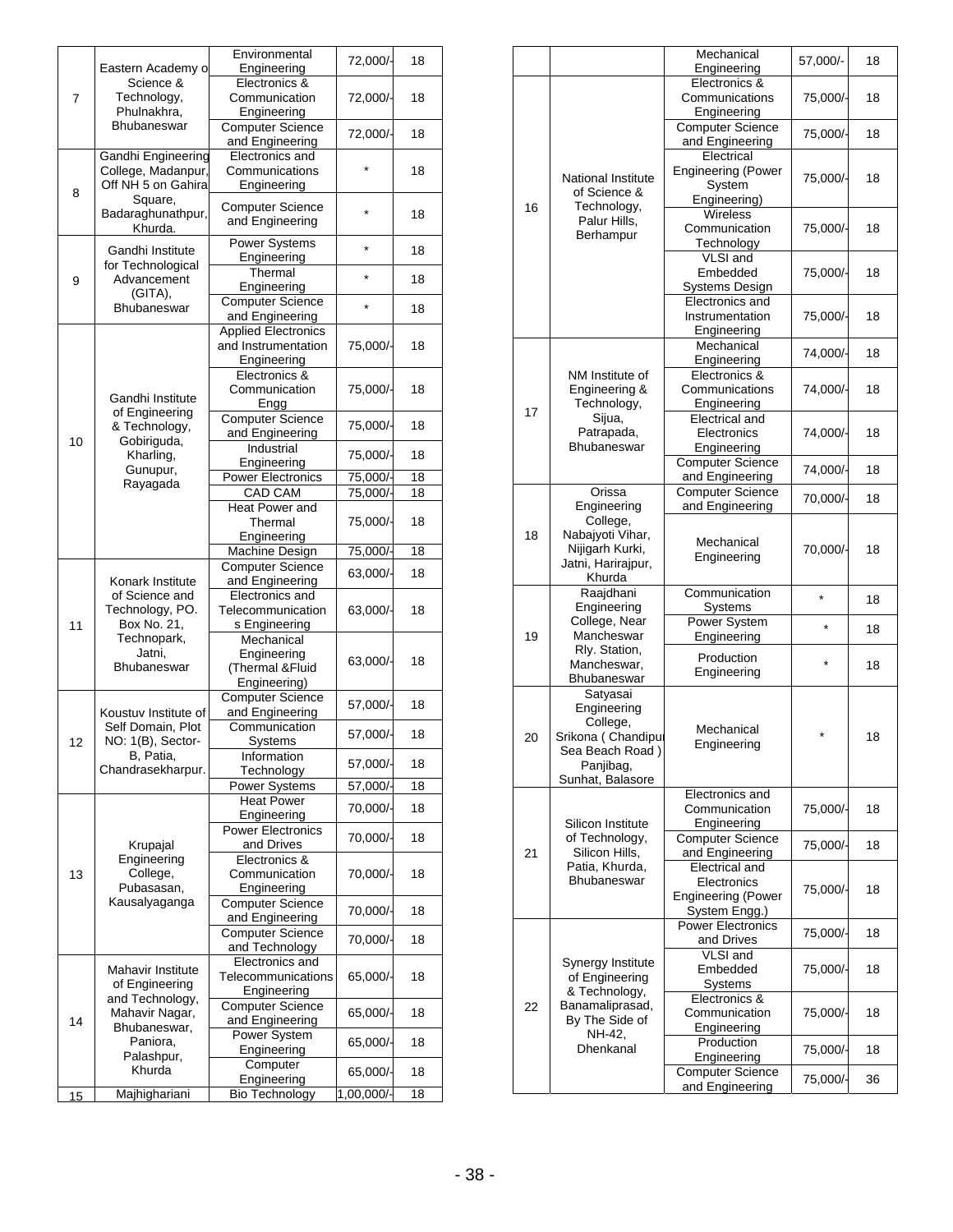| 23 | <b>TempleCity</b><br>Institute of<br>Technology &<br>Engineering<br>(TITE),<br>Bhubaneswar.<br>Plot No. F/12, IID<br>Centre<br>Knowledge<br>Campus,<br>Barunei, Khurda | <b>Computer Science</b><br>and Engineering                                  | $\star$ | 18 |
|----|------------------------------------------------------------------------------------------------------------------------------------------------------------------------|-----------------------------------------------------------------------------|---------|----|
|    | The Techno                                                                                                                                                             | Electronics &<br>Communication<br>Engineering                               |         | 18 |
| 24 | School, 361-A.<br>Patrapada,                                                                                                                                           | <b>Computer Science</b><br>and Engineering                                  | $\star$ | 18 |
|    | Khurda,<br><b>Bhubaneswar</b>                                                                                                                                          | Electrical and<br>Electronics<br><b>Engineering (Power</b><br>System Engg.) | ÷       | 18 |

**TABLE- X** 

|     |                                  | (A) Government Colleges offering M.Pharm Programme         |                                              |                  |
|-----|----------------------------------|------------------------------------------------------------|----------------------------------------------|------------------|
| S.N | Name of the<br>Univ./Institution | Specialisation                                             | <b>Tuition</b><br>fee per<br>annum<br>in INR | <b>Seat</b><br>s |
|     | Berhampur<br>University          | Pharmaceutical<br>Technology                               |                                              | 20               |
|     |                                  | Pharmaceutics                                              |                                              | 20               |
| 1   |                                  | Pharmaceutical<br>Analysis and<br><b>Quality Assurance</b> |                                              | 20               |

| (B)Private Colleges offering M.Pharm Programme |                                                                                  |                                                                                |                                              |              |
|------------------------------------------------|----------------------------------------------------------------------------------|--------------------------------------------------------------------------------|----------------------------------------------|--------------|
| S.N                                            | Name of the<br><b>Univ./Institution</b>                                          | <b>Specialisation</b>                                                          | <b>Tuition</b><br>fee per<br>annum<br>in INR | <b>Seats</b> |
| 1                                              | College of<br>Pharmaceutical<br>Science, Marine<br>Drive Road<br>Baliguali, Puri | Pharmaceutics                                                                  | 53,000/-                                     | 18           |
|                                                |                                                                                  | Pharmaceutics                                                                  | 66,000/-                                     | 18           |
| $\overline{2}$                                 | College of<br>Pharmaceutical<br>Sciences,<br>Berhampur,<br>Mohuda                | Pharmaceutical<br>Analysis and<br>Quality<br>Assurance                         | 66,000/-                                     | 18           |
|                                                | Ganjam                                                                           | Pharmaceutical<br>Chemistry                                                    | 66,000/-                                     | 10           |
|                                                | Dadhichi                                                                         | Pharmacology                                                                   | 53,000/-                                     | 18           |
| 3                                              | College of<br>Pharmacy,<br>Vidya Vihar,<br>Sundergram,<br>Cuttack                | Pharmaceutics                                                                  | 53,000/-                                     | 18           |
|                                                |                                                                                  | Pharmaceutics                                                                  |                                              | 18           |
| $\overline{\mathbf{4}}$                        | Gayatri College<br>of Pharmacy,<br>Gayatri Vihar,                                | 60,000/-<br>Pharmaceutical<br>Analysis and<br>60,000/-<br>Quality<br>Assurance |                                              | 18           |
|                                                | Jamadarpali                                                                      | Pharmacognosy                                                                  | 60,000/-                                     | 18           |
|                                                | Sambalpur                                                                        | Pharmaceutical<br>Technology                                                   | 60,000/-                                     | 18           |
|                                                |                                                                                  | Pharmacology<br>60,000/-                                                       |                                              | 18           |
|                                                | Gayatri Institute                                                                | Pharmaceutics                                                                  | 53,000/-                                     | 18           |
| 5                                              | of Science and<br>Technology<br>(GIST), Gyan<br>Vihar.<br>Rayagada,<br>Gunupur   | Pharmaceutical<br>Analysis and<br>Quality<br>Assurance                         | 53,000/-                                     | 18           |

|  |  |  | (B)Private Colleges offering M.Pharm Programme |
|--|--|--|------------------------------------------------|

| 6  | <b>IMT Pharmacy</b><br>College, Sai<br>Bihar, New<br>Nabakalebara<br>Road,<br>Gopalpur, Puri | Pharmaceutics                                          | 53,000/-             | 18       |
|----|----------------------------------------------------------------------------------------------|--------------------------------------------------------|----------------------|----------|
|    |                                                                                              | 66,000/-<br>Pharmaceutics                              |                      | 18       |
|    | Indira Gandhi<br>Institute of                                                                | Pharmaceutical<br>Analysis and<br>Quality<br>Assurance | 66,000/-             | 18       |
| 7  | Pharmaceutical<br>Sciences.                                                                  | Pharmacognosy                                          | 66,000/-             | 18       |
|    | I.R.C. Village,<br>Bhubaneswar                                                               | Pharmaceutical<br>Chemistry                            | 66,000/-             | 18       |
|    |                                                                                              | Pharmaceutics<br>(Drug Regulatory<br>Affairs)          | 66,000/-             | 18       |
|    | Institute of                                                                                 | Pharmaceutical<br>Chemistry                            | 66,000/-             | 12       |
| 8  | Pharmacy &<br>Technology,<br>Salipur, Cuttack                                                | Pharmaceutical<br>Analysis and<br>Quality<br>Assurance | 66,000/-             | 18       |
|    |                                                                                              | Pharma<br>Technology                                   | 65,000/-             | 18       |
|    | Jeypore College<br>of Pharmacy,                                                              | Pharmacognosy                                          | 65,000/-             | 10       |
| 9  | Rondapalli,                                                                                  | Pharmacology                                           | 65,000/-             | 18       |
|    | Jeypore,<br>Koraput                                                                          | Pharmaceutical<br>Analysis and<br>Quality<br>Assurance | 65,000/-             | 18       |
|    |                                                                                              | Pharmaceutics                                          | 66,000/-             | 18       |
|    |                                                                                              | Pharmacology                                           | 66,000/-             | 18       |
|    | Kanak Manjari<br>Institute of<br>Pharmaceutical<br>Sciences,<br>Chhend Colony,<br>Rourkela   | Pharmaceutical<br>Biotechnology                        | 66,000/-             | 18       |
| 10 |                                                                                              | Pharmaceutical<br>Analysis And<br>Quality<br>Assurance | 66,000/-             | 10       |
|    |                                                                                              | Pharmaceutical<br>Chemistry                            | 66,000/-             | 18       |
|    |                                                                                              | Pharmaceutics                                          | 66,000/-             | 18       |
|    | <b>Roland Institute</b><br>οf                                                                | Pharmaceutical<br>Analysis And<br>Quality<br>Assurance | 66,000/-             | 18       |
| 11 | Pharmaceutical                                                                               | Pharmacology                                           | 66,000/-             | 18       |
|    | Sciences,<br>Khodasingi                                                                      | Pharmaceutical<br>Chemistry                            | 66,000/-             | 18       |
|    |                                                                                              | Pharmacognosy<br>66,000/-<br>and<br>phytochemistry     |                      | 18       |
|    |                                                                                              | Pharmaceutical<br>Technology                           | 66,000/-             | 18       |
| 12 | Royal College of<br>Pharmacy &<br>Health Science,                                            | Pharmaceutical<br>Analysis and<br>Quality<br>Assurance | 66,000/-             | 18       |
|    | Andhapasara                                                                                  | Pharmacology                                           | 66,000/-             | 18       |
|    | Road                                                                                         | Hospital and<br>Clinical                               | 66,000/-             | 10       |
|    |                                                                                              | Pharmacy                                               |                      |          |
|    | Seemanta                                                                                     | Pharmaceutics<br>Pharmaceutics                         | 66,000/-<br>66,000/- | 18<br>18 |
| 13 | Institute of<br>Pharmaceutical<br>Sciences,<br>Jharpokharia,<br>Mayurbhanj                   | Pharmaceutical<br>Chemistry                            | 66,000/-             | 18       |
| 14 | Sri Jayadev                                                                                  | Pharmaceutics                                          | 53,000/-             | 18       |
|    | College of<br>Pharmaceutical                                                                 | Pharmaceutical<br>Chemistry                            | 53,000/-             | 10       |
|    | Sciences,                                                                                    | Pharmacology                                           | 53,000/-             | 18       |